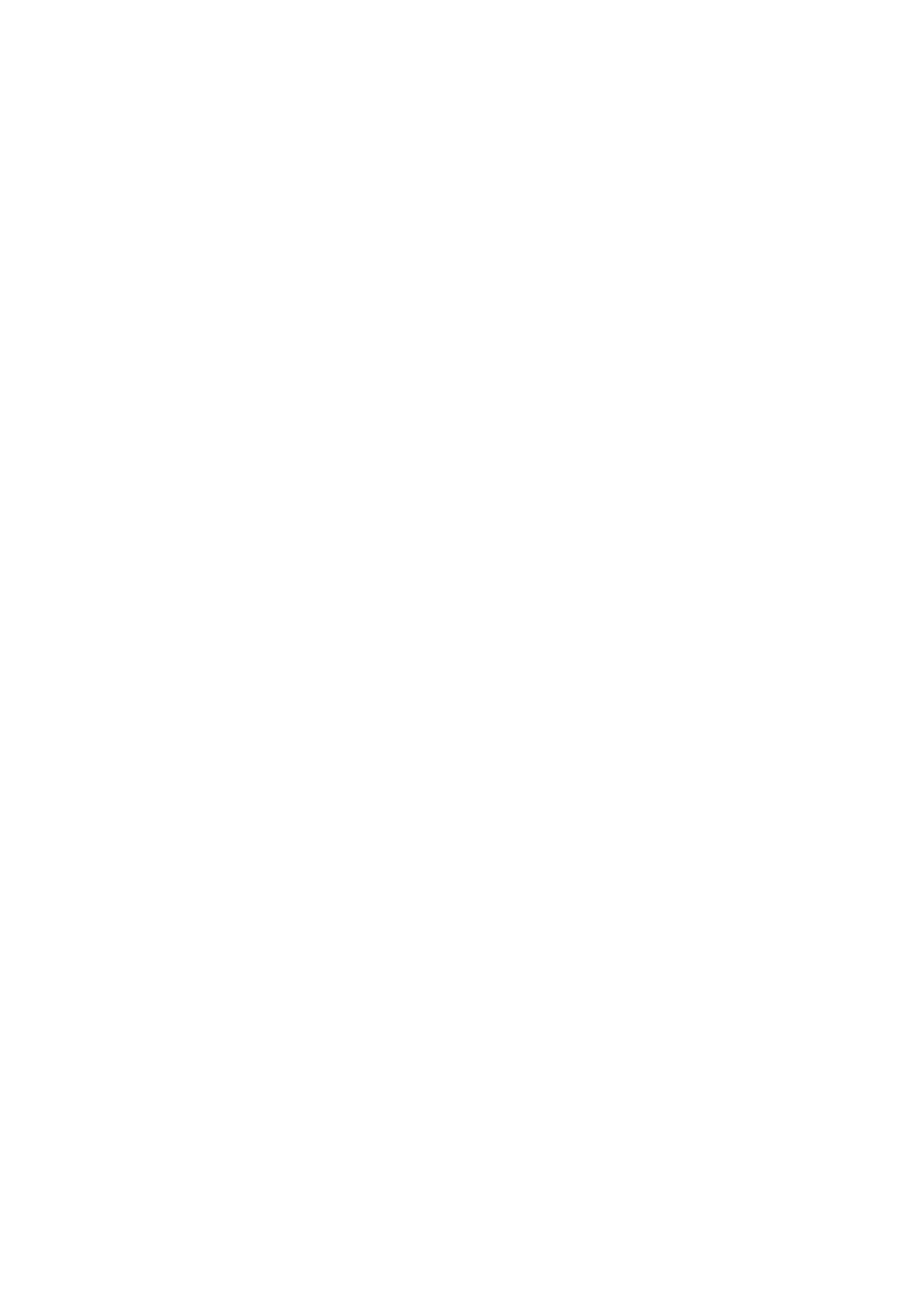### **The Governor**

The Honourable LINDA DESSAU, AC

### **The Lieutenant-Governor**

The Honourable Justice MARILYN WARREN, AC, QC

### **The ministry**

(from 16 October 2017)

|                                                                                                                                        | The Hon. D. M. Andrews, MP   |
|----------------------------------------------------------------------------------------------------------------------------------------|------------------------------|
| Deputy Premier, Minister for Education and Minister for Emergency                                                                      | The Hon. J. A. Merlino, MP   |
|                                                                                                                                        | The Hon. T. H. Pallas, MP    |
| Minister for Public Transport and Minister for Major Projects.                                                                         | The Hon. J. Allan, MP        |
|                                                                                                                                        | The Hon. B. A. Carroll, MP   |
| Minister for Trade and Investment, Minister for Innovation and the<br>Digital Economy, and Minister for Small Business                 | The Hon. P. Dalidakis, MLC   |
| Minister for Energy, Environment and Climate Change, and Minister for                                                                  | The Hon. L. D'Ambrosio, MP   |
| Minister for Roads and Road Safety, and Minister for Ports                                                                             | The Hon. L. A. Donnellan, MP |
| Minister for Tourism and Major Events, Minister for Sport and Minister                                                                 | The Hon. J. H. Eren, MP      |
| Minister for Housing, Disability and Ageing, Minister for Mental Health,<br>Minister for Equality and Minister for Creative Industries | The Hon. M. P. Foley, MP     |
| Minister for Health and Minister for Ambulance Services                                                                                | The Hon. J. Hennessy, MP     |
| Minister for Aboriginal Affairs, Minister for Industrial Relations,<br>Minister for Women and Minister for the Prevention of           | The Hon. N. M. Hutchins, MP  |
|                                                                                                                                        | The Hon. G. Jennings, MLC    |
| Minister for Consumer Affairs, Gaming and Liquor Regulation, and                                                                       | The Hon. M. Kairouz, MP      |
| Minister for Families and Children, Minister for Early Childhood<br>Education and Minister for Youth Affairs                           | The Hon. J. Mikakos, MLC     |
|                                                                                                                                        | The Hon. L. M. Neville, MP   |
|                                                                                                                                        | The Hon. M. P. Pakula, MP    |
| Minister for Agriculture and Minister for Regional Development                                                                         | The Hon. J. L. Pulford, MLC  |
| Minister for Finance and Minister for Multicultural Affairs                                                                            | The Hon. R. D. Scott, MP     |
| Minister for Training and Skills, and Minister for Corrections                                                                         | The Hon. G. A. Tierney, MLC  |
|                                                                                                                                        | The Hon. R. W. Wynne, MP     |
|                                                                                                                                        | Ms M. Thomas, MP             |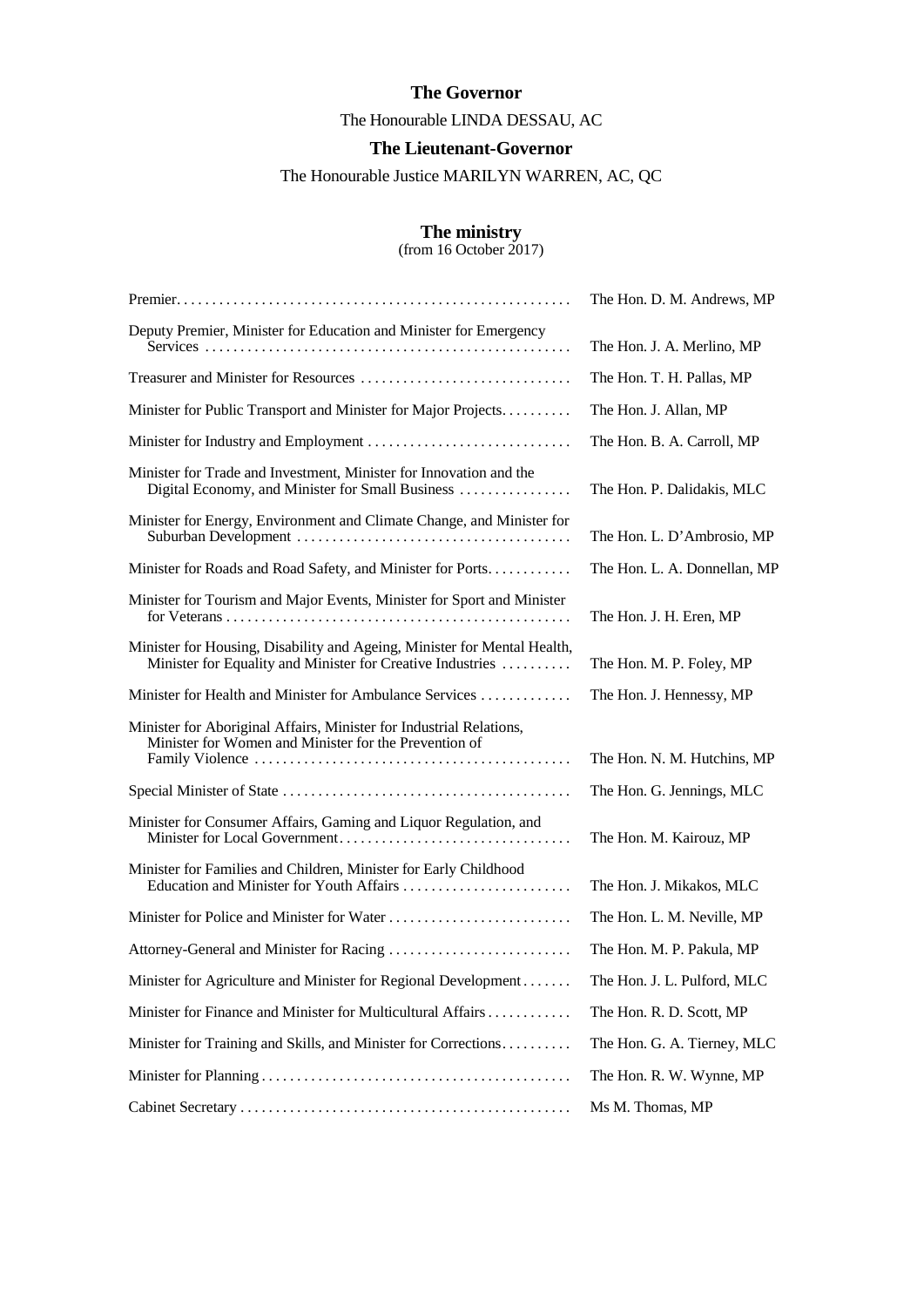### **The Governor**

The Honourable LINDA DESSAU, AC

### **The Lieutenant-Governor**

The Honourable Justice MARILYN WARREN, AC, QC

### **The ministry**

(from 13 September 2017)

|                                                                                                                                        | The Hon. D. M. Andrews, MP   |
|----------------------------------------------------------------------------------------------------------------------------------------|------------------------------|
| Deputy Premier, Minister for Education and Minister for Emergency                                                                      | The Hon. J. A. Merlino, MP   |
|                                                                                                                                        | The Hon. T. H. Pallas, MP    |
| Minister for Public Transport and Minister for Major Projects                                                                          | The Hon. J. Allan, MP        |
| Minister for Small Business, Innovation and Trade.                                                                                     | The Hon. P. Dalidakis, MLC   |
| Minister for Energy, Environment and Climate Change, and Minister for                                                                  | The Hon. L. D'Ambrosio, MP   |
| Minister for Roads and Road Safety, and Minister for Ports                                                                             | The Hon. L. A. Donnellan, MP |
| Minister for Tourism and Major Events, Minister for Sport and Minister                                                                 | The Hon. J. H. Eren, MP      |
| Minister for Housing, Disability and Ageing, Minister for Mental Health,<br>Minister for Equality and Minister for Creative Industries | The Hon. M. P. Foley, MP     |
| Minister for Health and Minister for Ambulance Services                                                                                | The Hon. J. Hennessy, MP     |
| Minister for Aboriginal Affairs, Minister for Industrial Relations,<br>Minister for Women and Minister for the Prevention of           | The Hon. N. M. Hutchins, MP  |
|                                                                                                                                        | The Hon. G. Jennings, MLC    |
| Minister for Consumer Affairs, Gaming and Liquor Regulation, and                                                                       | The Hon. M. Kairouz, MP      |
| Minister for Families and Children, and Minister for Youth Affairs                                                                     | The Hon. J. Mikakos, MLC     |
|                                                                                                                                        | The Hon. L. M. Neville, MP   |
| Minister for Industry and Employment, and Minister for Resources                                                                       | The Hon. W. M. Noonan, MP    |
|                                                                                                                                        | The Hon. M. P. Pakula, MP    |
| Minister for Agriculture and Minister for Regional Development                                                                         | The Hon. J. L. Pulford, MLC  |
| Minister for Finance and Minister for Multicultural Affairs                                                                            | The Hon. R. D. Scott, MP     |
| Minister for Training and Skills, and Minister for Corrections                                                                         | The Hon. G. A. Tierney, MLC  |
|                                                                                                                                        | The Hon. R. W. Wynne, MP     |
|                                                                                                                                        | Ms M. Thomas, MP             |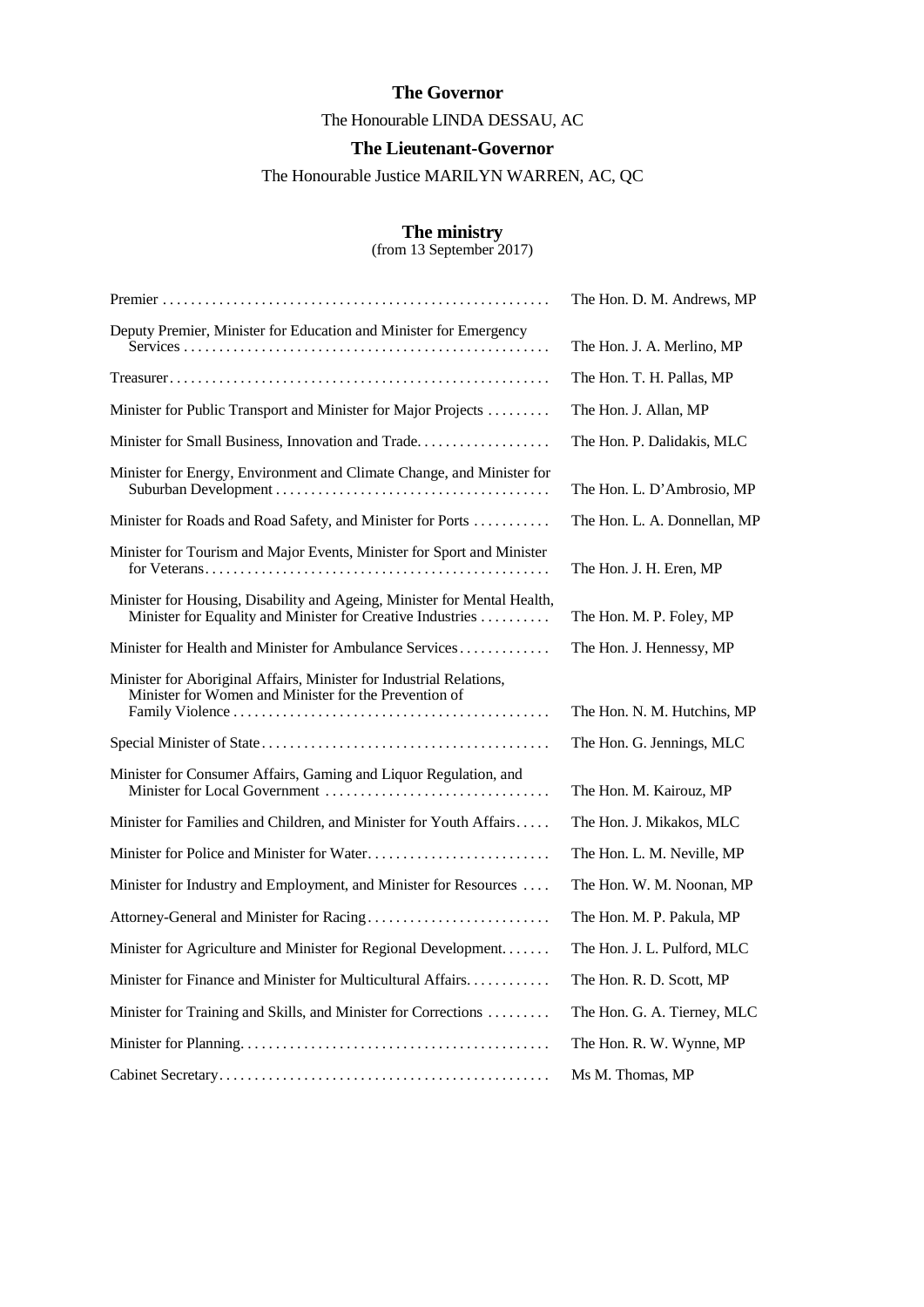### **The Governor**

The Honourable LINDA DESSAU, AC

### **The Lieutenant-Governor**

The Honourable Justice MARILYN WARREN, AC, QC

### **The ministry**

(to 12 September 2017)

|                                                                                                                                        | The Hon. D. M. Andrews, MP   |
|----------------------------------------------------------------------------------------------------------------------------------------|------------------------------|
| Deputy Premier, Minister for Education and Minister for Emergency                                                                      | The Hon. J. A. Merlino, MP   |
|                                                                                                                                        | The Hon. T. H. Pallas, MP    |
| Minister for Public Transport and Minister for Major Projects                                                                          | The Hon. J. Allan, MP        |
| Minister for Small Business, Innovation and Trade                                                                                      | The Hon. P. Dalidakis, MLC   |
| Minister for Energy, Environment and Climate Change, and Minister for                                                                  | The Hon. L. D'Ambrosio, MP   |
| Minister for Roads and Road Safety, and Minister for Ports                                                                             | The Hon. L. A. Donnellan, MP |
| Minister for Tourism and Major Events, Minister for Sport and Minister                                                                 | The Hon. J. H. Eren, MP      |
| Minister for Housing, Disability and Ageing, Minister for Mental Health,<br>Minister for Equality and Minister for Creative Industries | The Hon. M. P. Foley, MP     |
| Minister for Health and Minister for Ambulance Services                                                                                | The Hon. J. Hennessy, MP     |
| Minister for Local Government, Minister for Aboriginal Affairs and                                                                     | The Hon. N. M. Hutchins, MP  |
|                                                                                                                                        | The Hon. G. Jennings, MLC    |
| Minister for Consumer Affairs, Gaming and Liquor Regulation                                                                            | The Hon. M. Kairouz, MP      |
| Minister for Families and Children, and Minister for Youth Affairs                                                                     | The Hon. J. Mikakos, MLC     |
|                                                                                                                                        | The Hon. L. M. Neville, MP   |
| Minister for Industry and Employment, and Minister for Resources                                                                       | The Hon. W. M. Noonan, MP    |
|                                                                                                                                        | The Hon. M. P. Pakula, MP    |
| Minister for Agriculture and Minister for Regional Development                                                                         | The Hon. J. L. Pulford, MLC  |
| Minister for Women and Minister for the Prevention of                                                                                  | The Hon. F. Richardson, MP   |
| Minister for Finance and Minister for Multicultural Affairs                                                                            | The Hon. R. D. Scott, MP     |
| Minister for Training and Skills, and Minister for Corrections                                                                         | The Hon. G. A. Tierney, MLC  |
|                                                                                                                                        | The Hon. R. W. Wynne, MP     |
|                                                                                                                                        | Ms M. Thomas, MP             |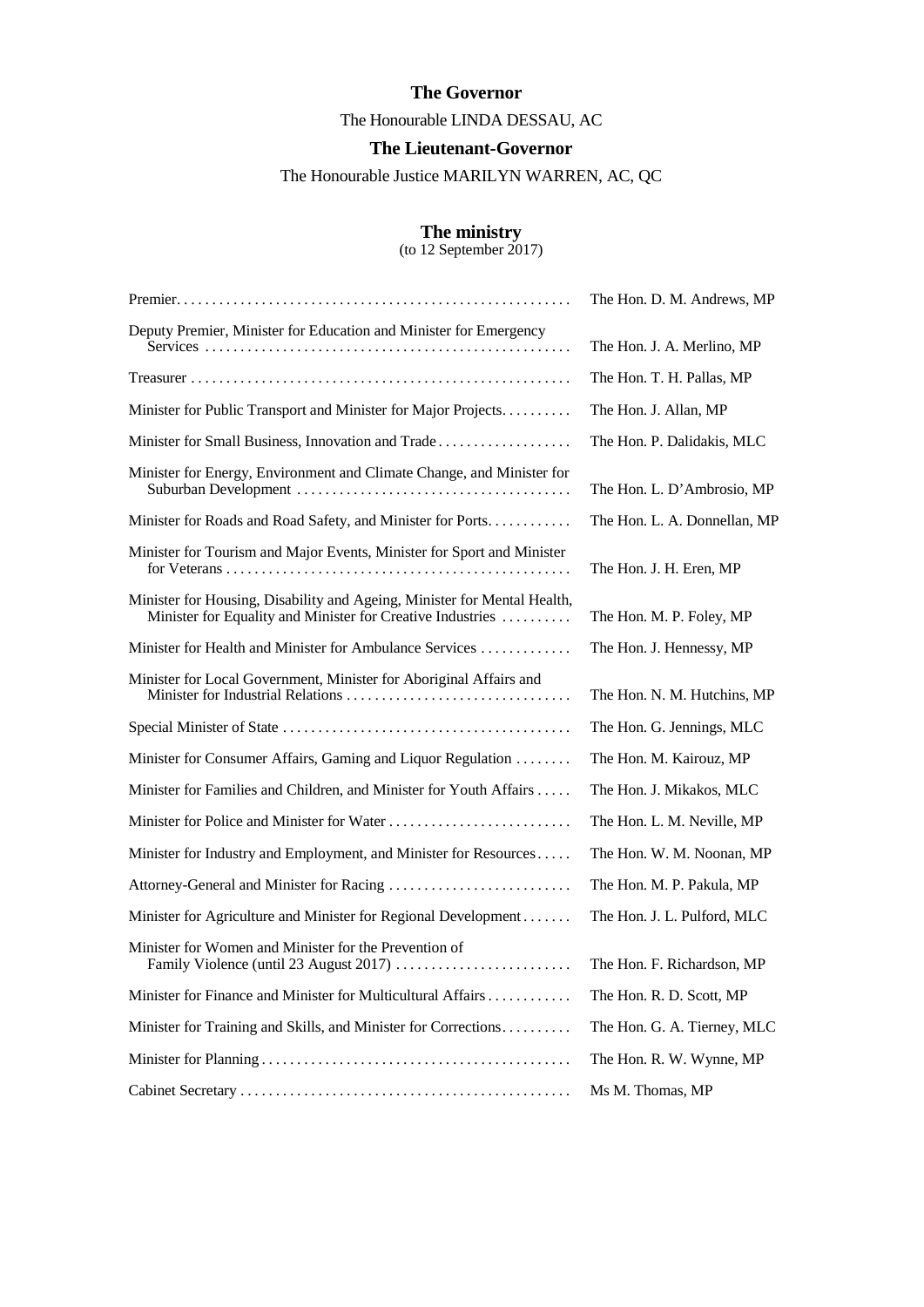### **Legislative Council committees**

**Privileges Committee** — Ms Hartland, Ms Mikakos, Mr O'Sullivan, Ms Pulford, Mr Purcell, Mr Rich-Phillips and Ms Wooldridge.

**Procedure Committee** — The President, Dr Carling-Jenkins, Mr Davis, Mr Jennings, Ms Pennicuik, Ms Pulford, Ms Tierney and Ms Wooldridge.

### **Legislative Council standing committees**

- **Standing Committee on the Economy and Infrastructure** Mr Bourman, #Ms Dunn, Mr Eideh, Mr Finn, Mr Gepp, Ms Hartland, Mr Leane, #Mr Melhem, Mr Ondarchie, Mr O'Sullivan and #Mr Rich-Phillips.
- **Standing Committee on the Environment and Planning Ms Bath, #Mr Bourman, Mr Dalla-Riva, Mr Davis, Ms Dunn, Mr Elasmar,** #Ms Hartland, Mr Melhem, #Mr Purcell, #Mr Ramsay, Ms Shing, #Ms Symes and Mr Young.
- **Standing Committee on Legal and Social Issues**  #Ms Crozier, #Mr Elasmar, Ms Fitzherbert, #Ms Hartland, Mr Morris, Mr Mulino, Ms Patten, Mrs Peulich, #Mr Rich-Phillips, Mr Somyurek, Ms Springle and Ms Symes.

# participating members

### **Legislative Council select committees**

Port of Melbourne Select Committee — Mr Mulino, Mr Ondarchie, Mr Purcell, Mr Rich-Phillips, Ms Shing and Ms Tierney.

**Fire Services Bill Select Committee** — Ms Hartland, Ms Lovell, Mr Melhem, Mr Mulino, Mr O'Sullivan, Mr Rich Phillips, Ms Shing and Mr Young.

### **Joint committees**

- **Accountability and Oversight Committee** (*Council*): Mr O'Sullivan, Mr Purcell and Ms Symes. (*Assembly*): Mr Angus, Mr Gidley, Mr Staikos and Ms Thomson.
- **Dispute Resolution Committee**  (*Council*): Mr Bourman, Mr Dalidakis, Ms Dunn, Mr Jennings and Ms Wooldridge. (*Assembly*): Ms Allan, Mr Clark, Ms Hutchins, Mr Merlino, Mr M. O'Brien, Mr Pakula and Mr Walsh.
- **Economic, Education, Jobs and Skills Committee** (*Council*): Mr Bourman, Mr Elasmar and Mr Melhem. (*Assembly*): Mr Crisp, Mrs Fyffe, Ms Garrett and Ms Ryall.
- **Electoral Matters Committee** (*Council*): Ms Bath, Ms Patten and Mr Somyurek. (*Assembly*): Ms Asher, Ms Blandthorn, Mr Dixon and Ms Spence.
- **Environment, Natural Resources and Regional Development Committee** (*Council*): Mr O'Sullivan, Mr Ramsay and Mr Young. (*Assembly*): Mr J. Bull, Ms Halfpenny, Mr Richardson and Mr Riordan.
- **Family and Community Development Committee** (*Council*): Dr Carling-Jenkins and Mr Finn. (*Assembly*): Ms Britnell, Ms Couzens, Mr Edbrooke, Ms Edwards and Ms McLeish.
- **House Committee**  (*Council*): The President (*ex officio*), Mr Eideh, Ms Hartland, Ms Lovell, Mr Mulino and Mr Young. (*Assembly*): The Speaker (*ex officio*), Mr J. Bull, Mr Crisp, Mrs Fyffe, Mr Staikos, Ms Suleyman and Mr Thompson.
- **Independent Broad-based Anti-corruption Commission Committee** (*Council*): Mr Ramsay and Ms Symes. (*Assembly*): Mr Hibbins, Mr D. O'Brien, Mr Richardson, Ms Thomson and Mr Wells.
- **Law Reform, Road and Community Safety Committee** (*Council*): Mr Gepp and Ms Patten. (*Assembly*): Mr Dixon, Mr Howard, Ms Suleyman, Mr Thompson and Mr Tilley.
- **Public Accounts and Estimates Committee** (*Council*): Ms Patten, Ms Pennicuik and Ms Shing. (*Assembly*): Mr Dimopoulos, Mr Morris, Mr D. O'Brien, Mr Pearson, Mr T. Smith and Ms Ward.
- **Scrutiny of Acts and Regulations Committee** (*Council*): Ms Bath and Mr Dalla-Riva. (*Assembly*): Ms Blandthorn, Mr J. Bull, Mr Dimopoulos, Ms Kilkenny and Mr Pesutto.

### **Heads of parliamentary departments**

*Assembly —* Acting Clerk of the Legislative Assembly: Ms Bridget Noonan *Council* — Acting Clerk of the Parliaments and Clerk of the Legislative Council: Mr A. Young *Parliamentary Services* — Secretary: Mr P. Lochert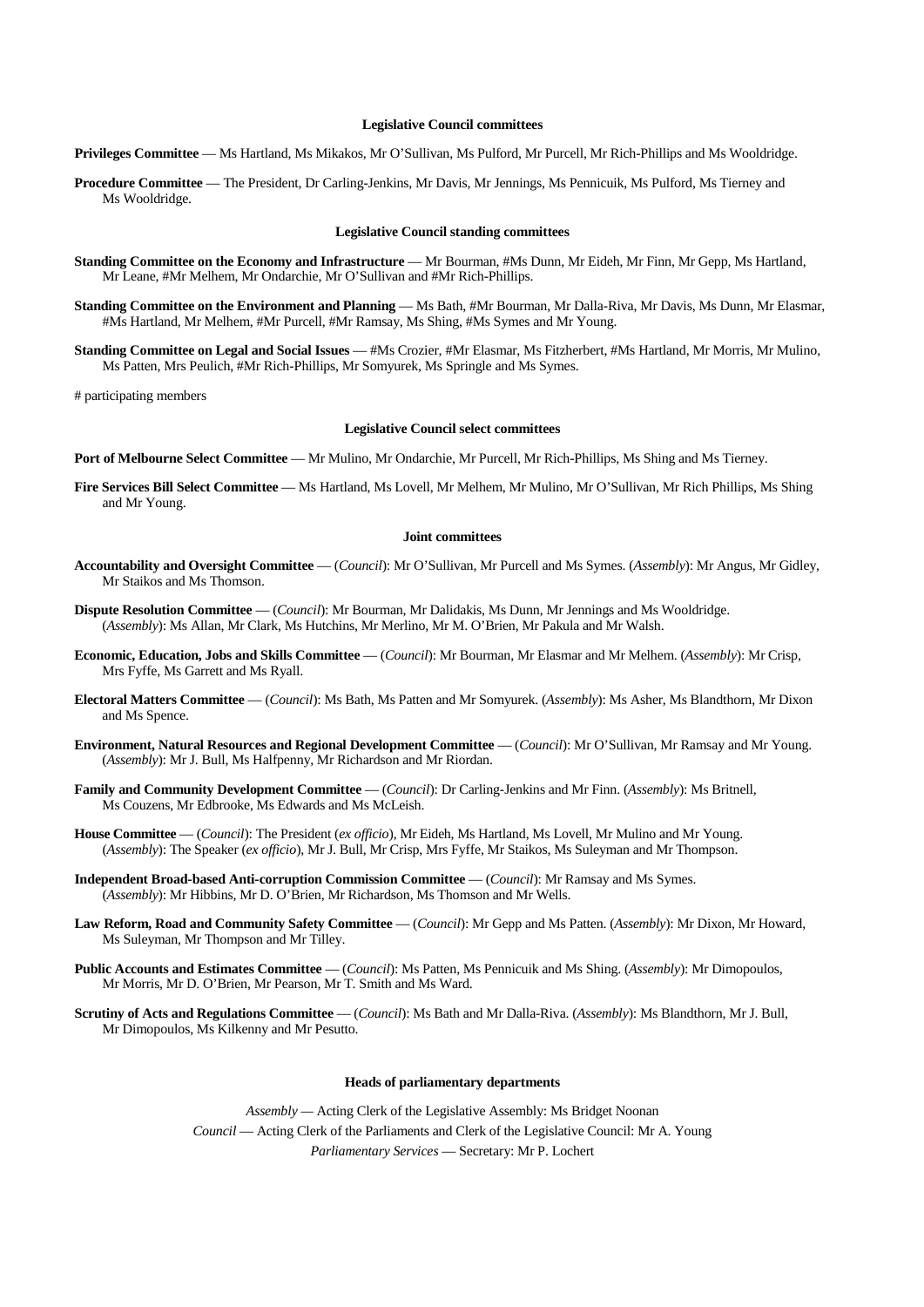### **MEMBERS OF THE LEGISLATIVE COUNCIL**

### **FIFTY-EIGHTH PARLIAMENT** — **FIRST SESSION**

**President:** The Hon. B. N. ATKINSON

> **Deputy President:** Mr K. EIDEH

**Acting Presidents:** Ms Dunn, Mr Elasmar, Mr Melhem, Mr Morris, Ms Patten, Mr Purcell, Mr Ramsay

> **Leader of the Government:** The Hon. G. JENNINGS

**Deputy Leader of the Government:** The Hon. J. L. PULFORD

**Leader of the Opposition:** The Hon. M. WOOLDRIDGE

**Deputy Leader of the Opposition:** The Hon. G. K. RICH-PHILLIPS

> **Leader of The Nationals:** Mr L. B. O'SULLIVAN

**Leader of the Greens:** Dr S. RATNAM

| <b>Member</b>                           | <b>Region</b>              | Party       | <b>Member</b>                             | <b>Region</b>              | Party             |
|-----------------------------------------|----------------------------|-------------|-------------------------------------------|----------------------------|-------------------|
| Atkinson, Mr Bruce Norman               | Eastern Metropolitan       | LP          | Mikakos, Ms Jenny                         | Northern Metropolitan      | ALP               |
| Barber, Mr Gregory John <sup>1</sup>    | Northern Metropolitan      | Greens      | Morris, Mr Joshua                         | Western Victoria           | LP                |
| Bath, Ms Melina <sup>2</sup>            | Eastern Victoria           | <b>Nats</b> | Mulino. Mr Daniel                         | Eastern Victoria           | <b>ALP</b>        |
| Bourman, Mr Jeffrey                     | Eastern Victoria           | <b>SFFP</b> | O'Brien, Mr Daniel David <sup>7</sup>     | Eastern Victoria           | <b>Nats</b>       |
| Carling-Jenkins, Dr Rachel <sup>3</sup> | Western Metropolitan       | AC          | O'Donohue, Mr Edward John                 | Eastern Victoria           | LP                |
| Crozier, Ms Georgina Mary               | Southern Metropolitan      | LP          | Ondarchie, Mr Craig Philip                | Northern Metropolitan      | LP                |
| Dalidakis, Mr Philip                    | Southern Metropolitan      | <b>ALP</b>  | O'Sullivan, Luke Bartholomew <sup>8</sup> | Northern Victoria          | <b>Nats</b>       |
| Dalla-Riva, Mr Richard Alex Gordon      | Eastern Metropolitan       | LP          | Patten, Ms Fiona                          | Northern Metropolitan      | ASP               |
| Davis, Mr David McLean                  | Southern Metropolitan      | LP          | Pennicuik, Ms Susan Margaret              | Southern Metropolitan      | Greens            |
| Drum, Mr Damian Kevin <sup>4</sup>      | Northern Victoria          | <b>Nats</b> | Peulich, Mrs Inga                         | South Eastern Metropolitan | LP                |
| Dunn, Ms Samantha                       | Eastern Metropolitan       | Greens      | Pulford, Ms Jaala Lee                     | Western Victoria           | <b>ALP</b>        |
| Eideh. Mr Khalil M.                     | Western Metropolitan       | <b>ALP</b>  | Purcell, Mr James                         | Western Victoria           | V <sub>1</sub> LJ |
| Elasmar, Mr Nazih                       | Northern Metropolitan      | <b>ALP</b>  | Ramsay, Mr Simon                          | Western Victoria           | LP                |
| Finn, Mr Bernard Thomas C.              | Western Metropolitan       | LP          | Ratnam, Dr Samantha Shantini <sup>9</sup> | Northern Metropolitan      | Greens            |
| Fitzherbert, Ms Margaret                | Southern Metropolitan      | LP          | Rich-Phillips, Mr Gordon Kenneth          | South Eastern Metropolitan | LP                |
| Gepp, Mr Mark <sup>5</sup>              | Northern Victoria          | ALP         | Shing, Ms Harriet                         | Eastern Victoria           | AI.P              |
| Hartland, Ms Colleen Mildred            | Western Metropolitan       | Greens      | Somyurek, Mr Adem                         | South Eastern Metropolitan | AI.P              |
| Herbert, Mr Steven Ralph <sup>6</sup>   | Northern Victoria          | <b>ALP</b>  | Springle, Ms Nina                         | South Eastern Metropolitan | Greens            |
| Jennings, Mr Gavin Wayne                | South Eastern Metropolitan | ALP         | Symes, Ms Jaclyn                          | Northern Victoria          | <b>ALP</b>        |
| Leane, Mr Shaun Leo                     | Eastern Metropolitan       | <b>ALP</b>  | Tierney, Ms Gayle Anne                    | Western Victoria           | <b>ALP</b>        |
| Lovell, Ms Wendy Ann                    | Northern Victoria          | LP          | Wooldridge, Ms Mary Louise Newling        | Eastern Metropolitan       | LP                |
| Melhem, Mr Cesar                        | Western Metropolitan       | <b>ALP</b>  | Young, Mr Daniel                          | Northern Victoria          | <b>SFFP</b>       |
| <sup>1</sup> Resigned 28 September 2017 |                            |             | Resigned 25 February 2015                 |                            |                   |
| $2$ Appointed 15 April 2015             |                            |             | <sup>8</sup> Appointed 12 October 2016    |                            |                   |

<sup>3</sup> DLP until 26 June 2017 **9** Appointed 18 October 2017 <sup>4</sup> Resigned 27 May 2016 <sup>5</sup> Appointed 7 June 2017

<sup>6</sup> Resigned 6 April 2017

### **PARTY ABBREVIATIONS**

AC — Australian Conservatives; ALP — Labor Party; ASP — Australian Sex Party; DLP — Democratic Labour Party; Greens — Australian Greens; LP — Liberal Party; Nats — The Nationals; SFFP — Shooters, Fishers and Farmers Party; V1LJ — Vote 1 Local Jobs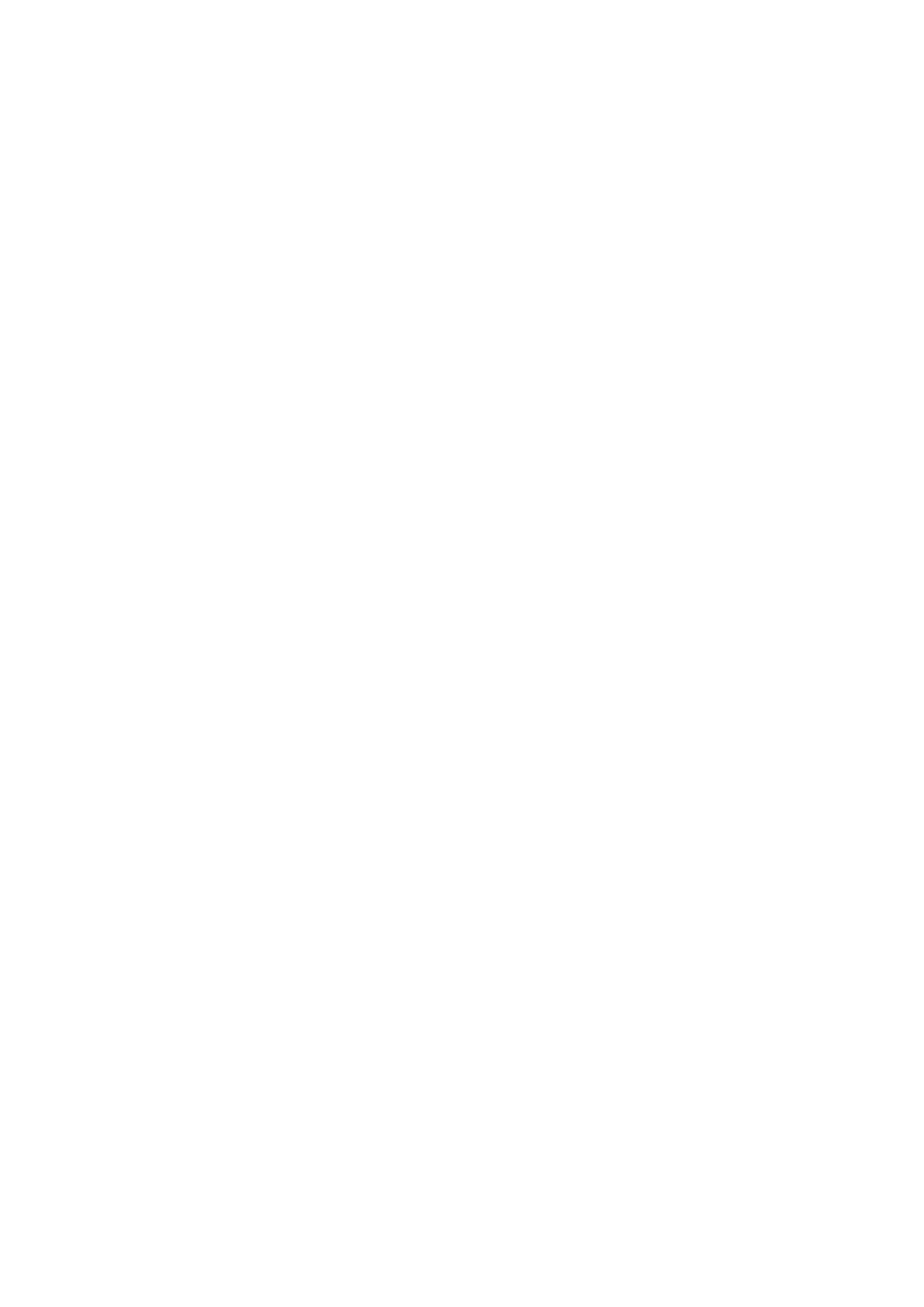### **FRIDAY, 3 NOVEMBER 2017**

| <b>BUSINESS OF THE HOUSE</b>                     |  |
|--------------------------------------------------|--|
|                                                  |  |
| VOLUNTARY ASSISTED DYING BILL 2017               |  |
|                                                  |  |
| QUESTIONS WITHOUT NOTICE                         |  |
|                                                  |  |
|                                                  |  |
|                                                  |  |
|                                                  |  |
|                                                  |  |
| Ravenhall Correctional Centre 5723, 5724         |  |
|                                                  |  |
|                                                  |  |
| Office of the Racing Integrity Commissioner 5725 |  |
|                                                  |  |
| QUESTIONS ON NOTICE                              |  |
|                                                  |  |
| CONSTITUENCY QUESTIONS                           |  |
|                                                  |  |
|                                                  |  |
|                                                  |  |
| South Eastern Metropolitan Region5728            |  |
|                                                  |  |
| <b>ADJOURNMENT</b>                               |  |
|                                                  |  |
| Prisoner drug and alcohol testing5745            |  |
| Koo Wee Rup Secondary College5746                |  |
|                                                  |  |
|                                                  |  |
| Hunting economic impact survey5747               |  |
| South Melbourne public housing5748               |  |
|                                                  |  |
|                                                  |  |
|                                                  |  |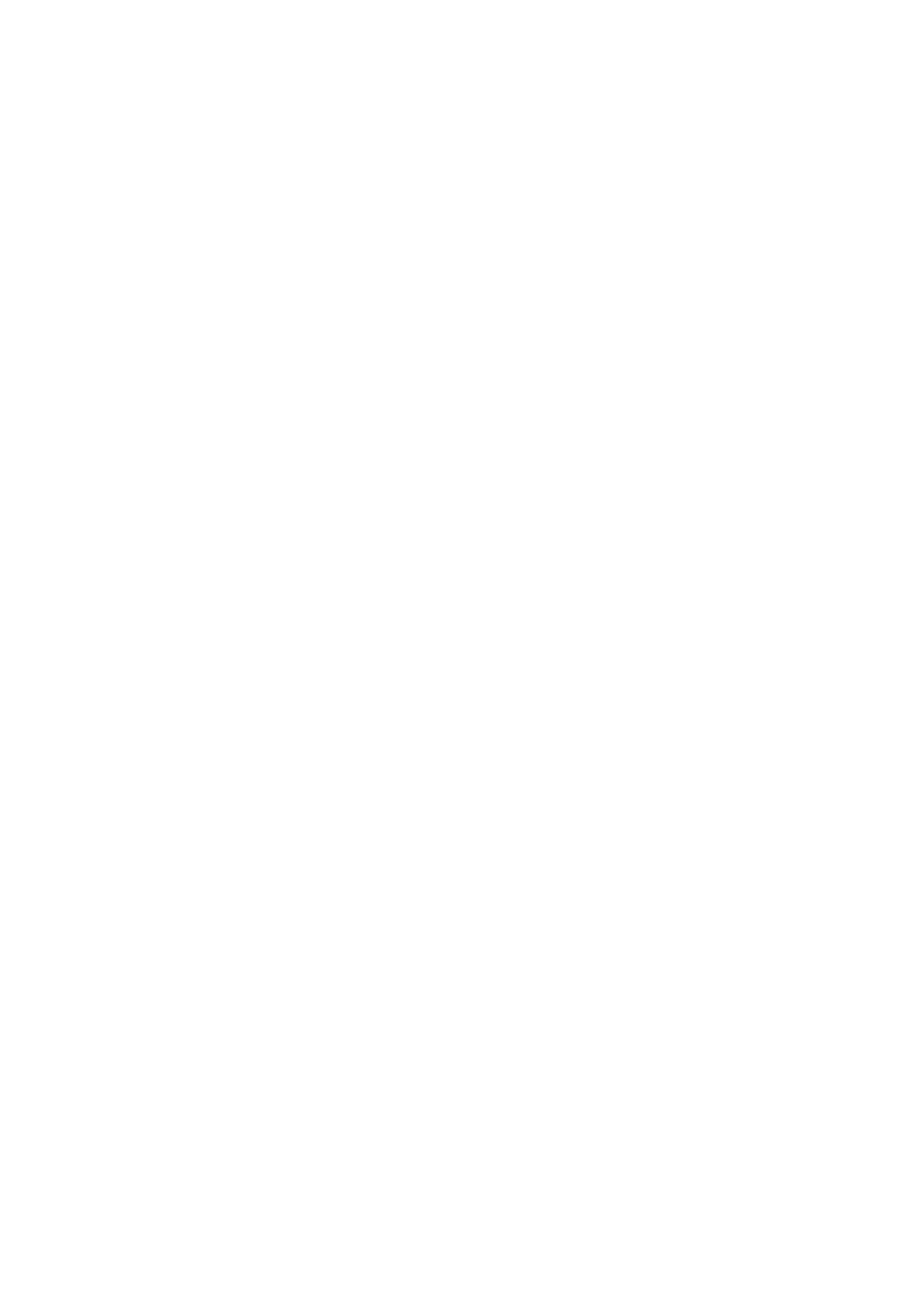### **Friday, 3 November 2017**

**The PRESIDENT (Hon. B. N. Atkinson) took the chair at 9.33 a.m. and read the prayer.**

### **BUSINESS OF THE HOUSE**

### **Adjournment**

**Mr JENNINGS** (Special Minister of State) — I move:

That the Council, at its rising, adjourn until 12.00 p.m. on Tuesday, 14 November 2017.

### **Motion agreed to.**

### **VOLUNTARY ASSISTED DYING BILL 2017**

### *Second reading*

### **Debate resumed from 2 November; motion of Mr JENNINGS (Special Minister of State).**

**Ms PATTEN** (Northern Metropolitan) (09:38) — I feel privileged to rise to speak on the Voluntary Assisted Dying Bill 2017. As many of you know, the issue of voluntary assisted dying has been a constant part of my term here since I was elected, so it is a great privilege to see after this extensive process that this bill recognises and reflects the will of our community. I have to say it has been an absolute honour to hear the contributions of others in this house and in the other place, and I am very proud to be part of what I hope will be a historic debate. This bill is wanted by the community. This bill will ease the suffering. This bill will allow people a choice at the end of their lives. This bill will provide transparency to what is already happening.

We are talking about people's lives. Even if it is at the very end of their life, it is still their life and all the normal attributes that a person enjoys in healthy life should apply at the end of life, like personal choice. We should not be robbing people of their basic human rights because they are dying. I think this is something that some of those supporting the 'no' campaign have not understood. Death is a part of life. It is not the opposite of life. Birth is the opposite of death. Life goes on around both of them. I know this debate is personal for us all, because no-one has not experienced the death of someone and the sadness that that brings.

First off I would like to thank some of the pioneers that have brought us here today, people like Marshall Perron, a former Chief Minister of the Northern Territory, who I had the pleasure of meeting yesterday;

Rod Mackenzie, a former President of this house; Colleen Hartland, whose amazing work for a decade on this issue has brought us here; Rodney Syme; all the people who wrote emails, rang and signed petitions and letters that we have all received; the ministerial panel; Andrew Denton and his team; Dying with Dignity; and the passionate people who are here today from both sides. I am passionate about the rights of terminally ill people. Having, as I said, spent a large part of my time in this term thinking about this issue, I am satisfied that this bill is in line with what the community wants.

All throughout this debate I have not heard anyone dispute that the community does want us to vote for this bill. We have seen the polling, including the polling just the other day in western Victoria. We know that the vast majority of Victorians want us to be brave. They want us to pass this bill. I am satisfied that this bill creates a compassionate and safe option for people at the end of their lives with unbearable suffering. On the day I was elected I committed to upholding my promise to Peter Short, a friend and a voluntary assisted dying campaigner. He died in December 2014, but his family has continued that campaign. Today I pay my respects to another campaigner, Jay Franklin, who died at the Austin Hospital on Wednesday.

We often say in this place that it is about fairness and equality, and these are worthy objectives, but it is not always the case. We are not equally clever, we are not equally beautiful or healthy, and we certainly do not die equally. My grandmother just fell asleep and did not wake up, as did my dad. For my mother it was a bit more complicated. For my father-in-law, though, the last few weeks were pretty tough. He was a World War II pilot who had seen his fair share of death and dying. At the age of 91 he had an inoperable cancer and, as he said, he was happy to go. He said, 'Just get me the pills. I've had a good life, and I'm happy to go'. 'What is the point of me lying here in pain and putting my family through all this grief?', he asked. When we spoke to the palliative care nurses there was kind of a sort of a wink and a nudge and they said, 'We'll be okay. We'll look after him'. Then they explained in detail the various medications that they had left at the house. I understood what they were saying. We all do. Nurses and doctors around the state help in this way every day. It is unregulated, and it is open to abuse. This bill allows transparency.

We know from the coroner that many terminally ill people that commit suicide use the drugs that the palliative care staff have left at their home. So a man has served his country, has given up his life for his country — well, fortunately he did not — and is now asking to be relieved of his suffering, but his country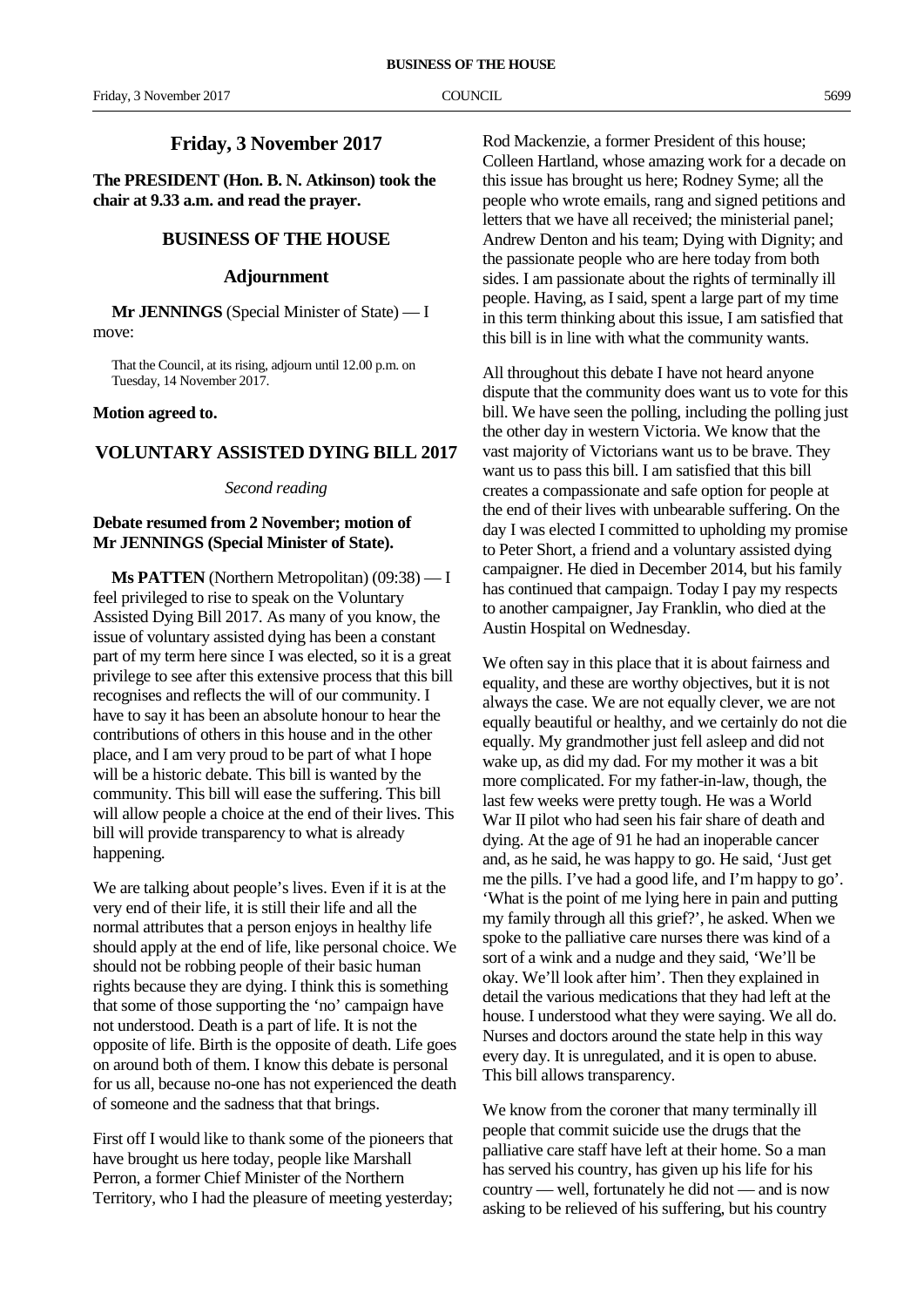says no. No amount of palliative care was going to change his mind or his condition. I ask those considering voting against this bill to consider this: there are still some thousands of World War II veterans in the final stages of their lives in Victoria. I can tell you that a lot of them will want the option of physician-assisted dying if it comes to that point. So will you stand in front of them and say, 'No. You need to tough it out to the bitter end'? Is this the way we repay the men and women who have fought for our freedoms? Surely the right to die when you are in extreme pain and suffering is the ultimate democratic right.

I would like to use some of my time reflecting on how this bill came to be before us. This has been a very long and extensive process, one that I do not think any other jurisdiction has undertaken. This has not been sudden. There has been an 18-month parliamentary inquiry followed by a nine-month ministerial panel. I believe that the process has resulted in a thoughtful, well-designed bill that is uniquely Victorian. I stand here in quite a privileged position as a member of the end-of-life choices inquiry. I went on the incredible journey through end-of-life choices. The terms of reference were holistic. They covered advance care planning, palliative care, the legal frameworks governing end of life in Victoria and voluntary assisted dying. To me they are all part of a toolbox for improving how, where and when we die.

Going into this inquiry my views were pretty firm. I wanted laws around physician-assisted dying to be as broad as possible. But the more evidence we heard, the more my views narrowed. I had thought that death should be as personal as possible and that government should not play a role at all. What I learned is that this is not so clear-cut. We need regulation, we need review and we need accountability. This bill will create extensive regulations and safeguards, and I feel I have been very honoured to be part of that inquiry. We received over 1000 submissions and we spoke to a vast array of people: rabbis and priests; mothers and fathers; sons and daughters; doctors, nurses, volunteers and carers; and police, coroners, lawyers and even politicians. This bill before us is partially the result of those conversations and the evidence we received.

I would like to take a moment to thank the secretariat of that inquiry for the extraordinary work that they did. It would have taken its toll, with the compassion and patience they exhibited when dealing with a range of witnesses with a range of needs, the heartbreaking submissions that they read over and over, and the difficult phone calls that they had. So thank you, Lilian Topic, Joel Hallinan, Matt Newington, Caitlin Grover,

Geetashree Shyam, Annemarie Burt, Kim Martinow de Navarrete and Esma Poskovic.

I too was privileged to hear those personal stories of caring for loved ones or patients. I thank all the people who were involved in that inquiry, because this issue is deeply personal and people shared their personal pain but also many of their happy moments. We heard about good deaths and bad ones. The committee travelled to regional areas of Victoria and five of us travelled to countries where physician-assisted dying was legal. This was a privilege that gave us I think a unique insight that many who have contributed today did not have the opportunity to gain. It might be why some people have expressed so much fear about what is going on overseas, because they have not seen it. We have.

In the Netherlands we spoke to the pioneers and proponents of assisted dying. We spoke to the opponents of assisted dying in the Netherlands, and they stated that they would not repeal the laws; they just would not use them. Then we spoke to people in restaurants and on the streets in Amsterdam, and there is overwhelming support. Here in Australia we heard about mobile death vans, but we found nothing like that. We found compassionate doctors who had long-term relationships with their patients. These doctors spoke about the pain and difficulty in helping someone to die when they had previously helped them to live for 20 years. It was painful, but they said it was also rewarding.

We heard the story of a dying woman who had lost her daughter many, many years ago. She wanted to go at exactly the same time that her daughter had died so that they could meet in heaven, so she gathered her loved ones around and at the exact moment, that exact time of day that her daughter had died, she died too. She would not have been able to do this without assisted dying. But the legislation in the Netherlands has little in common with the bill before us, and in many ways addressing a lot of the opposition to this bill is like fighting with shadows. They do not address the bill that is before us, and using extreme examples from the Netherlands, that has a very different model, is not helpful and frankly is misleading.

We were told by people in Australia that overseas doctors were killing anyone who asked. They told us doctors were killing people with mental health issues; they were killing babies. But what we learned overseas was that the accountability and transparency are extremely high — and, no, they are not euthanasing babies. We spoke to the government bodies that had overseen the legislation about how they monitored it.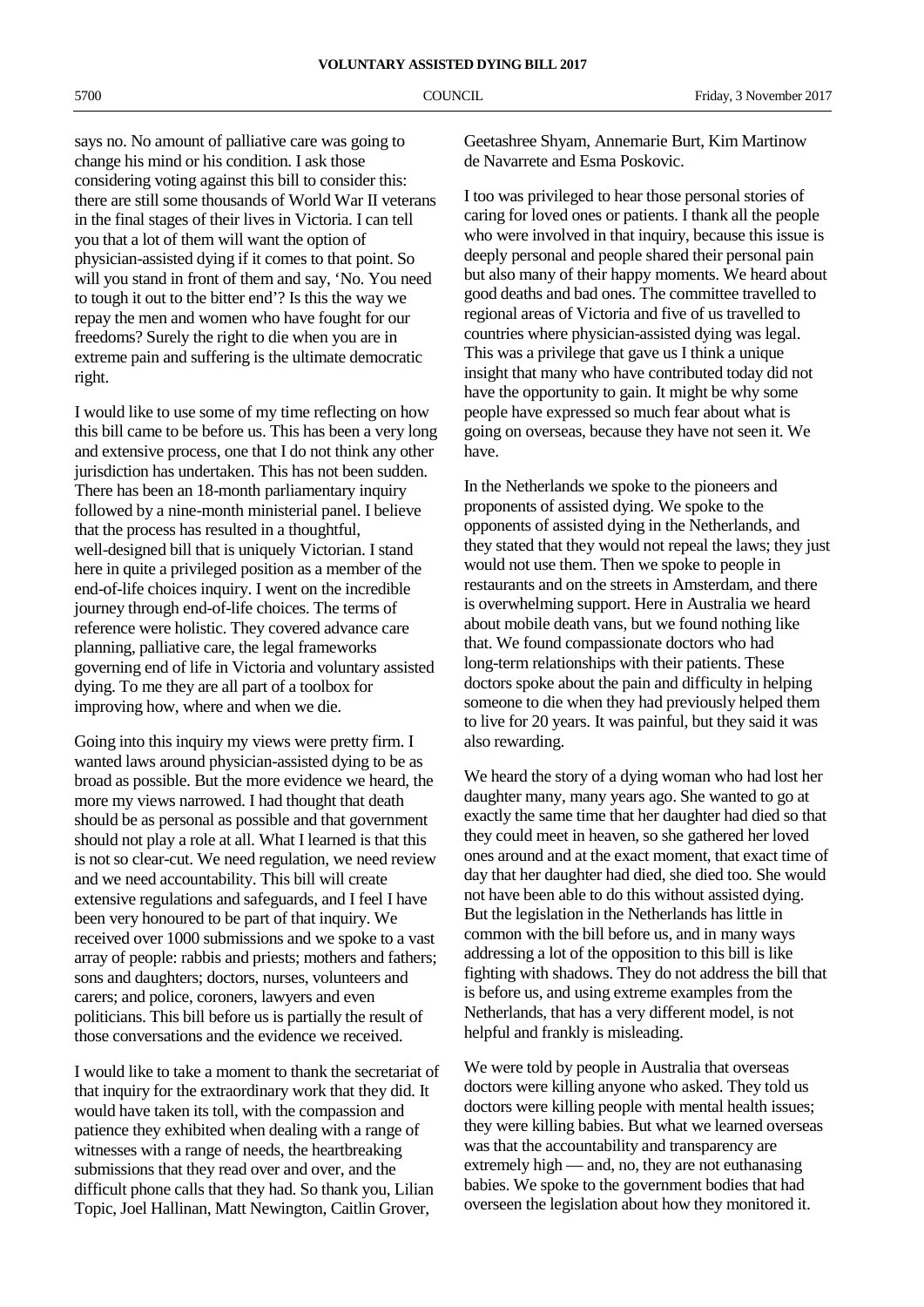Friday, 3 November 2017 COUNCIL COUNCIL 5701

The reporting is transparent and extensive, and the opponents obviously agree because they have been quoting from those very reports, albeit selectively. We also met with the Royal Dutch Medical Association and medical researchers. The laws work for their society and have overwhelming community support, but the bill before us requires a greater level of reporting than in other jurisdictions because that is what the Victorian community wants.

I note that Switzerland has rarely been mentioned in this debate, and I wonder why, because if you want to highlight doctor shopping, mobile death squads and death clinics, point to Switzerland, where assisted suicide has been legal since 1941. Dignitas and Exit International provide services there for people with terminal illnesses suffering intolerably. But that does not help the arguments of the opponents of this bill, because very few people access the service. In Switzerland, assisted suicide, if done without selfish motive, is legal. Assisted suicide accounts for less than 0.1 per cent of all deaths, even with the death clinics and the squads. The bill before us is of course not the same as the legislation in Switzerland; it is not the same as in the Netherlands or Belgium; it is not the same as in Canada, California, Washington or Oregon. It is uniquely Victorian, and it has been informed by an extensive parliamentary inquiry, evidence from the coroners prevention unit and the ministerial expert panel.

I would like to touch on some of the comments made by Mr Davis in his contribution where he questioned the role of the coroner in this debate and was concerned that they may have overstepped their remit. In fact he felt that we may have been 'bedazzled' by them, to quote Mr Davis. I know many of us have read the coroner's submission, and many of their reports have been quoted extensively in this debate. The case studies they presented were harrowing, and they were quite right to research how to prevent the tragic suicides of people with terminal illnesses. Let us be clear: the Coroners Court of Victoria is a specialist court, established to investigate certain types of deaths and fires. The purpose of these investigations is to consider ways that similar deaths and fires may be prevented in future. The coroners prevention unit is a highly qualified and exceptional team of professionals. They help us understand issues that arise and they make recommendations on how we may reduce these deaths. When a cohort of our community is found to be committing suicide at the rate of one a week, the coroner must investigate this, and quite rightly.

I have to say that what really struck me when listening and speaking to the coroner was the story of an elderly

woman with a terminal illness who smuggled razor blades into her aged-care facility. She did not want to make a fuss; she did not want to make a mess, so she slashed her wrists and put them over the toilet, and that is where she died. That is not what we want in Victoria; that is not what the community wants in Victoria. We want compassionate legislation. The police relayed terrible accounts of miserable suicides and double suicides that they had to deal with, and it is awful for the families and friends to know that that is how the person they love ended their suffering, and for the nurses, doctors and staff who find their patients in this manner or have to deal with the consequences of a failed attempt. This will haunt them for the rest of their lives, and that is what we heard in the inquiry. We cannot allow this to continue. There is a better way, and this bill, the Voluntary Assisted Dying Bill 2017, provides just that.

We travelled to Oregon, where similar legislation was introduced in 1997. It has not changed; it has not been amended. The only thing that has changed is the number of people accessing palliative care. It has increased. In the most litigious country in the world you would expect there to have been hundreds of lawsuits, but there have not been. If you listened to the contributions of Dr Carling-Jenkins, Mr Finn and others who have spoken about the horrors of Oregon, you would expect this to have happened, but it has not. There are five of us in this chamber who know this, because we travelled to Oregon and met the government, the palliative care experts, the disability rights organisations, the doctors and the legislators. No-one wanted to change the legislation, and no-one has. There has been no slippery slope. There are no accusations of coercion. There is no concern about doctor shopping or death clinics. There is peace of mind.

If you look at Oregon's most recent, 2016, annual report on the use of the Death with Dignity Act, it found that 102 physicians had written 204 prescriptions under the act and 133 people had died from ingesting prescribed medication, but that included 19 who had prescriptions from previous years. This represented a slight decline. The characteristics of those patients were similar to those of previous years: mostly white middle-class men over 65 with cancer. These are not the numbers of a system where evil doctors are colluding with greedy relatives.

Right now the vulnerable are committing suicide alone and often violently. Right now the vulnerable are more vulnerable. We know that assisted dying is already occurring in our hospitals. The doctrine of double effect was deeply considered and widely discussed during the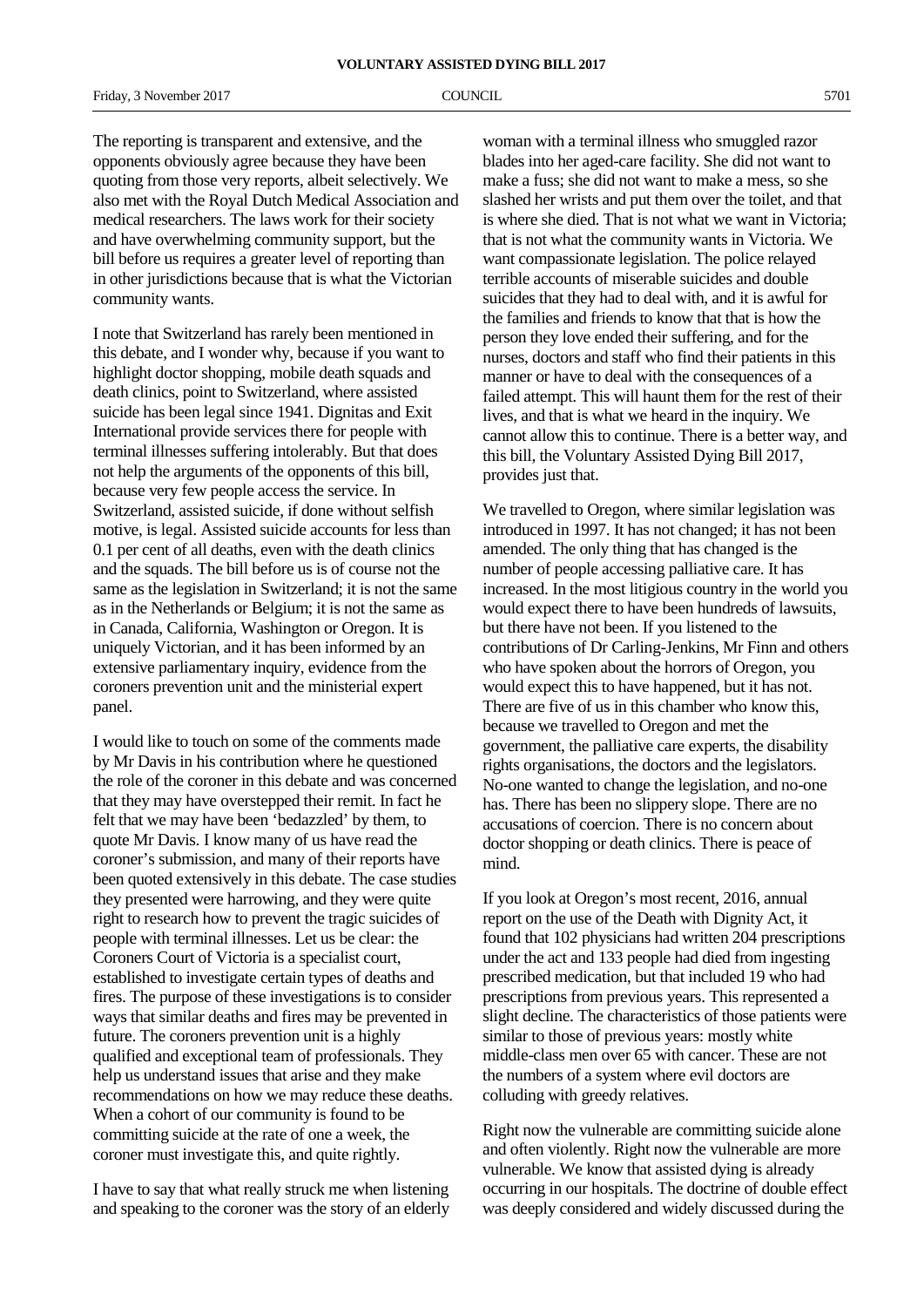inquiry. This is where doctors are legally allowed to administer painkilling medication to patients even if they know that death will occur as a result. It is allowed because the intention is to relieve pain and suffering. If death occurs as a result, it is simply viewed as incidental to the intention of providing pain relief, and that is quite right. In my opinion, though, this puts people at far more risk of abuse, because this is not monitored and not regulated. If we are worried about greedy relatives, lying carers and evil doctors, why not regulate this situation?

I would also like to address a number of the concerns members have raised about the criteria and the process, because as I listened to the debate in this house and the other, I wondered what society they live in, because it is not the one that I live in — mean, greedy relatives killing their terminally ill aunties and mothers by coercing them into telling a doctor that they would like to access medication to relieve their suffering, risking being prosecuted for significant offences under this bill and existing offences around counselling someone to commit suicide, expecting doctors to risk losing their licence and going to jail, finding independent witnesses to attest to this — and witnesses will also risk criminal prosecution — and then finding a second doctor who will also risk being charged. Frankly, there are far easier ways to get your hands on a relative's cash, and seriously, evil doctors? If you think they are, then you should be supporting these measures to regulate them, but in my opinion doctors are the linchpin of this bill – they are our safeguards.

Dr Carling-Jenkins suggested that this was a simple click-and-tick process. Obviously we have been reading very different bills. This is an extensive process. We do not ask for two doctors, independent witnesses and the approval of an expert medical board for any other medical decision — not abortion, not withdrawal of treatment, not terminal sedation, nor any other end-of-life treatment that was discussed.

If a doctor wants to do what is called palliative sedation, there are no regulations. They do not even have to ask the patient. Of course doctors do ask patients and doctors do the right thing because doctors are conservative, doctors care about their patients and doctors care about process. But palliative sedation, while it happens regularly, is not pretty. Someone is put into a coma, and then they dehydrate to death. Putting them into a coma to dehydrate to death does not necessarily stop the pain and the suffering. In fact we heard of a man who watched his wife slowly dehydrate to death over seven days, wracked with pain and almost falling off the bed convulsing. Is that what a compassionate society does?

I do not know whether other members got a letter from Stanley John Grayson. He has a brain tumour. He was diagnosed in November 2014. His prognosis is two to five years. He was 33 when he was diagnosed, and he knows that he is going to die. He writes:

I have a cancer in my brain and it will kill me. This is inevitable. My death is not a question of 'if', it's a question of how.

He does not think this is suicide.

It's a medical intervention to stop pain and suffering when there is literally nothing else that can be done. This is of vital importance. Cancer is killing me. If I was at the point of …

assisted dying —

in a hypothetical, it's not the doctor that is 'murdering', it's the doctor that is carrying out an act of love and compassion, to stop my ongoing torture.

There have been concerns that terminally ill people who start the extensive process of requesting voluntary assisted dying will not be given a mandatory psychiatric assessment. Well, you are not given one when you buy a gun, either, and that will certainly kill you a lot more quickly. We do not ask people to undertake a psychiatric assessment to get a gun. What we do is exclude them if they are diagnosed with a mental illness, as we will with this bill. If a person refuses treatment or, in extreme cases, food and fluid, we do not insist on a psychiatric assessment. If a person wants to buy a packet of cigarettes that is going to kill them, we do not ask for a psychiatric assessment. I do not mean to be flippant about this.

We trust doctors to make life-and-death decisions. We trust doctors to prescribe medication that could kill a horse. We trust doctors. I trust doctors. But for some reason we cannot trust them to act compassionately and carefully within the strict criteria of this voluntary assisted dying framework.

I am sure we are all aware of the criteria and the process, but I think it is worth recapping quickly: a person must be over 18, be living in Victoria and have decision-making capacity. They must be diagnosed with a disease, illness or medical condition that is incurable, advanced and progressive; that will cause death; that is expected to cause death within months or weeks not exceeding 12 months; and that is causing suffering to the person that cannot be relieved in a manner that the person considers tolerable. It will exclude those with mental illness. It will exclude those with a disability unless they have a terminal illness.

My friend Jay Franklin was suffering intolerably. He barely had any intestine left. He was in and out of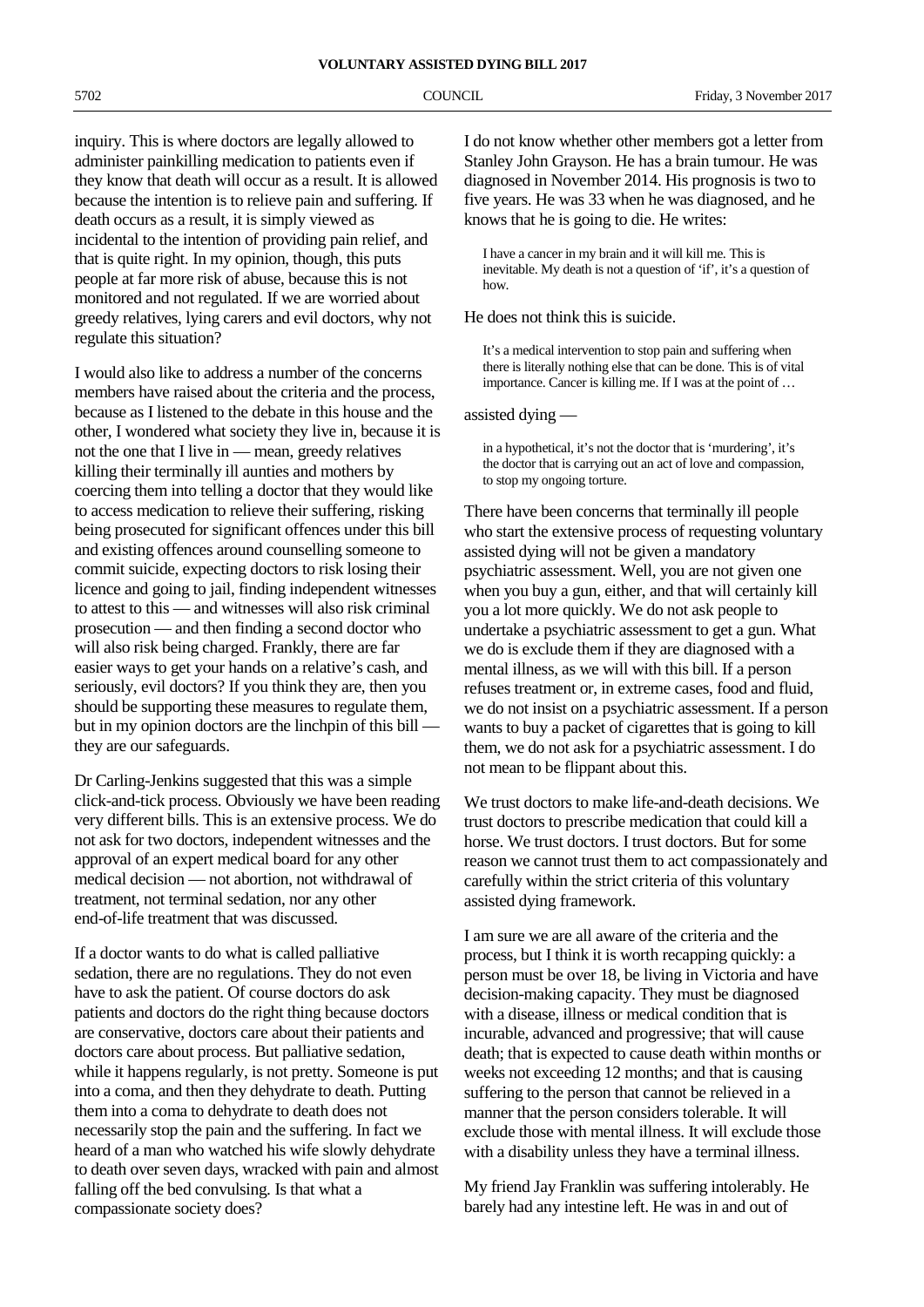hospital and in constant pain. He died receiving great palliative care at the Austin Hospital on Wednesday. He would not have qualified for this legislation. He did, however, qualify for Dignitas in Switzerland.

Peter Short, who had oesophageal cancer, would have qualified under this bill, but he died in hospital comfortably with palliative care. He had made arrangements so that he had the peace of mind that this bill will bring for more Victorians, but in the end he did not need this legislation. Very few people will qualify. Despite what we have heard in this debate, we have good palliative care. But this is not an either-or situation. Palliative care can and does relieve suffering but not all suffering. The report of Australia's Palliative Care Outcomes Collaboration confirms that 5 to 7 per cent of patients have significant unrelieved distress at the end of their life.

As I said at the beginning, sometimes death is unfair, and this debate is not about the vast majority of people who obtain good relief but the small number of people who cannot get relief. That number is small, but in gross numbers in Victoria it is probably somewhere between 300 and 500 people per year who would qualify.

We know, and I know personally, that when a dying person knows that they have the power to end their suffering when they are ready that provides incredible palliative care and comfort. We know from Oregon that a third of people who get the medication do not need to use it. While travelling we even heard anecdotally that just knowing it was available provided great comfort to people, even if they did not go through the process of accessing the medication or the approval. Just knowing it was available was enough.

A lot has been said about the 12-month period. The 12-month period is not about saying that a person will absolutely die in 12 months and therefore the medication will be approved, they will go through the process, they will get the medicine and they will then immediately use it. This is about giving people time, giving people peace of mind and consoling people who have a terminal illness and are suffering intolerably. It is likely that any decision to access voluntary assisted dying will be made after a long period of consideration. People do not rush to death. Even if you have a terminal illness, frankly, you want to live.

In Oregon the median time between a first request and people taking the medication is about six weeks to two months, but remember that more than a third of those people who request the medication do not take it at all. In the USA the time frame for eligibility is six months.

This is not for medical reasons; it is because of insurance and hospice care. The vast majority of people — around 80 per cent — who access their laws are dying of cancer. As cancer is the third most common cause of death in Australia, that figure will be similar in Victoria.

That 12-month time frame in the legislation is designed to accommodate people dying of diseases with longer but equally certain trajectories towards death, such as those with neurological and cardiorespiratory failure, those suffering and dying over a period that may well exceed 12 months. For motor neurone disease there is no cure and it is particularly brutal. You know what is going to happen. You know the future. It slowly strips a person of all function, including eventually the ability to swallow and breathe unaided. To limit voluntary assisted dying to those with only weeks to live essentially cancer patients — is to discriminate against people whose death is equally certain but whose suffering may last much longer. I think it is very important that people with diseases, illnesses and medical conditions that affect fine motor function, breathing and swallowing are given sufficient time to consider all of their options. A 12-month time frame will give them this opportunity.

It should be noted that the concept of 12 months until death sits within the existing Victorian framework and is considered uncontroversial in all other legislation. It is consistent with existing end-of-life policy documents, including Victoria's end-of-life and palliative care framework, which is familiar to many health practitioners in Victoria. It is widely accepted by insurance companies as a time frame for paying out a policy in the event of a terminal diagnosis. A 12-month time frame is also consistent with existing clinical practice. Many health practitioners use the surprise question 'Would I be surprised if my patient died in 12 months?' when planning and discussing treatment and care for people who are at the end of their life.

Allowing a dying person to have some autonomy at the end of their life is the right thing to do. Assisted dying is already happening illegally behind closed doors without any regulation or safeguards. We need laws that keep up with community values and offer necessary regulations and safeguards. Palliative care is important, but it has its limitations and cannot always relieve extreme pain or suffering. In the same way that everyone has the right to refuse treatment, everyone should be able to choose how to manage their own pain and suffering at the end of their life. For many terminally ill people just having the option of assisted dying would relieve a huge amount of stress and anxiety, and they probably will not use it.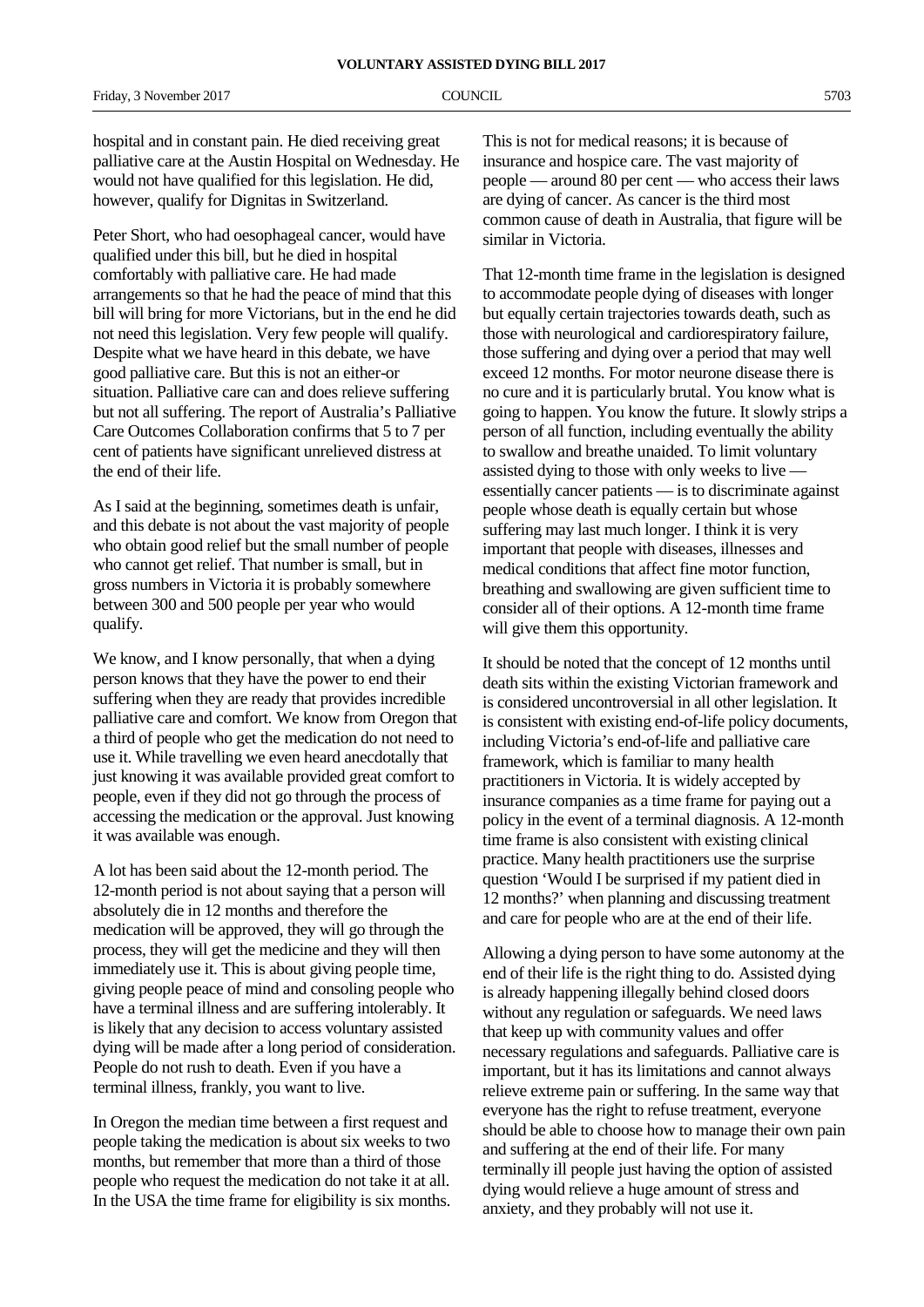I want to hear what you would have said to my father-in-law when he said he has had enough or to Ms Hartland's friend when the bowel blockage was causing them to vomit up fecal matter and was way beyond the reach of palliative care. Do you say, 'Well, just suck it up while we work on getting better palliative care' or 'You'll just have to go through it because if we pass a law there's a chance that someone might misuse it', or do you quote religion at them and say, 'It's your punishment for being a heathen'?

This is what this debate actually ultimately comes down to: you as a politician by the bed of a dying person in great pain and suffering, telling them why you think they should be enduring this situation. Let us not let people continue to suffer and die miserably because we do not think palliative care is perfect. Do not let perfect get in the way of good. Do not disappoint our community that expect us to reflect their views, and their view is that we should pass this bill. I commend this bill to the house.

**Mr ELASMAR** (Northern Metropolitan) (10:10) — I rise to contribute to the debate on the Voluntary Assisted Dying Bill 2017. This is a difficult and contentious issue. Many good people believe they are acting in the best interests of the sick, the frail and the elderly, and I have great respect for their intentions. I also have a great deal of respect for the amazing work of our doctors, nurses, researchers and all who are involved in patient care. I thank the many people who have contacted me to provide their thoughts on the bill, both supporters and opponents. I have met with constituents who pleaded with me to support the bill. Others pleaded that I vote against it. Both sides shared touching stories about their own personal experiences, and my heart was genuinely saddened.

A lot of community consultation has taken place on this bill. I would like to acknowledge the hard work that has gone into its development, particularly by the Minister for Health, her staff and her department. Despite the consultation, many constituents are truly frightened by this bill. Whether it is an irrational fear or not, there is a real belief that the monetary aspect of keeping a patient alive has a bearing on decisions made to end that person's life. The possibility of assisted dying enhances this fear. I believe the community is divided on the issue, as is this Parliament. We have been allowed a conscience vote determined by our own beliefs and thoughts, and for this I am very grateful.

After careful consideration, I will not be supporting this bill, and I would like to explain my reasoning. On the time line of the universe, our life spans are infinitely small. This means that life has infinite value and every

single day is precious. I strongly believe that life is precious at whatever stage we are at. Many terminally ill patients continue to inspire their loved ones and their community right until their final breath. About 10 years ago my much-loved brother-in-law Sami was diagnosed with lung cancer. I spent a lot of time with him at the hospital, where we, his family, camped for almost two weeks. During his last days he shared with me his prayer: 'Please, Jesus, either cure me or take my life'.

Sami was an inspiration to the family. He fought bravely to be alive for his daughter's 21st birthday, which we celebrated at the hospital. He passed away soon after. I remember him fondly and with sadness every day of my life. I am sure we all know of terminally ill patients who have fought to be around for important milestones during their final days of life. They have completed PhDs, married their soulmates and attended crucial family events such as birthdays, anniversaries, weddings and one last Christmas. Our role as parliamentarians should be to create an environment that allows them to experience such joy without suffering, not an environment that can end it by facilitating their deaths.

Some will argue that not all pain and suffering can be alleviated, even with the best palliative care. However, if this statement is true now, it does not mean that it will remain true, particularly with the advances in modern medicine. Of course no-one wants to see a suffering loved one at the end of life, nor do we want to suffer ourselves, but by investing in the research and development of palliative care the ability to relieve all suffering is not beyond us, and neither is the ability to cure some terminally ill patients with intolerable suffering and a life expectancy of less than 12 months — the very same people who qualify for assisted dying in this bill.

Clinical trials are having remarkable effects on terminally ill patients every day. Given that Victoria prides itself in leading the nation in medical research, I am surprised that we may become the first Australian state to legalise assisted dying. By supporting this bill we are telling Victorians that we have given up on comforting certain terminally ill patients and have conceded that assisted dying might be a better option. We must not give up on our patients.

I am especially concerned about voluntary assisted dying applying to those who have up to 12 months to live. Being expected to die within 12 months certainly does not represent the most conservative model in the world, particularly when other jurisdictions have a model of six months. A full 12-month period with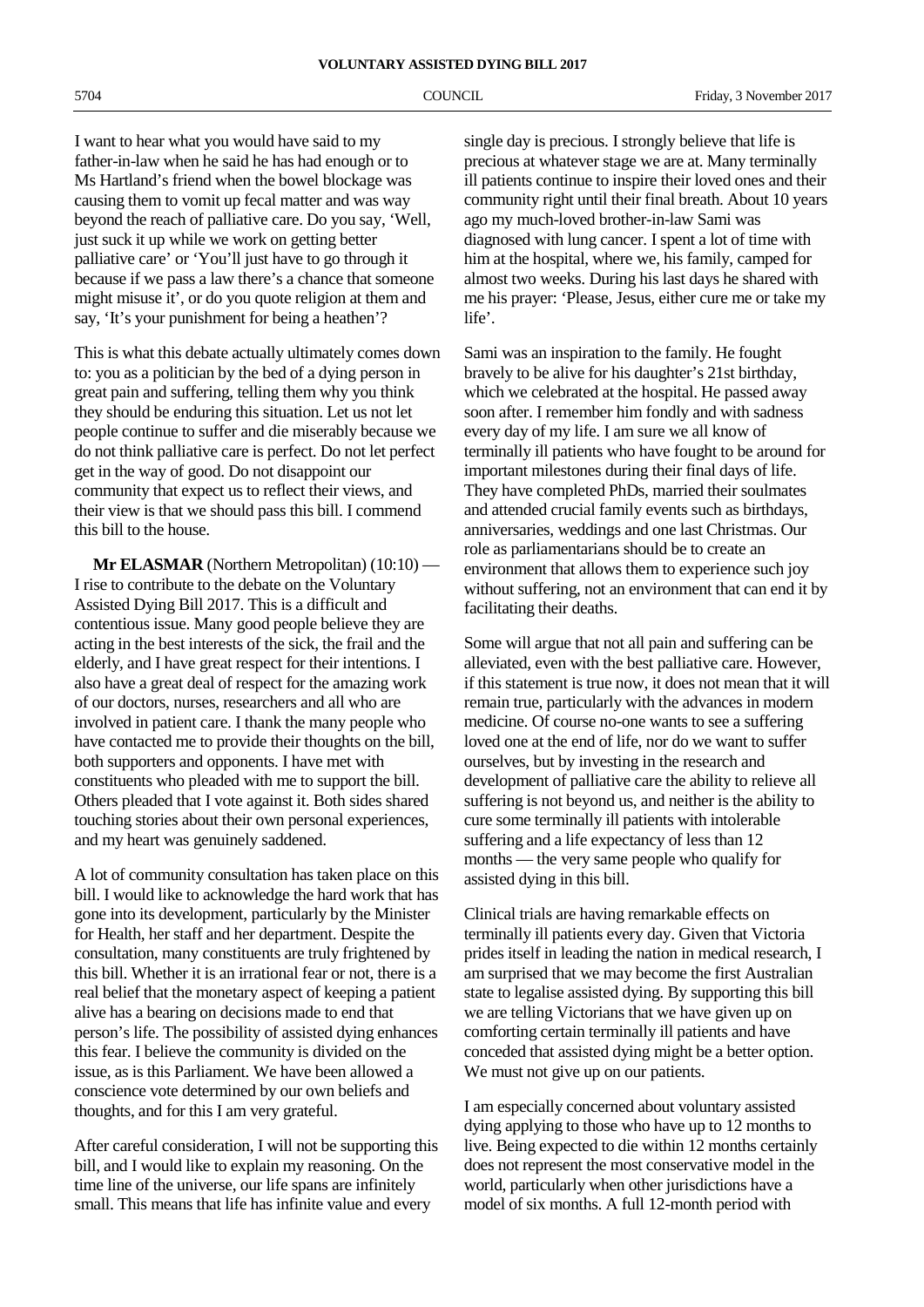intolerable pain that cannot be alleviated seems like a fairly long time. On the other hand I can think of numerous examples of people who many years ago were given less than 12 months to live but are still alive today. The bill itself acknowledges this very issue by using the word 'expected' in relation to a patient's remaining time before death. Expectations can be very wrong.

I would like to highlight the case of a famous physicist and cosmologist. I am of course referring to the great Stephen Hawking. When diagnosed with motor neurone disease in 1963 at the age of 21, Hawking was given a life expectancy of just two years. However, 53 years later, Hawking is still alive after having made some of the most remarkable contributions to our understanding of the universe.

Instead of introducing voluntary assisted dying we should do all we can to bolster palliative care. As it exists today, we have an ageing population which continues to grow. We need to ensure that adequate resourcing is allocated to palliative care so that those patients who are dying can receive compassionate and professional treatment given by dedicated and highly skilled people.

All of us in this Parliament have received many hundreds of emails, phone calls and letters on the bill. The overriding concern, in addition to fear from the elderly and hostility from the medical profession, is anger from palliative care nurses. Recently my electorate office was contacted by a hospital administrator who asked a series of questions regarding professional indemnity insurance for the medical health professionals who will become responsible for the lethal drugs brought in by patients. She said that medical staff will be forced to lie by putting natural causes as the reason for death on death certificates. It may become legal to lie in this matter, but they believe it is unethical, and so do I. We expect our medical professionals to have the utmost integrity in their dealings with patients and their families. The Hippocratic oath which all medical doctors are required to take says 'First, do no harm'. This fundamental oath is at definite odds with the Voluntary Assisted Dying Bill.

There are many dedicated and compassionate palliative care nurses who do not support this legislation. While the bill contains provisions to exempt them from participating, it will be a very brave nurse who chooses to exercise his or her rights under the bill. The approval of this bill may well see the exodus of highly trained staff from the industry. It takes a very special person to care for the terminally sick. To many of them, end of

life should not involve a lethal cocktail of drugs injected into a frail person's body.

I am also concerned about elder abuse and the capacity for coercion that this bill gives to uncaring or greedy relatives. Elderly people frequently become extremely depressed, mainly because they have lost their spouses or friends, but what they need is company and laughter to persist in their daily lives. Too often the young and the healthy are too busy to remember their ageing relatives. They live lifestyles too hectic to visit them regularly enough. The elderly and the sick need to feel necessary and loved. In places where it is legal, a significant percentage of people state their reasons for requesting voluntary assisted dying as being a burden on their loved ones or fear of pain associated with various diseases, and we need to closely examine the aspect of depression for people of all ages, not just the elderly.

The assisted dying model proposed in this bill has been declared to be the most conservative in the world. This is not a guarantee that it will not evolve over time, especially when it has been the norm for euthanasia laws to become increasingly permissive in jurisdictions that have introduced them. The Netherlands and Belgium are perfect examples. Euthanasia laws in the Netherlands now apply to children as young as 12, while in Belgium there is no age limit. In both of these jurisdictions patients are no longer required to be terminally ill.

In relation to the Netherlands I paraphrase Canadian attorney Anne McTavish, who said that the lesson of the Netherlands should be instructive for any nation looking at legalising the gruesome practice of assisted suicide. It is a jurisdiction that provides us with deeply concerning data that should stop us from going down the same path. She also said:

A 1973 court decision in the Netherlands started the process. Doctors and lawyers set strict guidelines to restrict when doctors could assist a terminally ill patient who wanted to commit suicide, and to protect a terminally ill patient who didn't want to be euthanised …

### She quoted Wesley J. Smith:

In only 23 years, Dutch doctors have gone from being permitted to kill the terminally ill who ask for it, to killing the chronically ill who ask for it, to killing newborn babies in their cribs because they have birth defects, even though by definition they cannot ask for it.

It is not unknown for Dutch doctors to also engage in involuntary euthanasia without significant legal consequence, even though such activity is officially prohibited. These facts are staggering and an instructive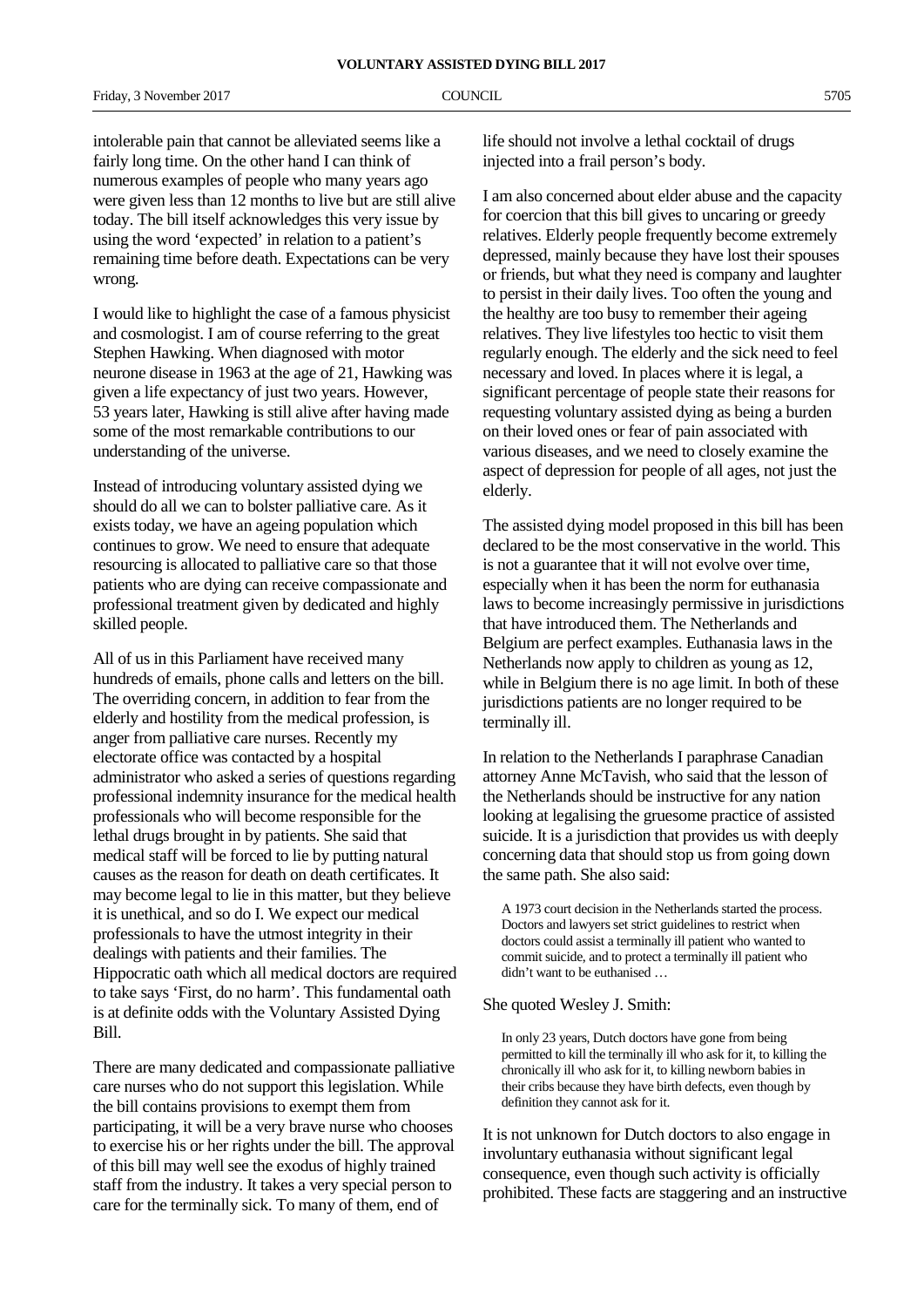lesson to all who support euthanasia. Let us not repeat the mistakes made by other jurisdictions.

We are a caring nation which believes in giving people a fair go. I cannot support this bill, particularly when some patients are expected to live up to 12 months and some potentially for much longer. Instead I advocate for a greater investment in clinical trials and palliative care to improve patient prognosis, prolong life and ensure that end-of-life pain and suffering can be alleviated for all Victorians. I do not commend the bill to the house.

**Mr GEPP** (Northern Victoria) — I rise with a touch of irony that this week we are debating this bill. Last night at about 11 o'clock I was having a cup of tea well, actually I might have been having a little merlot — and my friend Ms Pulford, who spoke so beautifully yesterday, acknowledged that Tuesday this week, when this bill was introduced into this house, was the 15th anniversary of my mother's death. Of course it was also only a couple of short weeks ago that Ms Pulford commemorated the anniversary of the passing of her beautiful daughter. So it has been a difficult week for me and it is difficult to come to a debate like this without having your mind cast back to your own memories and experiences that you perhaps try not to relive or that you might otherwise preserve for times when you are with close family and friends rather than at work. But in all the jobs that I have had over the years, this is probably the least difficult workplace of them all. Whilst it has been especially difficult for me, I must admit that I have been wrestling with the decision about whether or not to speak and I only arrived at that position this morning.

As I said, on Tuesday it was 15 years ago that my family lost my mum to a particularly aggressive form of breast cancer. It took her life just nine months after diagnosis. She was diagnosed in February and we lost her on 31 October 2002. Given the short time frame from diagnosis to death, you can imagine what that nine months was like for my mum. On top of that, yesterday I learned that a very dear friend, who has been battling cancer for two and half years, likely made his last trip to the palliative care hospice by ambulance, so to Kevin and Rob, we love you; we are with you.

We all come to this debate with our own personal stories and our personal experiences, but of course our task is much bigger than that. As individuals we are legislators, we are parliamentarians and we are thrust into the responsibility of making decisions. End-of-life decisions for me, both from the perspective of this bill and my personal life, have been dominant all week. But it is also true that whilst I have grappled with this,

particularly last night, there are so many terminally ill Victorians who last night would have endured another long night of suffering.

I have come to the parliamentary processes and debate on voluntary assisted dying pretty late compared to everybody else in the place, probably with the exception of Dr Ratnam, because I only arrived here some five months ago. For me it has been lots of reading, lots of talking, lots of listening, and I am grateful to everyone who has given me their time, thoughts and views as I have sought out the information and knowledge to help shape my own thinking on this critical piece of public policy.

At the end of the day I have decided that I will be voting yes to the Voluntary Assisted Dying Bill 2017, and I want to briefly set out my reasons for doing so. First and foremost, I try to find the reasons, whenever I am confronted with change, why I should support that change. In my many years as a union official, I have to be honest, it was always easy to say no. The easiest thing to do is to say no; it is pretty simple. Somebody brings forward some change and it is very easy to say no. What is often more difficult in life is to stand up and advocate for something that you believe in and to encourage others to embrace that change. I find that a big difference to simply saying no.

When I look at this particular bill, the case for voluntary assisted dying, I find it to be a very compelling argument that is put forward, and it is based on the very best of human qualities — things like compassion, empathy and love. That is the place that this comes from. It does not come from evil; it does not come from nastiness. Yes, we are all concerned about making sure that people get the best quality care that they could possibly get. Surely that is everybody's objective in this debate. But this bill has been crafted by people who are experts in this field. We have seen thousands of submissions and heard thousands of people speak on the matter. We have all received the emails. We have all received the letters. Overwhelmingly those qualities of compassion, empathy and love just shine through at every level.

The evidence and submissions we have received from ordinary Victorians, sharing their experiences with end-of-life situations, have of course been extraordinary, heartfelt and moving — from people currently enduring dreadful health issues and facing a certain and painful death, to couples giving details of the struggles one of them is experiencing and pleading for this Parliament to provide them with end-of-life choices that are currently not available to them. I want to share a couple of stories with you, but I do not want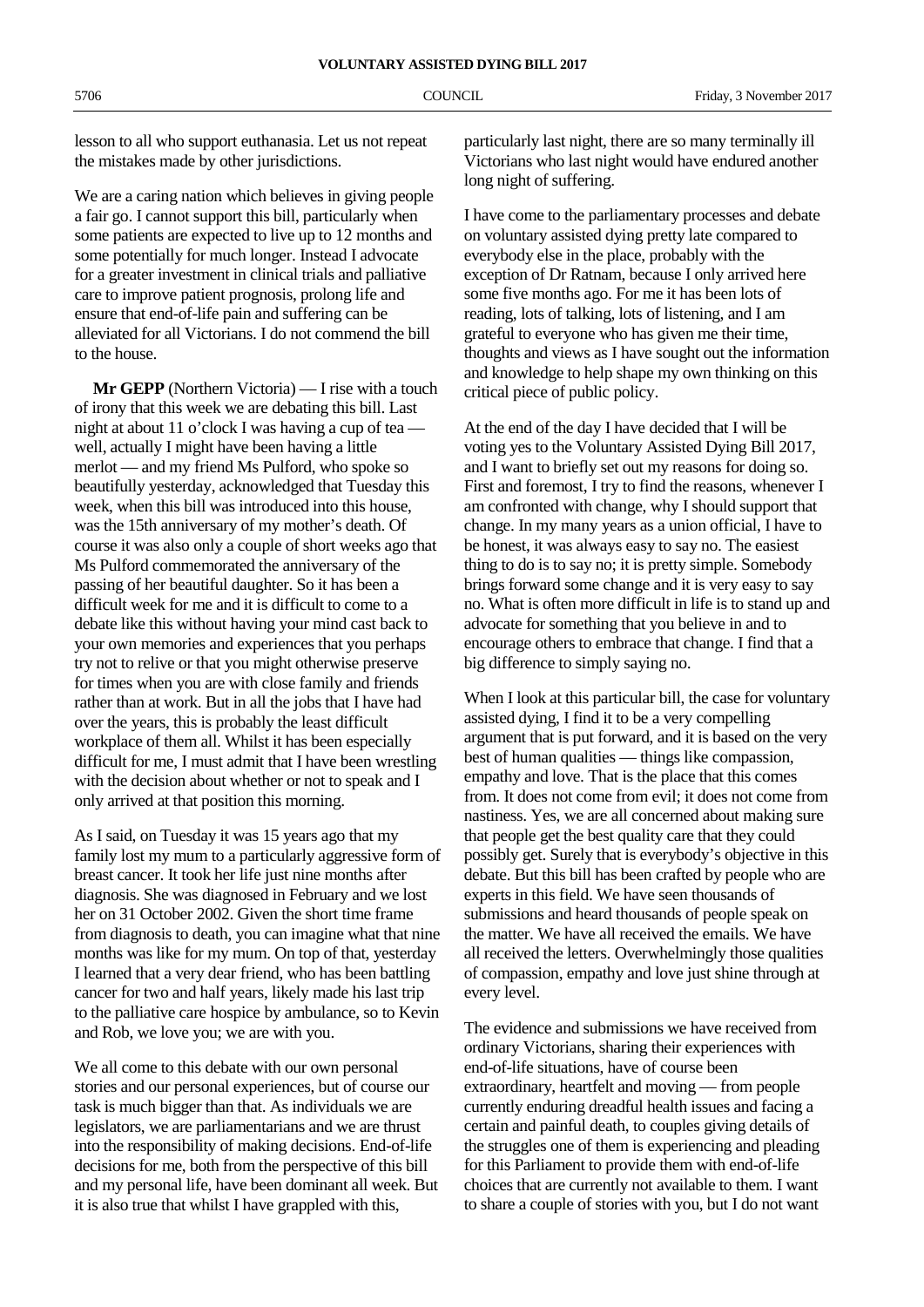to share them from a perspective of any form of one-upmanship. I think everybody in this debate can bring the stories to this place that have moved them as we have shaped our own views and positions on this.

I just want to share with you a couple of very brief stories that have moved me in the course of consideration. This is from Mrs H — and I will not name names — of Mandurang, who wrote to me and said:

I nursed my late husband through his cancer ordeal until it was impossible for me to have the drugs he required at home. He was never frightened of dying, but he was frightened of dying in extreme pain.

Although he spent the last two months in palliative care and the staff were mostly wonderful, it became impossible to control his excruciating pain, at which time it was suggested and agreed he be heavily sedated. This resulted in him never regaining consciousness but it did still result in terrible, unnecessary suffering.

I now find that I have a terminal illness and I would like to have the choice to end my life, in the event my suffering becomes intolerable.

Euthanasia, in my opinion, is not assisted suicide, it is the relief of prolonged suffering.

### This is from Ms L and Mr A of Arthurs Creek:

We watched my sister suffer a terrible death. She died from leukaemia. In the last two weeks of her life she was in terrible pain that could not be relieved by the hospital. We couldn't even talk to her as the vibration of our voice hurt her so much. Our touch hurt her. Her husband kept wanting to hold her hand to comfort her but she kept asking him not to as she was in so much pain.

I have multiple sclerosis, my life is great, I have known I have had MS for 20 years but I would like the choice if my circumstances changed and met the proposed law's criteria.

We cannot express deeply enough how we wish the voluntary assisted dying law be passed.

The stories are based on love and compassion. Does anyone think for a moment that these people want their time with their loved ones, or their own time on this earth, shorter for any other reason than to alleviate intolerable pain and suffering? Like so many other stories that we have heard throughout this debate and in the processes this Parliament has undertaken to arrive at this moment, these stories are compelling.

When I looked at the content of the bill with the backdrop of the many submissions, letters and emails that I have received and provided to the committee and to the panel, I asked myself three questions: if not this, then what? If not now, then when? If not us, then who?

It has been argued in this debate that more palliative care is an alternative — that is, if not voluntary assisted dying, then more palliative care will address the many things that have been spoken about. I do not concur. For one, I do not believe that palliative care and end-of-life choices are mutually exclusive, but instead I believe they are deeply entwined. Like my friend Ms Pulford, I have experienced the wonderful, wonderful work of our palliative care system and our caregivers, and I could never speak more highly of them, particularly those from Bendigo who cared for my mum. I should add that most of these people are women, and they are proud members of their trade union.

I am also a member of the Law Reform, Road and Community Safety Committee. We recently concluded a full round of public hearings on drug reform. The overwhelming theme coming through from experts here and overseas is that an approach of prohibition and simply kicking people into the criminal justice system does not work. What they advocate for is harm minimisation. We also learned through that process that there are more overdose deaths from prescription drugs than illicit drugs, at about a ratio of three to two. When you combine these facts with the observations of the coroner in this space, it is not difficult to draw a correlation. So I am comfortable when answering the question, 'If not this, then what?' with 'This is the right approach for this matter'.

As to the timing of this reform, and if not now, then when, I dare say that many of the people I have spoken with and who have sent me enormous numbers of emails and letters would like it to have happened yesterday. How many more people need to endure pain and suffering before the time is right? Mr Leane shared the story in his contribution yesterday of the woman who waited inside as her terminally ill husband, with her knowledge, went outside and took his own life with a shotgun because he did not think he had any other choices available. Each day we hear one of those stories is a day too many.

In terms of 'If not us, then who?', well, that answers itself, does it not? We, the Parliament, turned it over to a panel of experts to give this Parliament their best advice and recommendations. They gave us what has been described as the most conservative voluntary assisted dying regime that would exist anywhere in the world, with some 68 safeguards. So only this Parliament has the capacity to make this change; there is no-one else to hand it over to. The time is now for us.

I cannot measure another person's suffering, nor can I knowingly ignore the pleas that I have heard from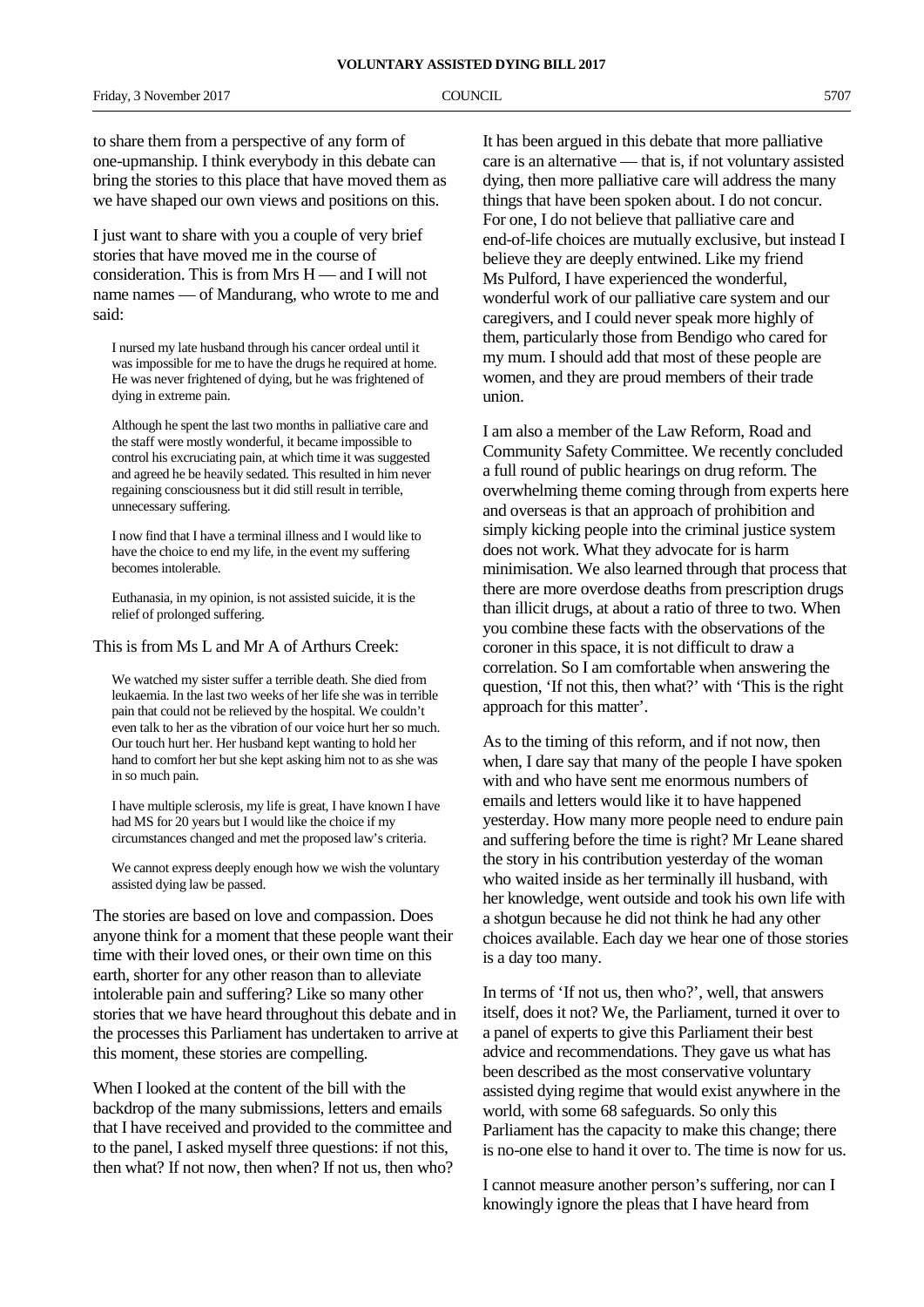people across this state. What I can do, however, is provide Victorians who want to voluntarily end their intolerable pain and suffering with end-of-life choices through this reform. To give people the right to make their own choices about their health care except at the point where they can choose to end their pain and suffering when it becomes too much just does not sit right with me.

If by supporting the Voluntary Assisted Dying Bill 2017 a terminally ill Victorian can get to make their own end-of-life choices and not have to endure intolerable suffering, then I will consider our duty, my duty as a parliamentarian and our duty as a Parliament, to have been performed. It is a privilege to have been part of this debate, albeit coming later to it. I hope that this debate will finish with a momentous decision in Victoria's history. I believe the majority of our community wants this change.

I began by telling the story of my mum. I do not know what she would have done if this had have been available, but I wish she had had that choice. I commend the bill to the house.

**Mr O'SULLIVAN** (Northern Victoria) (10:40) — I rise with much pleasure to make a contribution to the Voluntary Assisted Dying Bill 2017. I am not afraid of death and I am not afraid of dying. I grew up on a farm, and when you grow up on a farm, particularly with livestock, death is something you experience on a very regular basis. In a human form I have experienced it considerably as well. My parents have both moved on, as have my grandparents and also a lot of my uncles and aunties. But that is not going to make a difference in terms of the way I look at this bill, although I will come back to that shortly.

At the start of the process in terms of the way I would consider this bill I had many thoughts. It is the first time that I have had to really dedicate my mind to such a decision, and it is not a decision that any of us can or do take lightly. Many people do not have the opportunity to stand up here, after all the consideration we have had, and make a decision as significant as the one we will be making today and over the next sitting week.

I started this journey — and it has been a journey for me on many fronts — from the position that I was not against voluntary assisted dying as a theory. As this journey has progressed I have started to question why I thought that before I started on the journey. When I started this journey I said to myself that as a part of the process in terms of how I would make up my mind I would need to completely satisfy myself that this bill would be 100 per cent safe and that all the appropriate

safeguards would be in place. That would be my starting point. Once I could satisfy myself that the bill was 100 per cent foolproof, then I would be in a position to determine whether I could or would support it. That is something that I had firmly in my mind the whole way through.

In my office, and as I walk down the street, I have had phone calls and contact in many other ways. I have had a considerable number of people pass on their views in relation to this matter, including people from a whole range of backgrounds — doctors, nurses, those in the palliative care field, psychiatrists, psychologists, university professors, as well as the mums and dads and the voters who have a view on this matter. It is one of those topics that people have a view on, people who probably usually do not have much of a view on bills that come before their parliaments.

Of the thousands of contacts I have had to my office in Bendigo, about two-thirds have been against the bill. I appreciate everyone who has taken the time to speak to me personally or email me or write to me in terms of what their views are, because it is not easy for people to sit down and put their views on paper in relation to these matters and send it to their local MP, and all of us have received such things. But in particular on my Facebook page I had contact from a couple of gentlemen who I know quite well from my home area who would not contact me in relation to political matters at all. One is a farmer from Patchewollock and the other is an electrician from Ouyen. These are guys who, when I talk to them, talk about how much rain we have had, about motorbike riding and about potentially what sort of fish we are going to catch the next time we go fishing.

These guys actually took the time to pass their views on to me, and theirs are views I respect enormously. Both of them are in favour of this bill. They said that they respected my decision to vote against this bill, but that they were in favour of this bill. So as a part of this speech that I am making today I want to try and explain to those guys why I am actually going to vote against this bill.

In terms of palliative care an estimated 10 000 Victorians die every year, and one in four of those people die without access to the appropriate palliative care that they need. I think as part of this process palliative care needs to be the first step in having this debate in a meaningful way. Over the last three years palliative care funding has really remained at a status quo and I think that is a part of this issue. People who may want to go down the path of considering their options into the future perhaps have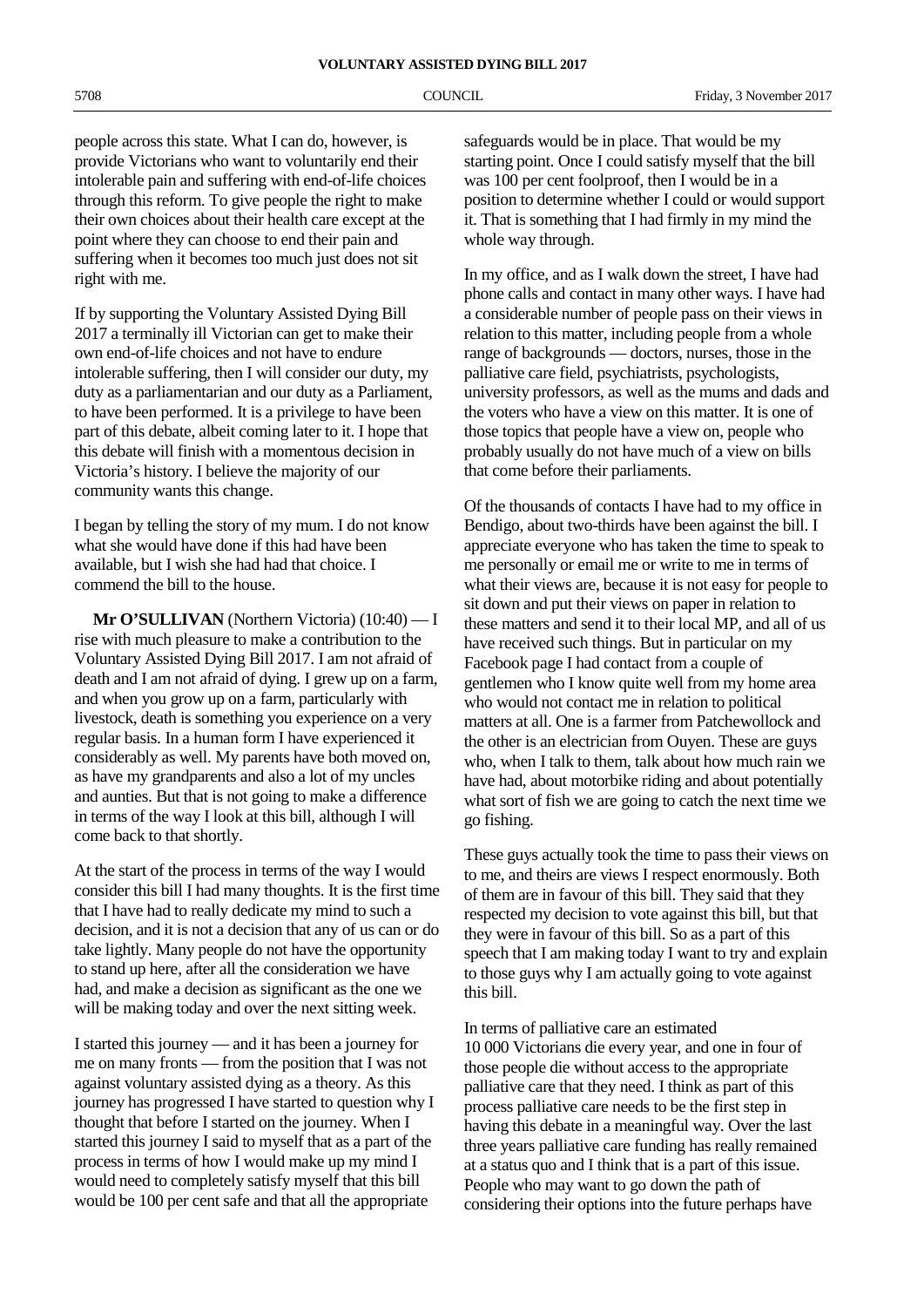Friday, 3 November 2017 COUNCIL 6709

not had access to appropriate palliative care in advance to actually realise that there are different ways. The argument produced by people campaigning for assisted dying is that people are committing suicide in horrific ways or dying alone in pain. How many of these people would have stopped committing suicide if they had accessed palliative care or adequate psychiatric support? That is a question that I certainly do ask. It is a flaw in this debate and this public policy journey that we are going along that palliative care has not been the first step in this process. If palliative care was given the appropriate consideration that it needed to be given, I think this would be a slightly different debate.

Robert Clark in his speech in the other place made a comment, and I wish to quote it:

When you have got more than 10 000 people a year dying in needless pain because they cannot get access to proper palliative care, how is it a solution to say that providing death for 150 people, as the advocates say, is going to be a solution?

In reference to this, a more appropriate solution would be the proper funding of palliative care; that is something I agree with.

The bill does not include any registration of the pharmacists to complete the approved training in relation to this legislation, including their roles and functions. As we know, if someone decides in their last 12 months that they want to go down this journey they not only have to go and speak to two different doctors, but obviously they have to go to a pharmacist who has to provide them with the medication that they will be taking. I find that strange as well. In terms of this debate the medication that they would be taking — the poison they would be taking, the concoction that they would be taking — is not available in Australia at the present time. Nembutal is the drug that is used around the world in terms of people undertaking to end their life on a voluntary basis, and as we know right now Nembutal has not gone through the Therapeutic Goods Administration process. So that leaves us in a bit of a bind as to what would actually be used. We have heard different stories about the types of concoctions of drugs that might be used for someone to undertake ending their life. The questions that I have are: where are the trials, what are the safeguards, what are the side effects and what happens if someone takes one of these new concocted drugs and it does not work properly? These are questions that remain unanswered to me, and I think we cannot proceed any further until we get answers to not only that question but to a whole range of other questions as well. A drug that is proposed to be used to help people goes through years and years of different trials and tests and so forth. I do not see why we should not have the same sort of processes put in place for

whatever drug is going to be used as part of this legislation. That is something we do not know.

I would like to quote a lady by the name of Karen Hitchcock. Karen is a specialist in acute and general medicines at the Alfred hospital and a lecturer in medicine at Newcastle University, and she regularly writes in a whole range of journals. Karen Hitchcock said:

Over the 12 years that I have worked as a doctor in large public hospitals, I have cared for hundreds of dying patients. No-one has ever died screaming or begging for me to kill them. Patients have told me they want to die. My response to this is, 'Tell me why'. It is rarely because of pain, but it is often because of despair, loneliness, grief, the feeling of worthlessness, meaninglessness or being a burden. I have never seen a dying patient whose physical suffering was untreatable. The combination of morphine and midazolam is extremely powerful; it can be administered and titrated up very quickly. Barbiturates can render one unconscious in minutes. Palliative care practices have come a long way in the past decade.

### She also went on to say:

Studies repeatedly show that the desire to hasten death for those with a terminal illness comes principally from a feeling of hopelessness. We must listen to and attempt to address this and other fears. Knowing one is dying can be excruciating: the terror of non-existence. For thousands of well-educated, affluent people in vocal advocacy groups, a euthanasia drug like Nembutal is the sole way to wrest control of the only part of their life they may not fully control.

It is clear that there is no consensus among the members of this house. It is clear there is no consensus among the medical practitioners who work in the palliative care industry. Former Australian Medical Association (AMA) president Professor Brian Owler is an advocate of this bill; former AMA vice-president Stephen Parnis opposes it. If this was such an irrefutable bill, I would think that all the medical fraternity would be singing its praises. But the more you study it, the more you look at it, the more division you actually do find.

I am pleased that the Liberal-Nationals, if we come into government next year, will dedicate \$140 million to improve palliative care for patients in Victoria and the people of Victoria. I think that is a good first step. The president of the AMA, Michael Gannon, said:

Once you legislate this you cross the Rubicon. Our position is we need to do better with end-of-life care and we say that doctors should have no role in intentionally ending a patient's life. The medical profession is concerned because we will be expected to be involved.

That is strong when you have got that coming from the president of the AMA.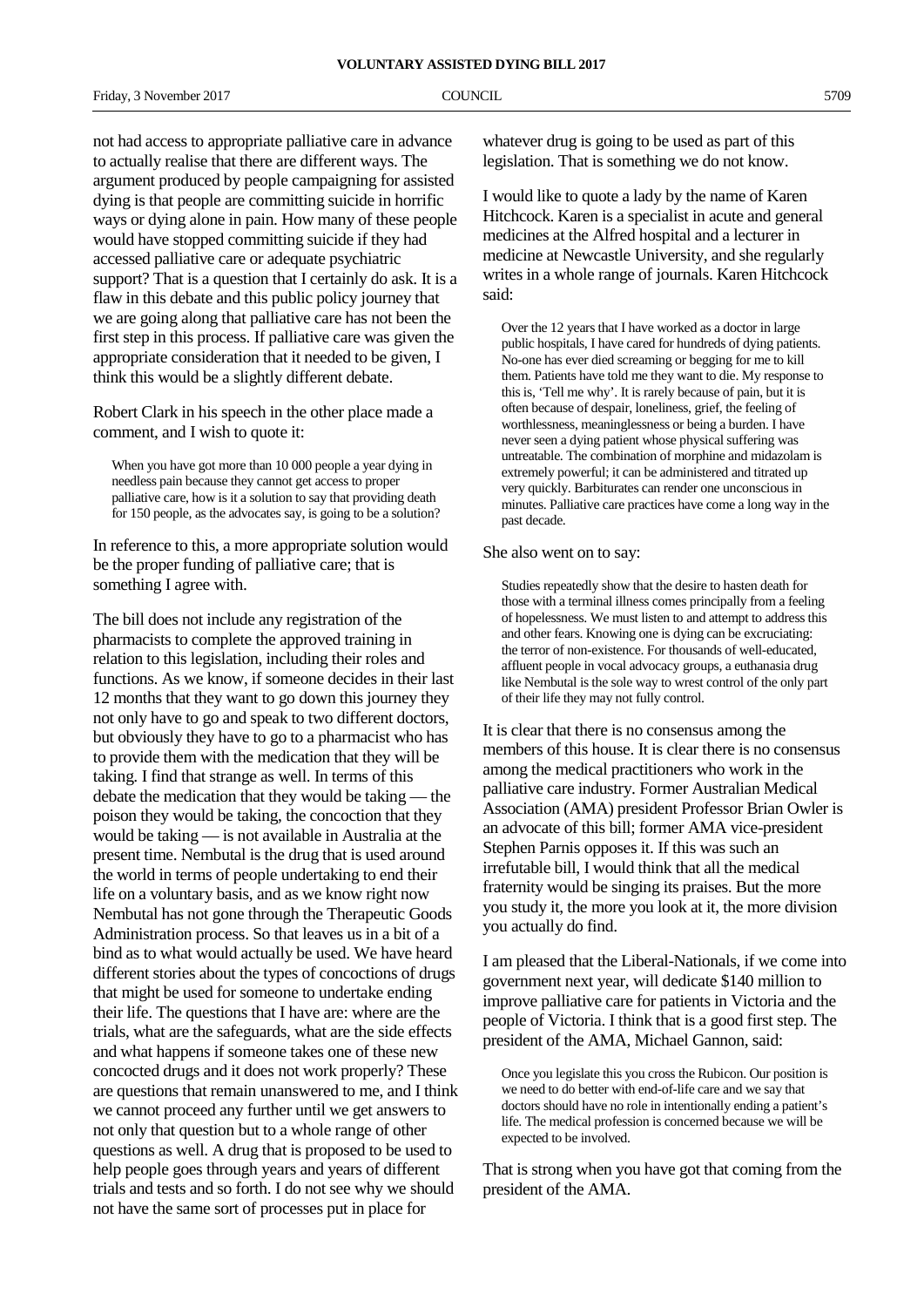I have got a whole range of other quotes from other people giving their views one way or another, but I do not choose to go through them here today. There is one question I do want to raise. There was an article by Paul Kelly in the *Weekend Australian* a couple of Saturdays ago. The article says:

The medical director at Marie Curie says predicting the time of death is 'like predicting the weather'. Is a condition 'incurable' if a patient refuses a cure? Accuracy dealing with death over a 12-month range creates wide scope and is difficult to get right.

As we know, under this bill someone who is in their last 12 months of their life would be able to access the drugs and be able to take them home. For doctors, trying to predict how long someone has got to live is something that they do with the best information they have, with the best education and training they have and with the best experience they have, but they do not always get it right. They try and provide the best possible answers they can, but they do not always get it right.

A family friend of ours, a gentleman by the name of Ray Barwick, many years ago was given six months to live. Ray Barwick was a heavy drinker and a heavy smoker. The doctor said to him, 'If you continue on the way you are, you'll live another six months. If you give up drinking and smoking, you'll live for 12 months'. Ray liked to drink and he liked to have a smoke, so he said, 'I'm going to continue to smoke, I'm going to continue to drink and I'm going to particularly enjoy the last six months of my life, because that's what I like to do'. Ray drank twice as much and he smoked twice as much. He ended up living an extra six years, so sometimes the doctors with the best information, training and experience do not always get it right, but they try to do their best. So for this bill to have a 12-month window in it I think is too long, because I think many things can change along the way and sometimes the doctors do not get it right. But they try to do their best.

We have seen some research come out in relation to what the people around different areas of the state think of this bill, and to my surprise the results came out that showed that many people, particularly in the regional areas, were in favour of this particular piece of legislation. The question that was asked of them in a survey was, 'Should terminally ill patients be able to legally end their own lives with medical assistance?', and that is a fair enough question to ask. I would suggest the facts or figures in relation to that are accurate. With a question like that I think most people would say, 'Yes, I agree with that principle', but I do not think that one question tells the whole story.

This debate cannot be summed up with one simple question. This is a complex situation. It is a complex medical situation, it is a complex ethical situation and it is a complex religious situation, and I just do not think that one sentence sums this up. I think that research and I do acknowledge the research and believe the results — does not tell the whole story, because quite often people will say, 'Yes, I agree with it', but once you start to say, 'Were you aware of (a), (b), (c) and (d) in relation to this legislation?', they will say, 'Oh, that changes it a little bit'.

I wish to go back to something I mentioned earlier in relation to this bill, because in some of the correspondence we have had people say, 'Obviously you've never been through this'. People have a right to say that, but that does not mean that they are right. I have been through this. My father, Brian, went through this only five or six years ago. He had cancer. He had less than a year to live. We provided him with the best care that we possibly could. It was interesting; I was just listening to what Mr Gepp said in relation to his mother in terms of whether she would have accessed this program if it were available, and I asked the same question to myself. Would my father have accessed this? He was one of those guys — he was a farmer who would always say in a sort of whimsical way, 'If I ever get like that, push me in front of a bus'. I respect that and I probably had the same view for a while as well, but at the same time, having gone through the experience that I had with my father, I do not know whether he would have or not. It is one thing to say, 'Yes, I want to do it', but to actually do it is another thing. From my point of view, I got to say some things to my father that I would not have got to say. If he had gone down this path at a time of his choosing, I would not have got to say the things that I wanted to say to my father.

I think that is probably something that some other families would see as well, because in terms of this say someone goes through the whole process, and they get to the point where they have got this drug at home in a locked box — the family does not know when the person is going to take it. The person may not know when they are going to take it. It is like having an unexploded bomb in the house; you do not know when it is going to go off. I would imagine that the person who has got that — and they might have it at home for six months or however long — every morning would wake up and would say to themselves, 'Is this the day? Is this the day I'm going to take it or not?'. The rest of the family and the friends would wake up every morning thinking, 'Is today going to be the day that they're going to take it?'.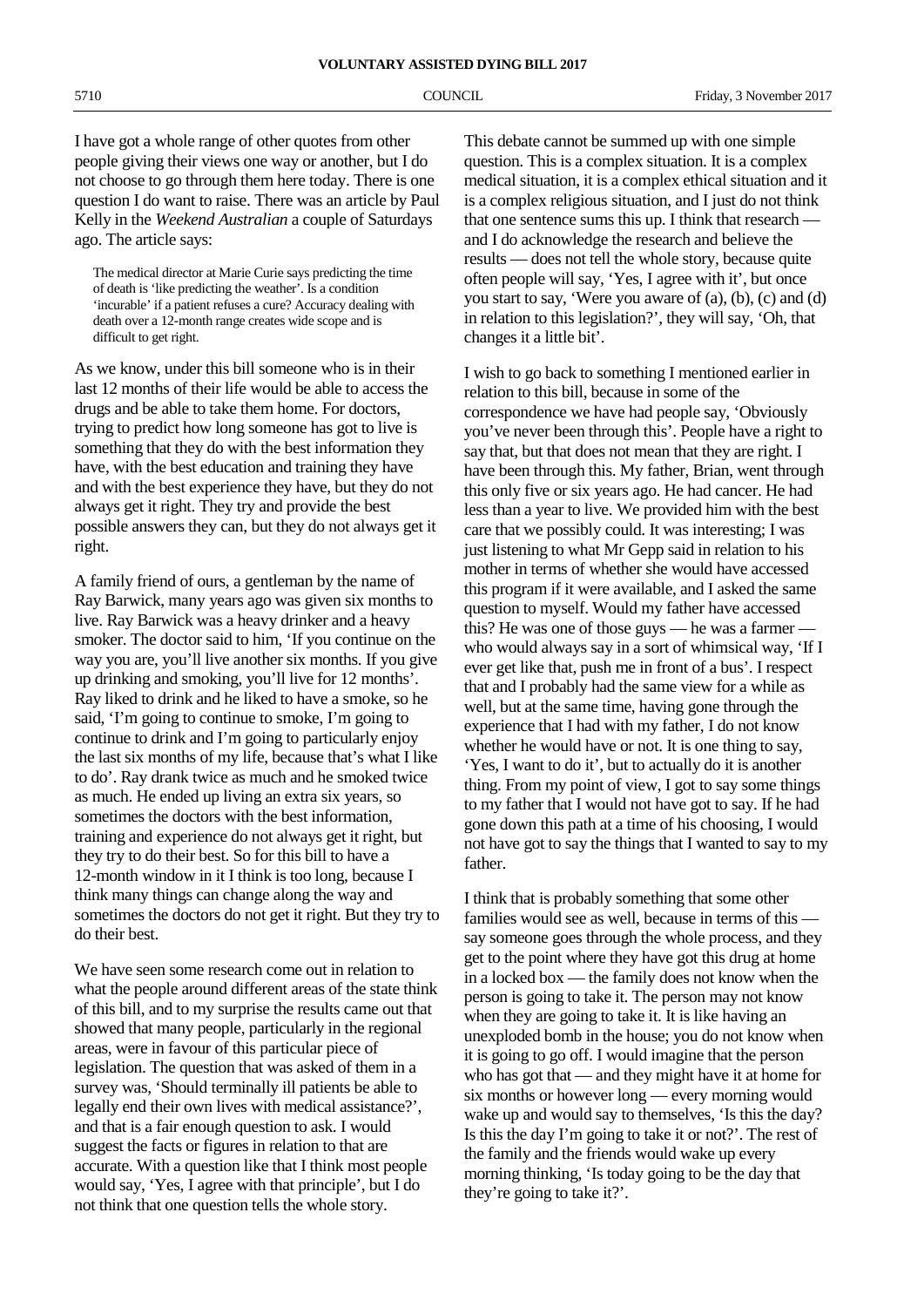I would imagine that someone who has got that drug at home would have a whole range of thoughts going through their head every day. It would almost be traumatic in itself. Would they actually tell their family that they are going to take it today, or would they take it in secrecy because they would not want to alarm the family? That is something I do not know the answer to and none of us would know the answer to, but it is one of those things where I think it might actually add stress to the patient and add stress to the family of having this unexploded bomb in the house.

In terms of the argument that this is a way that might actually alleviate loneliness and so forth, it actually might create loneliness on one hand, or it might actually work out well. I do not know the answer to that, but I will tell you what: as a patient, if I was in that situation, I would wake up every morning and I would probably think about it every hour — 'Will I take it now? Will I take it tomorrow? Will I take it after I've watched my favourite TV show? Will I wait until everyone has gone out to the supermarket? Will I wait until everyone's at home?'. I do not know. But that would be a stressful situation, and it would be particularly stressful for the family because of the unknown.

In the time that I have remaining I want to talk about some other elements. We hear about how the Oregon model is one of the models which we are following. In this year alone, 2017, Oregon have introduced a further two bills which would extend the scope of this bill in their state, and on both occasions those bills were defeated. In fact some information I was provided with is that there have been 30 examples in 2017 where similar bills have been introduced in some states of America. On 30 occasions they have been voted down for whatever reason, whether they have died in committee or have just been voted down. So I am concerned about the creep that this bill would have if it was to proceed. As we know, the Oregon legislation is there and it is in operation, but even twice this year there have been elements brought in to extend that beyond where it is now, so I think the creep factor is something that would always be there.

In concluding, I want to follow on from some comments that were made by Mr Ondarchie yesterday. This would be a monumental step for our state if we were to go down this path. This is not just passing another bill or considering another bill that is going to bring in a new road law or bring in a new regulation somewhere. This is going to fundamentally change the way we operate as a society in this state. We are legalising death, and that is a huge thing for us to consider.

If I was going to be able to support a piece of legislation that sanctions death, I would have to have absolutely no doubt in my mind that it is fail-safe. But as we know, with this piece of legislation there have been 68 safeguards put in place, and that is just the start. We have heard of a whole range of other issues and concerns in relation to this bill, outside of those safeguards, in terms of the other contributions from other members of this house and the other house. If this bill is as fail proof as we are led to believe, why does it need 68 safeguards? Why are there so many other concerns that have been raised in relation to this bill? For me to even think this bill worthy of being considered, there would have to be no hesitation in my mind that this is 100 per cent safe. Mr Ondarchie articulated it beautifully yesterday, and I agree with every word he said.

What we have got in front of us has got problems. It has got flaws. It has got safeguards. It is got unanswered questions. If we are going to bring in such a monumental change to the fundamental elements of our society, we have to have absolutely no hesitation in our mind, and if that was the case, this bill should pass 40-0, because none of us would have any issues or any concerns. If there is one concern about this legislation, it cannot go through this Parliament, and from my point of view there are several — 68 safeguards. There are questions about the doctors, there are questions about not having a psychiatrist involved, there are questions about the type of drug that would be used and there are questions about the locked box. There are so many questions that are unanswered in this piece of legislation.

We have got the responsibility to make a decision here on behalf of everyone else in the state. We are not making this decision for the 40 people who get to vote in this chamber; we are making it for the 5 million or 6 million people who live in this state. Once this legislation is decided, we have got it for a long time. If this gets up, there is no coming back from it. There is absolutely no coming back from it. In fact the only progression we get is probably further creep into other areas. So that is the reason, after much consideration, I just cannot in my heart support this piece of legislation.

**Mr PURCELL** (Western Victoria) (11:05) — It gives me great pleasure to be able to contribute to the Voluntary Assisted Dying Bill 2017, and it has been an absolute pleasure to listen to the civilised debate that we have had in these chambers. Listening to the debate yesterday and being in the chair for a number of hours last night, it was quite obvious to me that the contribution I will make will not have the same impact that many others have lived through. Many of the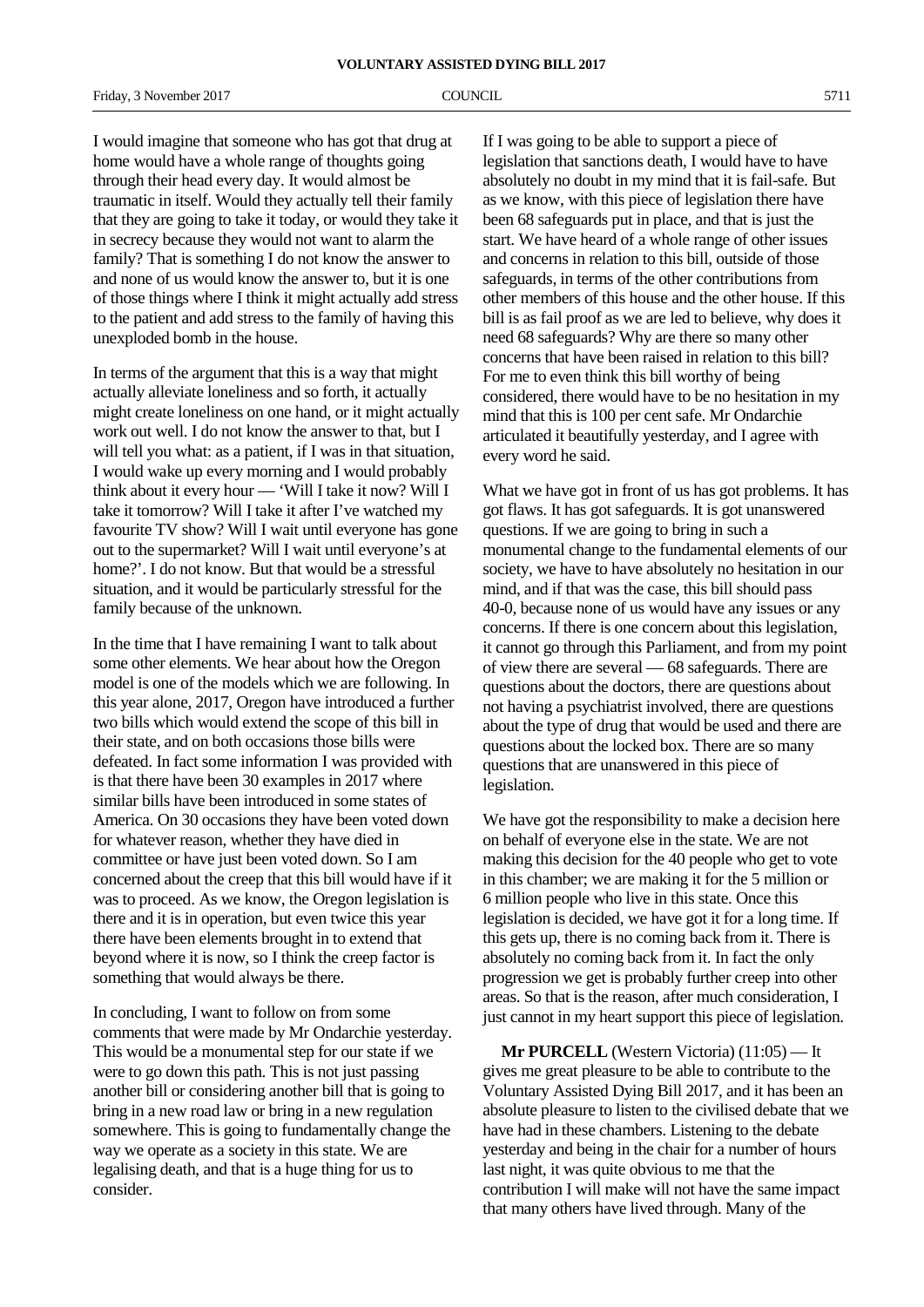contributions by members who have sat with loved ones, the contributions by members who have lived with this over the years, are overwhelming.

I must admit I had a set speech that my office helped me put together, but I will not be using that today because I do not think I could do it justice and I do not think I could do justice to the suffering that people have actually lived through. I would like to thank my staff for not only putting the speech together but for listening to the fors and againsts over particularly the last week. When this was coming up we asked our community to contact us, and they did. I had to put on extra staff in my office, which I know other members did as well. I had staff with a telephone in both hands. It got to a stage where our answering service got clogged up and we could not actually receive any more calls. We literally had hundreds and thousands of calls to my office. My staff spent a lot of time out of hours working through the position of people for and against. They listened to their stories and were certainly moved by them; it was a situation that really moved them. At the end of the day we sat down and had a discussion about what they believed I should vote, and I will come to that a little bit later — where that finished up.

The reason I have not used my set speech is because all of us can very selectively pick the bits of quotes from doctors and nurses or we can pick the articles in the press that favour our particular position. That is so easy to do. It is also very easy to pick a number of supporters and a number of opponents, and I have heard in here that it is 80 per cent in favour or 83 per cent against. I can assure you that in my community it is not that decisive; I can tell you it is very close. I believe that it is probably 60 to 40 in favour. I can tell you that from a lot of research that I have personally done, and I think that is the only way any of us can do it. I do not think that anyone who relies on anyone's research will come up with a figure that they can rely on, and Mr O'Sullivan touched on that. A lot of it is to do with the question you ask, and for that reason it is not the way to go to actually just use those figures.

I have not personally had an experience of a loved one dying. My parents are still alive — into their 90s, very healthy — but this is the first time that I have ever sat down with my parents and discussed dying. We usually talk about sporting events and what is going on in the world, but it was actually very moving to sit down with them and discuss dying. I can tell you that in regard to this bill my father has a mixed opinion and my mother supports it. In my family we did the same thing, and we would not have done that if this bill had not been put in front of this house. So for that I am certainly thankful the bill has come forward.

What I thought I would do is basically tell you how I made the decision. As I said, like most of us, we spoke with doctors and nurses; we spoke with our communities. But for me it was a combination of all of those. My community understands that this is the biggest decision that we will make in this house. A lot of the other decisions we make may cause death, but this one will be a life-and-death issue. This is the biggest decision we will make. My community understands that. My community were very, very outspoken — for or against. It is an issue where I did not find anyone who was sitting on the fence.

I left a message with my local GP, who has been my GP for so long — I do not know how many years. Once I had a severe stomach-ache, and he got out of bed at 4 o'clock in the morning to come and see if I was okay, so he is a guy I trust. He rang me back, and I had the longest conversation with my GP that I have ever had. He is a person that, as I said, I trust immensely. His position, after explaining all the fors and againsts, was marginally supportive. I met with and discussed this issue with 10 or a dozen of my local GPs, and they had a mixed position, but usually it was quite decisive. Most of them did not sit on the fence; they were decisive one way or the other. I discussed it with my community. Like everyone else I had a million emails, and we read as many of them as we possibly could.

Then I discussed it with a lot of nurses, particularly aged-care nurses and palliative care nurses. The nurses in particular, of the community, are supportive of this bill. Doctors tend to come in and provide the medicines and give the analysis. Nurses spend days and days and weeks with the people who are dying. I did not find one of the nurses in my area who did not support this bill. The community are mixed; the doctors are mixed. The nurses support the bill.

This is not a religious bill, even though a lot of religion is taken into it. I am a Catholic and proud of it, and I have raised my family as Catholics. I am certainly not the best Catholic, but I am certainly not the worst either. My children are also of the same religion.

The question when this started was, 'Am I qualified to vote on this bill?', and I am not. Seriously, I am not. I am a qualified accountant, and if this were something to do with the budget, I would feel very, very comfortable. When I stood at the election I never raised the issue of voluntary assisted dying. I never got elected and I never got one vote or lost one in regard to voluntary assisted dying. That is the reason I had to go back and ask my community. I think anyone who has not done that has failed, because this issue is not one that anyone can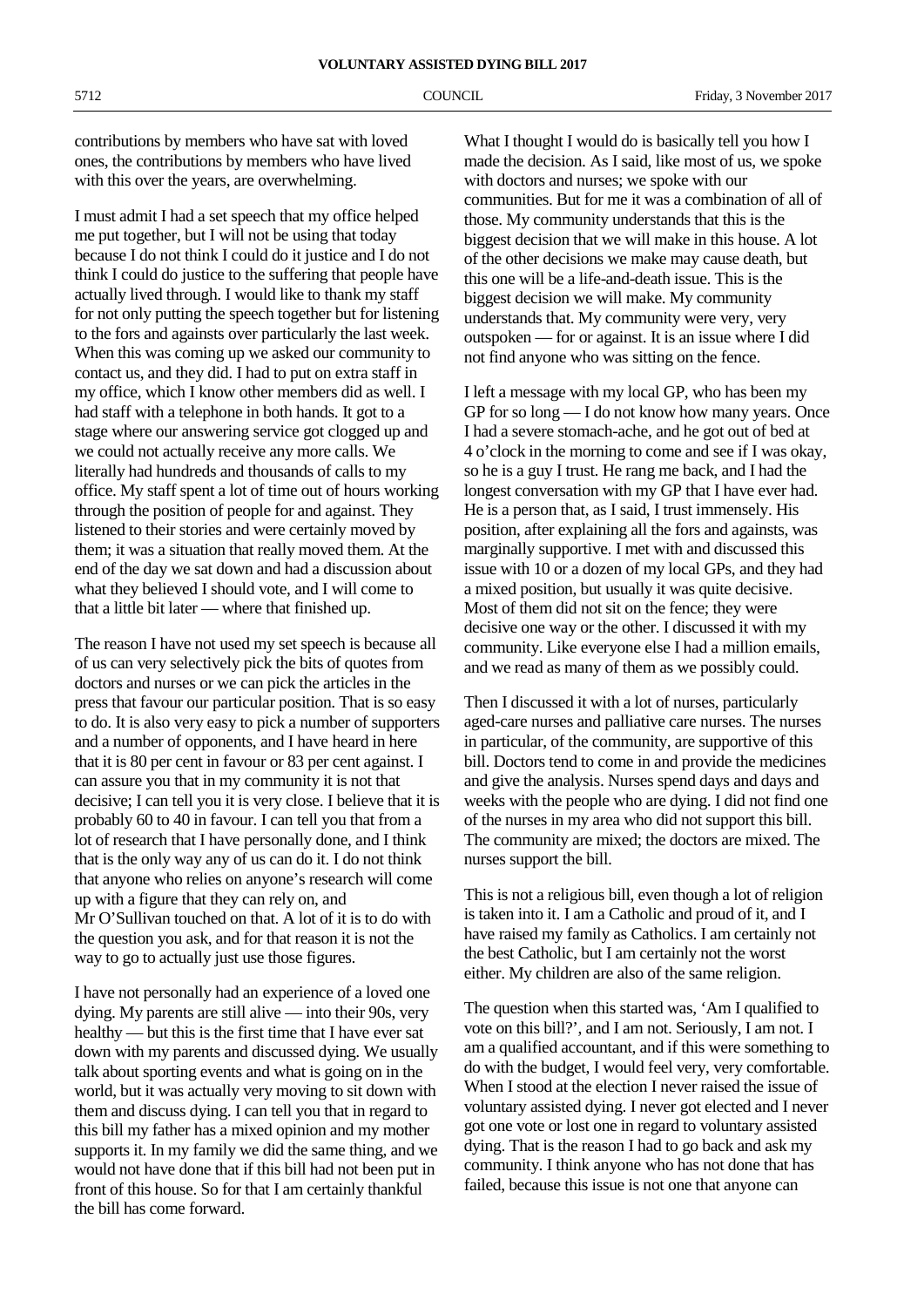claim they got elected on. So I went back and asked them.

Have I heard compelling arguments on both sides? I certainly have. I think we all have. We have heard the reasons why people are going to vote. We have heard the substantial facts and figures that are going to help members make a decision, but at the end of the day it is something that we all are going to vote on and have to vote on. So for me this is a summary of how I made the decision. I believe I have consulted as widely as I could. I have asked as many members of my community as I could. I have discussed it with numerous doctors. I have had up to 10 ministers of the faith in my office at a time. I have discussed it with my family, my friends and also anyone else that was willing to have a discussion with me.

At the end of the day, as I said, I sat down with my staff who have been through all this — listened for hours and put in a huge amount of effort — and we discussed what they thought. They have had a balance of for and against, and unanimously my staff believe that I should support this bill. The nurses who are with the patients day in, day out believe I should support this bill. I will be supporting the bill, but there are some reservations.

The reservations that continually came up to me — and I have heard the arguments why these should not be changed — are from doctors and nurses telling me that the pain and suffering is in the last weeks, not in the last months or year. I will be looking for an amendment to change the 12-month period back to six months, because I believe that is reasonable. Not only is it the pain and suffering, but medicine and the quality of our medicine do change very quickly. There are cures being found daily that will assist in the cure of some of those currently incurable diseases.

It was also quite regularly put to me that there is the possibility of coercion in this bill. That quite simply does happen. I have heard numerous stories about the bedside manner of some families — certainly hopefully not all — that could coerce dying patients. I would like to have a role for a GP who has been treating the patient. It is not to be one of the two doctors, but a role to basically say that they believe that there is no coercion in there and that they do believe that the person is of sound mind, or along those lines. I do not think they are unreasonable amendments, and I will be certainly pursuing those.

In summary, I would prefer not to be in a position to be voting on this — seriously, in a heartbeat I would give it to somebody else to make that decision — but we do not get elected to make a choice on what we do vote on. I have been asked whether I would abstain, and I said I will not because I have never walked away from making a decision in my life, and I will not for this one. I will be voting. I will be voting for the bill, and I will be voting for some amendments to the bill.

**Mr DALIDAKIS** (Minister for Trade and Investment)  $(11:18)$  — I came in at the wrong time of Mr Purcell's contribution, because I have a feeling that he and I will cover off on many similar issues at the same time, albeit approaching it from a slightly different perspective. Can I start by recalling what I said in my inaugural speech in this place. I said that politics was:

… a means to an end and that end always has been and always must be good public policy.

I went on to say that the policy outcome must always be paramount to what we do. It must always be paramount to what I do. To that end, let me say at the outset — not a surprise, given that I put a media statement to this effect some weeks ago — that I will indeed be supporting the bill.

I believe without a doubt that we need to have a look at a range of issues in relation to the policy that we are attempting to legislate right now. But before I do, I think it is important — in the same vein as Mr Purcell — to raise issues about consultation, coordination and representation of our community. Indeed we had this debate back on 15 April 2015, which I believe was in response to Ms Hartland's motion to refer the issue to the Victorian Law Reform Commission. I read in *Hansard* my contribution to that debate yesterday, and I was a little bit surprised at what I had said — not surprised in terms of the content, but I have to say I had not gone back and looked at my *Hansard* contribution until yesterday. It would fit very nicely if I tendered that contribution now and said very little more. I think in fact that I managed to express myself and my views about representation of our community as well as the issues that we face as legislators on what is a most personal issue, a most difficult topic to grapple with — that is, the end of life.

When you consider that we are literally talking about life and death and that we are literally debating some legislation that will deal with ending people's lives by their own decision-making, let me point out, but nonetheless, it is not an issue that this Parliament should ever trifle with — I have to say, as I did back in the contribution I made on 15 April 2015, that the spirit of the debate has been one that we should be proud of when we consider the very difficult nature of the subject matter that we are discussing, debating and reviewing. This has probably brought out the very best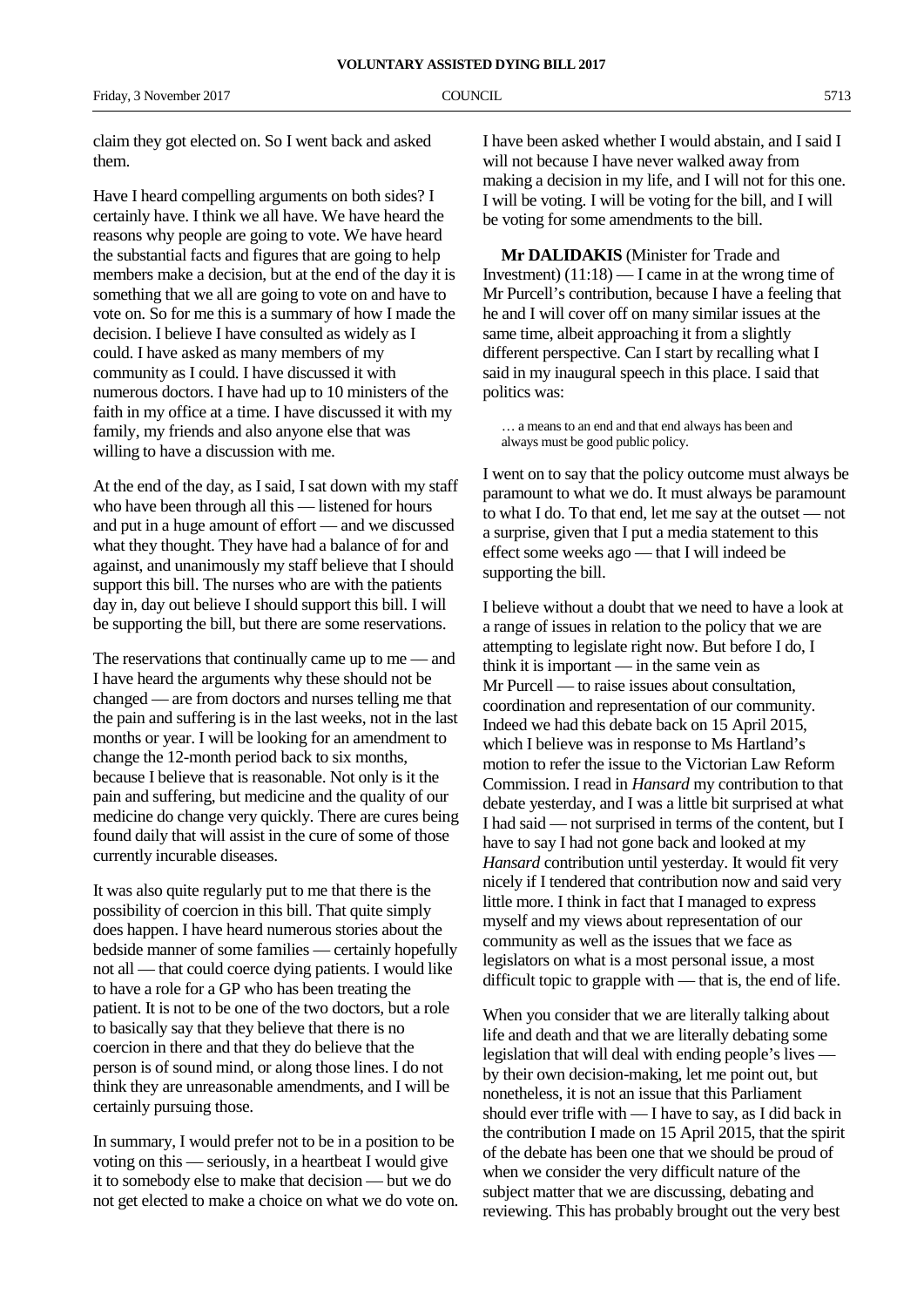of our Parliament. At a time when there are shenanigans in parliaments around the world, including our own up in Canberra federally, it is a shame that this does not give our community an opportunity to understand that they can be proud of the contribution that members make, irrespective of the content of their contribution, whether they are supporting or opposing the legislation that is before us.

The responsibility weighs very heavily on me. What is my role as a member of Parliament? Is my responsibility to my community, and how is it that I make representations of that community in this place? Southern Metropolitan Region is a vast tract of land south of the Yarra down to Sandringham; up through Hampton, Bentleigh, Oakleigh and Burwood; all the way up to North Balwyn; and then back under the Yarra. We are talking now close to half a million people. It is not physically possible for me to have tried, nor would I have tried, to speak with each and every person within that region.

There are members who have spoken in their contributions of the notion that they have spoken with community leaders and that they have received hundreds if not thousands of emails that have been organised by groups both for and against. But what does that mean given the weight of the fact that nearly half a million people are voters within our region? What fate should I put on this bill in relation to communications with maybe 2000 or 3000 people out of 500 000? This is something that each member will grapple with in their own way. They will make a determination in consideration of a whole range of matters and facts that they consider relevant in coming to an outcome. For me, unlike Mr Purcell, I have not decided that that must be part of my guiding principles in relation to the legislation before us.

I was not elected as a member of Parliament on a right of self-determination — although, again, in my inaugural speech I did note very clearly that I view myself as a social democrat, but that is more around jobs and economic prosperity and opportunities for our people so that they might be able to prosper and grow. But for me the right of self-determination is a guiding principle in relation to the way that I act, the way that I govern, the way that I legislate and indeed the way that I govern my ministerial portfolios. At times that opens me up to the allegation that I am focused far more on the macro of a policy than the micro of a policy. I do not shy away from that. But if we fundamentally believe that each and every person has a right of self-determination within our society, if we believe in democracy, then we have a fundamental belief that people can actually make decisions for themselves, as

challenging as those decisions may be and as difficult as those policy issues may be to discuss.

What then leads me to those types of issues? Family, faith, love, life, suffering — we all experience those factors in our lives. They make us who we are. We cannot get away from them. I had a very lengthy email exchange that went backwards and forwards on multiple occasions with an orthodox rabbi in the community, obviously as a proud member of the Jewish community. One of the things I said in that email exchange that will be very challenging for people in this place, regardless of their faith, was, 'Why is it that my faith should somehow have a greater weighting in the decisions that I make as a legislator in comparison to the rights of an individual who may not be of the same faith as me? Why should I allow my faith to dictate to me what is in the best interests of the community over and above the community itself?'. That is quite challenging. It was quite challenging for the rabbi that I had the discussion with, and it is quite challenging to try to remove yourself from your experiences and everything that has brought you to this point in life as a rationale for the decision-making that you come to.

Of course that leads us to the policy itself. What is the policy trying to achieve? Does the policy actually achieve that? Does the legislation achieve what we are trying to arrive at? How is it trying to do that? What safeguards are built into the legislation to give us confidence that that right of self-determination is not a right that will be abused or a right that will be leveraged by people within whatever prism they operate in, whether it be one out of love, one out of self-interest, one out of mischief-making or one out of murderous intent?

So I believe very clearly that there are the safeguards in this bill that provide security for us to know that the implementation of the legislation that is before this place should give us confidence that people will be held to account should their actions prove otherwise. This is important for us to reflect on. No piece of legislation that comes before this place is ever perfect. The amount of legislation that we amend is proof positive of that. The fact that we have laws for murder show that humankind is not perfect either, but that does not have us locking everybody up on a curfew and allowing each person out for 1 minute a day to ensure that acts of aggression or violence do not occur.

As a result we need to actually reflect upon, again, the basics of what we are trying to achieve as a society. From my perspective if people get it wrong, they are held to account. Under this scenario there could be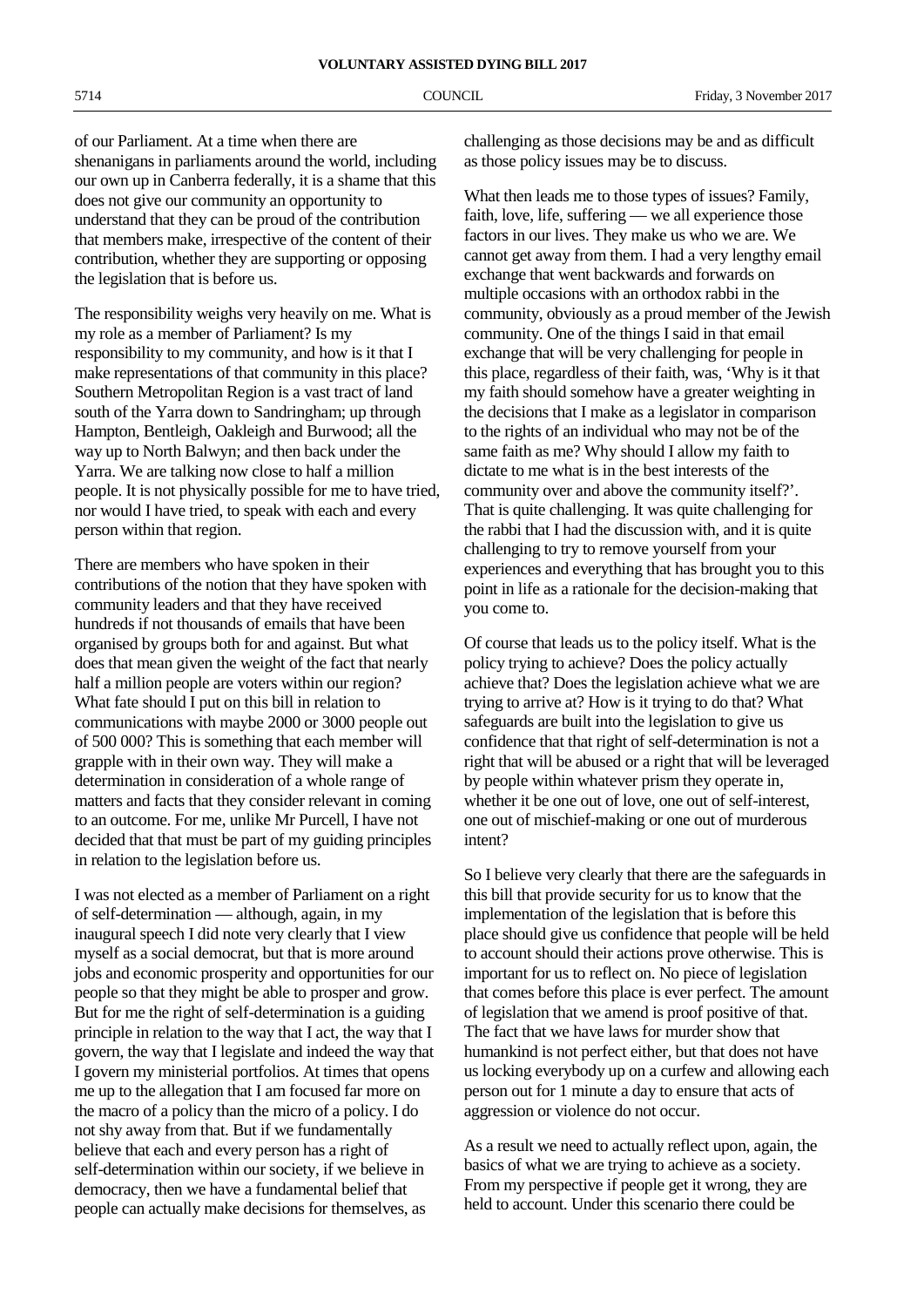Friday, 3 November 2017 COUNCIL 6715

tragic consequences if people do try to coerce people to take up the opportunity under the voluntary assisting dying legislation before us, but that is no different from what can actually occur if this legislation is not passed by this Parliament. People can be coerced to commit suicide right now. Those people do not need to be in insufferable pain or do not need to have a terminal illness. However, people do need to know that there are laws that will punish them should they transgress. This legislation is no different. So of course it is important to ask, if you come from a very policy-pure perspective in terms of that right of self-determination, what is it that has helped me to get to the position where I am confidently supportive of the legislation before us? There are indeed conversations that we have. We cannot lock ourselves away and be blind to the nature of the discourse, and I am going to recount two such conversations.

I must say that I have sought permission on one occasion and not on the other. On one occasion the conversation I had was with a man who is a very dear friend and also a relative of my family, an in-law on my wife's side of the family. He is a man that will be very well known within the Jewish community, a man by the name of Efraim Finch. Efraim, before he retired, was the head of the Melbourne Chevra Kadisha, which was the orthodox funeral burial home in Melbourne. He is a man who would have seen more deaths in society than anyone in this place could ever speak to, a man who has provided pastoral care to people in their dying moments in hospitals and who has comforted loved ones in their hours of need. I spoke to him recently and I asked Efraim what he would do if he was in my place. As a member of the Orthodox Jewish community, his response — and I asked permission to recount this conversation — was, 'Philip, I would pass the legislation and I would support it'. So we must not move away from what this legislation is designed to do. It is designed to help people in the dying moments of their life who are in insufferable pain that cannot be cured by palliative care or modern medicine. This policy is designed to give people the choice and the chance and the right of self-determination above all else.

I have heard people in this chamber say, 'If somebody is 17½, or six days away from their 18th birthday, why can't they access this legislation?'. We have arbitrary rules across society and 18 years of age has been the point at which we as a community have bestowed adulthood upon people in the community — the right to vote, the right to purchase a drink legally in a licensed venue, the right to drive a motor vehicle on your own. People that are 18 have the right. So yes, you could argue that somebody that presents with the same issues

at 17 years and 361 days deserves the same rights as somebody that is 18, but we as a community have drawn a line in the sand. That line in the sand is 18 and we should not try and play around with that.

My conversation with Efraim was such that I realised the pain that people can be in, the pain that people experience is what this legislation is attempting to be able to alleviate for people in their own decision-making. I found that conversation with Efraim very elucidating for me personally.

The other person that I spoke to about this was my mum, and I did not seek support from Mum to be able to recount this conversation. But let me tell you, Mum is not happy with me. Mum is also not happy with the government. Mum wants this legislation to go further. She does not think that allowing the legislation to be stopped at the point at which we do, the safeguards which we have put in, is sufficient. Mum wants to be able to make a medical power of attorney to say that should she be in a position to meet the following set of criteria, she would like the outcome to be not dissimilar to being provided with the injection of the medical cocktail that we have discussed.

This is very challenging for me. I spoke in my contribution to the house in April 2015 of my grandmother. What I did not say in that contribution was that twice when my parents were overseas and my aunt was living overseas permanently my grandmother broke her hip. I think one was at the age of 91 and the second time was at the age of 93 and she lived until the age of 96. Both times I had to tell the doctor as the next of kin, having had directions from my mum and aunt during phone calls overseas, that should something happen on the operating table, 'Do not resuscitate'. It is a very heavy judgement to be provided to a grandson when there are living relatives between the grandson and the grandparent.

To put this into perspective for those that do not know my family history, my grandmother was a tough old bird. In 1935, eight days after she was married to my grandfather, the Nazis took my grandfather and put him in Dachau concentration camp. For three and half years — she had never worked a day in her life before — she worked every day to save money and be able to look after herself. In 1938 she had enough money to be able to seek passage for her two brothers and my grandmother's parents, and she got my grandfather out of the camp when the Nazis said, 'We will allow the Jews to leave without any of their worldly possessions as then they are no longer our problem'. She sought passage for them and took them to Shanghai, where my mother and my aunt were born.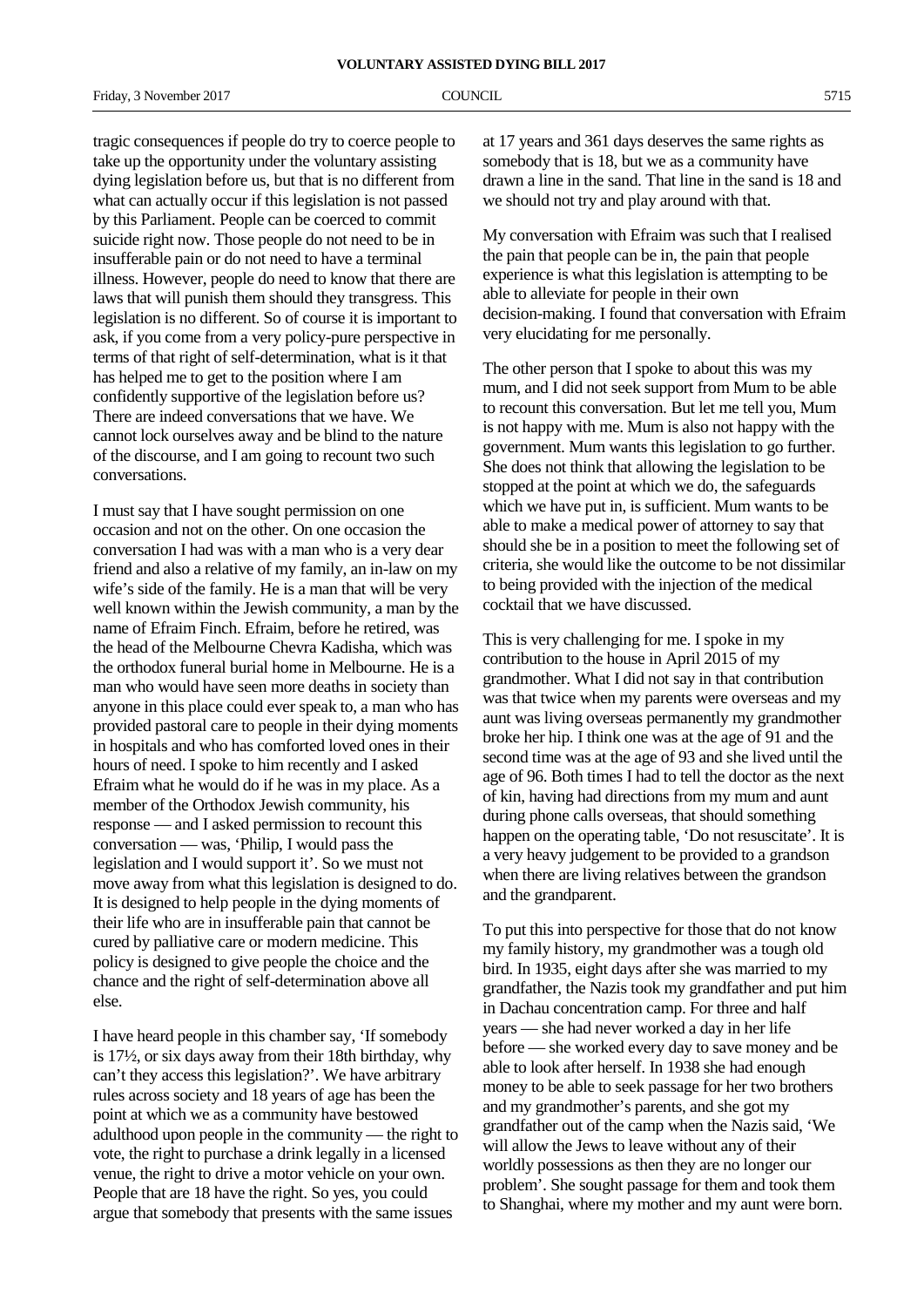My grandfather was not able to work in the early years in Shanghai, such was the recovery from being in concentration camps. She looked after that family and she made that family come out to Australia when they got visas, refugee visas in fact, and she forged a new life for my family here in Australia. So to give a do-not-resuscitate direction to the doctors at the time was extraordinarily challenging for me. But it was not my call; it was my mother's and my aunt's call. They had the right to make that determination.

Whether or not I will ever make use of this legislation should I be in this position is absolutely irrelevant to me as a legislator, because it is not about me; it is about providing the right to somebody else without my telling them what they can and cannot do as an adult in our community. If someone meets the criteria — if they are of sound mind, if they have met with two doctors, if they have written a request to access this opportunity it is not my position to tell them that they cannot do that. We need to make sure that when they undertake that process they undertake it without fear of coercion and without concern that there is any possibility of impropriety. However, as I said earlier, we cannot guard against that forever and a day, which is why there are penalties associated with that should that occur. Some people will argue that is enough reason to vote against the legislation, because a life lost under those circumstances is a life too many. That will be the perspective of some. But, as I said, we do not lock up everybody to make sure that they do not commit crimes just because they might. At some point we need to measure the weight of the rights of the individual against the weight of the rights of the community as a whole.

This is probably one of the most challenging pieces of legislation I will come across in my parliamentary career, however long that lasts. My view upon weighing this up from the time that I made a contribution on voluntary euthanasia, on 15 April 2015, until today has not fundamentally changed. I am satisfied with the way that the Minister for Health, Jill Hennessy, and Professor Brian Owler and his team have built in protections for adults to be able to access this on their own decision-making.

At this point I want to thank a number of people for their contributions thus far. I want to very specifically thank Jill Hennessy. This is a very challenging piece of legislation, and I think that Jill has acquitted herself very well as a minister of the Crown, as a human being and as somebody who has grappled with this policy themselves. Acting President Patten, I do not wish to reflect on the Chair, but I also want to thank you. You have championed people having the opportunity for

self-determination for some time. We have seen a spirit around the chamber of people from different political parties, backgrounds and walks of life coming together to support this right of self-determination.

I extend that thanks to you, Ms Hartland, and note that this has been a very longstanding policy for you and that back in 2008 you were unsuccessful in implementing it. You have announced your intention to retire at the next election, and would it not be nice for you to leave this place knowing that a policy pursuit that you have committed your professional political career to has come to fruition?

I mentioned Professor Brian Owler moments ago, and I want to thank him. Professor Owler provided his time for a one-on-one meeting with me a month or two ago when I put to him a range of concerns that I had, difficulties that I was facing. He answered each and every question and was very generous with his time. I want to thank him for the professionalism that he has shown at each and every stage and the dedication that he has provided amidst what would also no doubt be challenging issues for him as a medical practitioner and also as a father and a member of this community.

I would also like to thank Ms Wooldridge for the work that she has done in this place.

I say to everybody that maybe, just maybe, a controversial piece of legislation should not have to be what brings us together to bring out the very best of this Parliament irrespective of what our views are, what the politics show or what our decisions will be. With that, I commend this bill to the house.

**Mr RAMSAY** (Western Victoria) (11:42) — My contribution today on the Voluntary Assisted Dying Bill 2017 will be the most difficult speech I will make in this place in my seven years as a member of Parliament. The deliberations that I have gone through to reach this point have been most challenging. Many times I have been on an emotional roller-coaster ride. I do thank my parliamentary colleagues from all sides of the political divide for their support and their respect. I thank the Liberal parliamentary team for allowing me a free vote on this bill, and my hope is that whatever my final decision is, they will respect me for it.

I thank all those people who have contacted my office by letter, email or phone. While I have not been able to respond to all of them physically, I have read, heard and noted their views, and all of them played a significant role in my decision. On that point, I thank my staff Tracy and Connor, who had to shoulder the extra workload at the coalface — not always pleasant work, I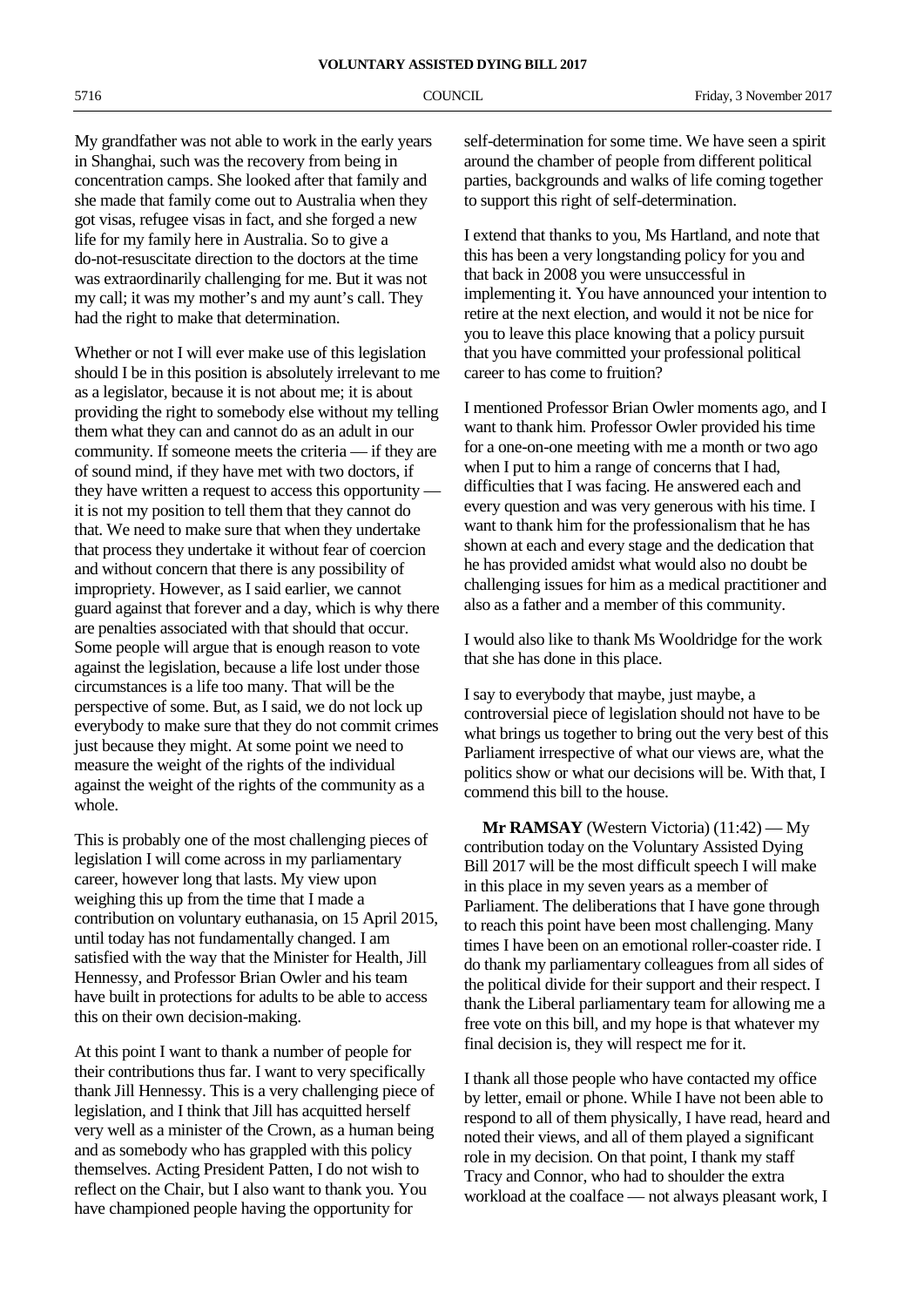might add, but they have risen to the occasion in a thoroughly professional way.

I would also like to thank the many doctors, clinicians, nurses, carers and stakeholder groups like the Australian Medical Association, Palliative Care Victoria, ethnic communities and those faith-based organisations that I have spoken to, that have made their time available to ensure that I was well briefed and well researched and had a good understanding of the impacts of the proposed legislation.

I have sought the views of family and friends and referred to my own personal experiences with family deaths and the circumstances of those illnesses. I do not intend to use those emotional, sad and distressing memories as evidence or examples to defend or shape my views on this bill, but I do draw on those experiences to gain a better understanding of the importance of allowing choice to those who face incredible and intolerable pain as they wait for eventual death. I place on record that I have not personally faced such a circumstance and freely admit that I have tried to draw on the experiences of those who have.

I have read the Legislative Council Legal and Social Issues Committee's report on its inquiry into end-of-life choices and its 49 recommendations. I congratulate the committee and staff on the thoroughness of their work over the 18-month period of the inquiry, which received more than 1000 submissions.

I congratulate the Minister for Health on establishing the Ministerial Advisory Panel on Voluntary Assisted Dying, chaired by Brian Owler, a past president of the Australian Medical Association, and on providing full public engagement through a discussion paper and delivering a final report in July 2017. I thank Brian for his guidance and accessibility.

The government has now introduced the Voluntary Assisted Dying Bill 2017, which provides a compassionate framework mirroring — I believe in the main — the work of the parliamentary committee and the ministerial advisory panel report. I have listened to the debate in the Legislative Assembly, and regardless of members' positions I am proud of the way it was conducted, with well-researched, intelligent and thought-provoking contributions. It was a good demonstration of democracy at work, highlighting the strength of a Westminster system that uses both its houses to maximum effect.

I noted that some members who opposed the bill used emotionally charged words like 'suicide', 'state-sanctioned suicide', 'killing', 'death' et cetera to

purposely stigmatise a framework that I believe is devoted to a compassionate and humane process. I am pleased to say that those contributors were in the minority.

I am disappointed that the government used its numbers in the Assembly to refuse amendments, and if that is the approach the government takes in the Council second-reading debate, the bill will not get my support. I support the principle of the purpose of the bill to give voluntary access to medication causing death for adults with decision-making capacity who are expected to die from an advanced, progressive and incurable illness that is causing intolerable suffering.

Having said that, the bill needs greater safeguards for those who may be victims of abuse, particularly elder abuse, rather than purely beneficiaries of painless death. But I have seen no evidence either in Australia or in other jurisdictions where assisted dying is currently legal, or in many of the documents that I have read, to suggest that those most vulnerable are being wrongly persuaded to end their lives so others can seek profit from their death.

I foreshadow that I will seek amendments to, in my mind, further strengthen the bill and provide greater protection to those seeking relief from intolerable pain that palliative care cannot provide, regardless of its quality. I cannot support a government-sponsored bill that does not provide sufficient palliative care funding and services that will improve the quality of care, particularly in regional Victoria, where new data indicates, particularly in the south-west of my electorate, that it is totally substandard or non-existent in many areas in rural communities.

I congratulate Matthew Guy in the Assembly and Mary Wooldridge on taking the lead to address this situation, with an extra palliative funding commitment of \$140 million if elected in 2018. We now need to see leadership from the Andrews government to address the inequity and discrimination in palliative care in regional areas. I say this because I would hate to think that a person who meets the criteria for the assisted dying framework seeks assisted death because of a lack of access to proper palliative care.

My position is not influenced by faith or politics but by the need to use my representative position as a member of Parliament to give people a choice in how and when they die when faced with intolerable pain and a terminal illness that takes away any opportunity for any quality of life in the few months to the end. I will not use words that are guaranteed to inflame, abuse or misconstrue the compassionate purpose of the bill, nor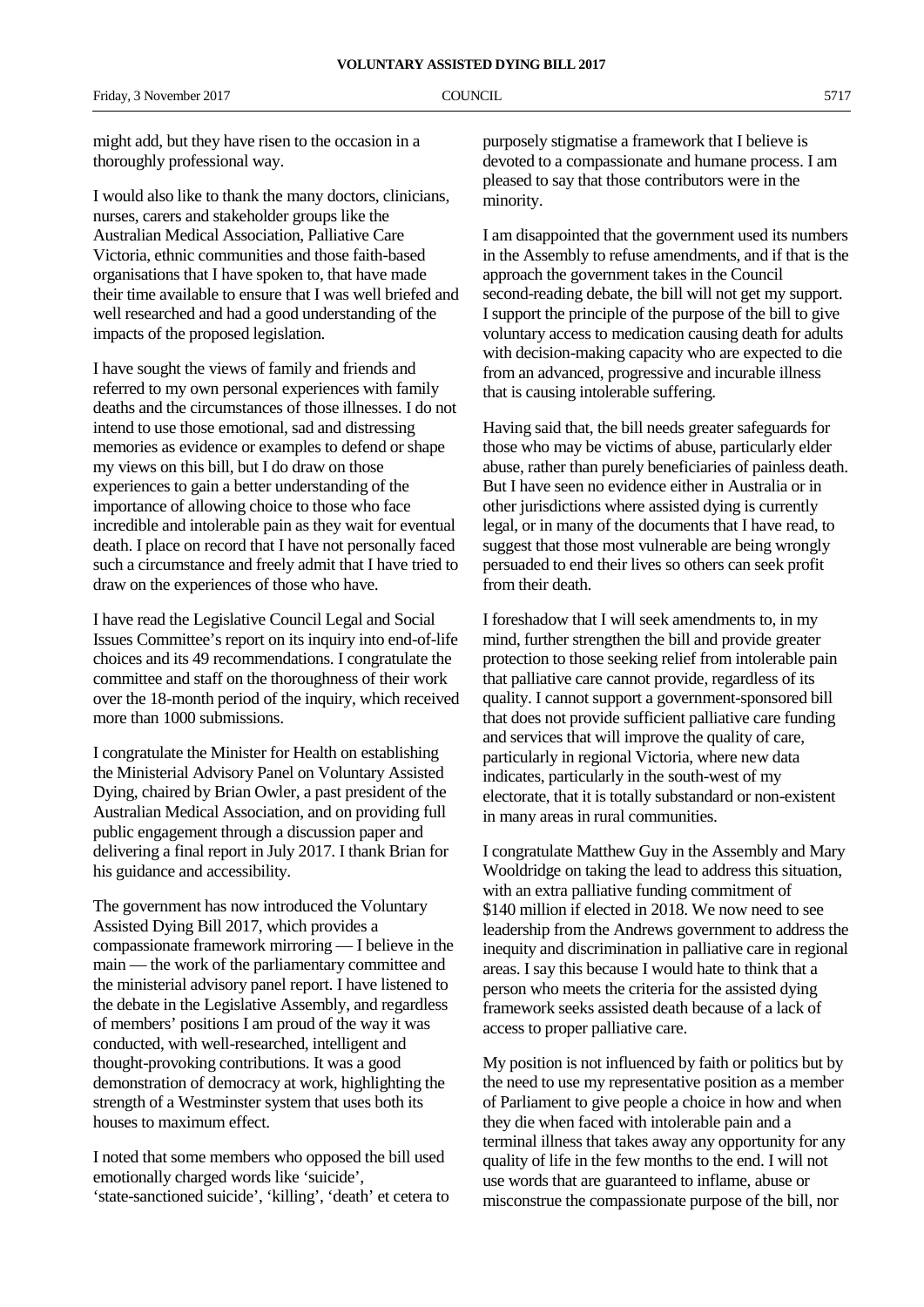will I seek to compromise the aim and intent of all the hard work that was done by the many people who helped produce the framework we are debating today.

I accept that much of the correspondence to my office opposed the bill, despite the fact that two polls in western Victoria showed overwhelming evidence of support for the bill. I expect that much of the opposition was religion based or ethnic based, and I respect the rights of those who expressed those views. Many views were ideology based, and again I respect those positions. Every view and experience is relevant, none more or less so than another. Each of us comes to this house with an ideology of sorts — acknowledged or not — shaped consciously or unconsciously. Be they secular, communal, corporate, conventional, unconventional or whatever, our ideologies shape us all.

I cannot help but be affected by my own personal experiences where family members have faced terminal illnesses and, despite the very best of palliative care, were in considerable pain and may well have sought the right to die at a time of their own choosing. The fact that these choices are being exercised daily in our hospitals discreetly with consent is not a concern to me. However, the stories of many people going off on their own to die alone somewhere, often in a violent manner, makes me ill.

We know many seek death through suicide because the choice of assisted dying is not available, and many seek family to assist in death, which is not fair to family members — to be put in that position — many of whom are left psychologically scarred for life. I know many doctors are saying we are now asking the same of them — that we are loading a figurative gun and asking them, with the backing of legislation, to fire. I can understand that many doctors are opposed to the principle of assisted dying, given they are trained to preserve life and work to that ethos. But I find it ironic that we are comfortable with ending the lives of our family pets. When we believe their time has come, we decide enough suffering is enough. Yet we allow humans, our loved ones, to suffer through when they reach the same end.

I want to make it clear that no person, patient or health practitioner is obliged to participate in voluntary assisted dying. In fact doctors are prohibited from initiating discussion of voluntary assisted dying as part of an advance care plan. Any discussion of voluntary assisted dying must be initiated by the patient. They must be an adult, be a resident of Victoria, have decision-making capacity, be diagnosed with an advanced, progressive, incurable disease which is

expected to cause death within weeks or months but no longer than 12 months and be experiencing suffering that cannot be relieved in a manner they deem tolerable.

Assuming there is a committee stage I will seek clarification on the resident status, as it seems to be open to abuse — that is, people will move to this state purely to access this legislation. I cannot support a terminal illness diagnosis of up to 12 months as part of the criteria. Time frames are difficult to assess. Doctors can only express an informed opinion based on experience and medical science, with no guarantee of accuracy. It is on that basis I seek a more definitive time frame of diagnosis. I would prefer a three-month time frame, but I understand that would cause unintended consequential impacts, so I will request a six-month diagnosis, with exemptions for motor neurone disease.

I am not comfortable with the provision in the bill that allows a patient who meets the voluntary assisted dying criteria to be allowed to self-administer a lethal dose of an unknown drug to be unsupervised or unassisted. I cannot support a bill that requires a terminally ill person, alone and in contact with a locked box of a lethal drug, to decide to end their life by self-administration without some care and assistance. I seek a commitment from the government on clinical guidelines that give greater oversight on the safe use and distribution of a lethal drug which has the primary purpose of causing immediate death.

A request to access voluntary assisted dying must be made three times, once in writing over the course of 10 or more days. Two independent doctors must be satisfied that the person qualifies for voluntary assisted dying and that the request is voluntary, informed and enduring. I strongly believe those that have a mental health history should be assessed by a psychiatrist as an added safeguard. Again, these hurdles may not meet the needs of rural patients who do not have the depth of doctor supply — that is, being familiar or otherwise with the patient.

There is no doubt the Oregon experience has highlighted concerns, with patients in a depressed state and worried that they are a burden to others. They could use that concern as means to choose to end life, so the ongoing assessment of a voluntary assisted dying patient is critical. It is said that elder abuse could lead to a patient using voluntary assisted dying to end life, not as a consenting matter of choice but as a result of being coerced into that decision. But I can find no evidence that shows vulnerable people were being persuaded by abuse to end their lives so that others could profit from their death.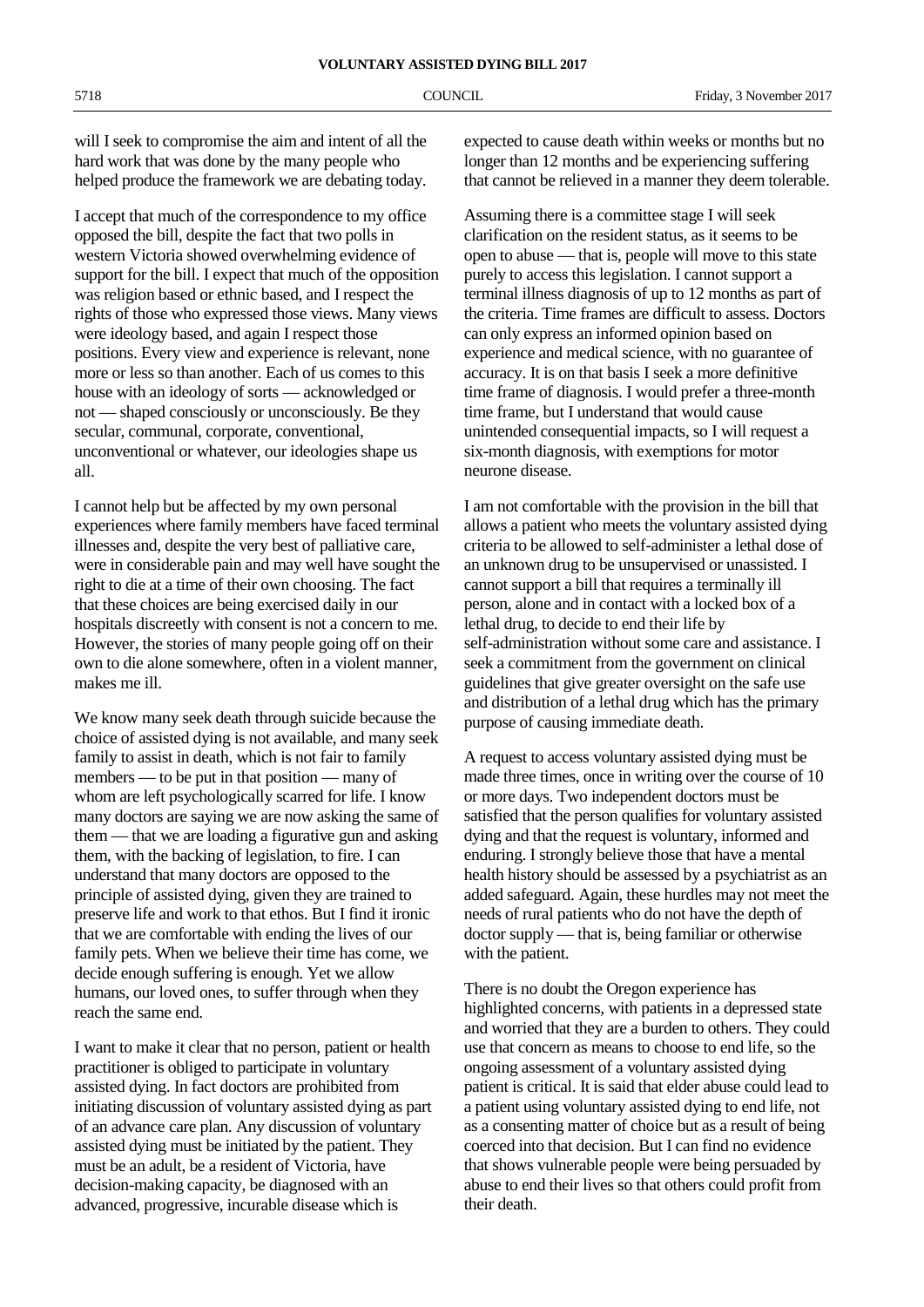Friday, 3 November 2017 COUNCIL COUNCIL 5719

At the end of the day we are legislators, not clinicians. We do not feel the pain of a terminally ill patient when palliative care does not provide relief and they are suffering intolerable pain as a consequence. Yes, we have personal experiences that we have used in our contributions, but that is nothing compared to what GPs face daily on the coalface. Every day they see and deal with dying patients, many in terrible pain; many with terminal illnesses, again in terrible pain; and many who are seeking a painless exit. We have a duty of care, like doctors in their own professional fields, to use our profession as legislators to provide the best quality of care to those facing terminal illness.

There will never be perfect legislation that is introduced into this house, and to use the fact that it is not perfect as a defence to oppose it is not a position I will take. The overriding driver for me is to provide terminally ill patients with a choice of quality of life or death by having a choice at a time that best suits them. The choice might be all they require, and many may not choose the time but let the illness do so, if they want to continue to enjoy a quality of life that suits them. I cannot deny the right of those who seek these choices, but I will ensure as best as I can that Victoria and regional Victoria have equity in palliative care, that the framework is not abused or compromised and that those seeking the right to choose their own finality, and who meet the criteria, do so of their own free will, without the threat of coercion or abuse.

Of the thousands of personal messages sent to me during this debate, there was one which resonated with me profoundly. I found it deeply moving and an example of the type of patient which this bill is precisely aimed at supporting. In part, it reads:

Dad had lived a healthy active life, hiking into his 70s and cycling and lap swimming into his 80s. He had never smoked. After diagnosis and prognosis he knew what was coming and wanted to choose the time of his death before his suffering became too great to bear. Dad wanted to say goodbye to gathered family and friends while he still could. He knew that others had been medically assisted to die. He joined Dying with Dignity and filled out an advance medical directive in the hope that his wish would come to pass. But this was not to be.

The suffering grew. In the last few months the tumour in his throat prevented him from speaking, and in the last few weeks even liquid was hard to swallow, triggering violent coughing fits. Dad lost 30 kilos in three months and was starving to death. He also had tumours in his brain and behind his face.

The pain became excruciating, and morphine, the only pain relief permitted in palliative care, did nothing to ease it. My father had been a stoic all his life and never complained, but towards the end he wrote that he was in agony and wanted to die.

I pleaded with the treating doctor to increase the morphine, adding that it didn't matter if it killed Dad — he was desperate to die, had wanted to die long before this, and that we, his distressed family, wanted an end to his unbearable suffering.

To my absolute disgust with the palliative 'care' system, I was told that administering more morphine would make no difference as it had no effect on nerve pain, which was what my father had. In fact, four separate nerves were impacted by the tumours …

### And I will not go into those.

I asked the doctor how long he thought it would be before dad died. He replied that because he had a strong heart it could be up to 10 days. I again pleaded for him to end my father's suffering, but he was very quick to tell me that it was against the law and his hands were tied.

So Dad was expected to just endure excruciating pain for however long it took him to die without medical intervention.

My father died two days later, alone in his own private hell, unaware that a daughter was in the room with him. Not the way that he had wished to go — that he should have had a right to.

In closing, I will support the second-reading vote, not as a tick-off to the bill but to allow the Legislative Council to do what it does best: use the committee stage to drill into the clauses, debate the merits of potential amendments and be satisfied that at the end of the final third reading vote we have done everything possible to provide the Victorian community with legislation that gives them a framework for a better quality of life when facing the trauma of terminal illness. It is only at that stage that I will feel my work has been done.

### **Business interrupted pursuant to sessional orders.**

### **QUESTIONS WITHOUT NOTICE**

### **Jasvinder Sidhu**

**Mrs PEULICH** (South Eastern Metropolitan) (11:59) — My question is to the Leader of the Government. Minister, another organisation founded by Mr Jasvinder Sidhu is Jagriti. Jagriti has been a recipient of a \$150 000 family violence grant from the Andrews government. Given the concerns surrounding Mr Sidhu paying for Labor Party memberships from his other charity, what assurances can you give the Victorian community that every cent funded by taxpayers to Jagriti for family violence programs is being used for its intended purpose?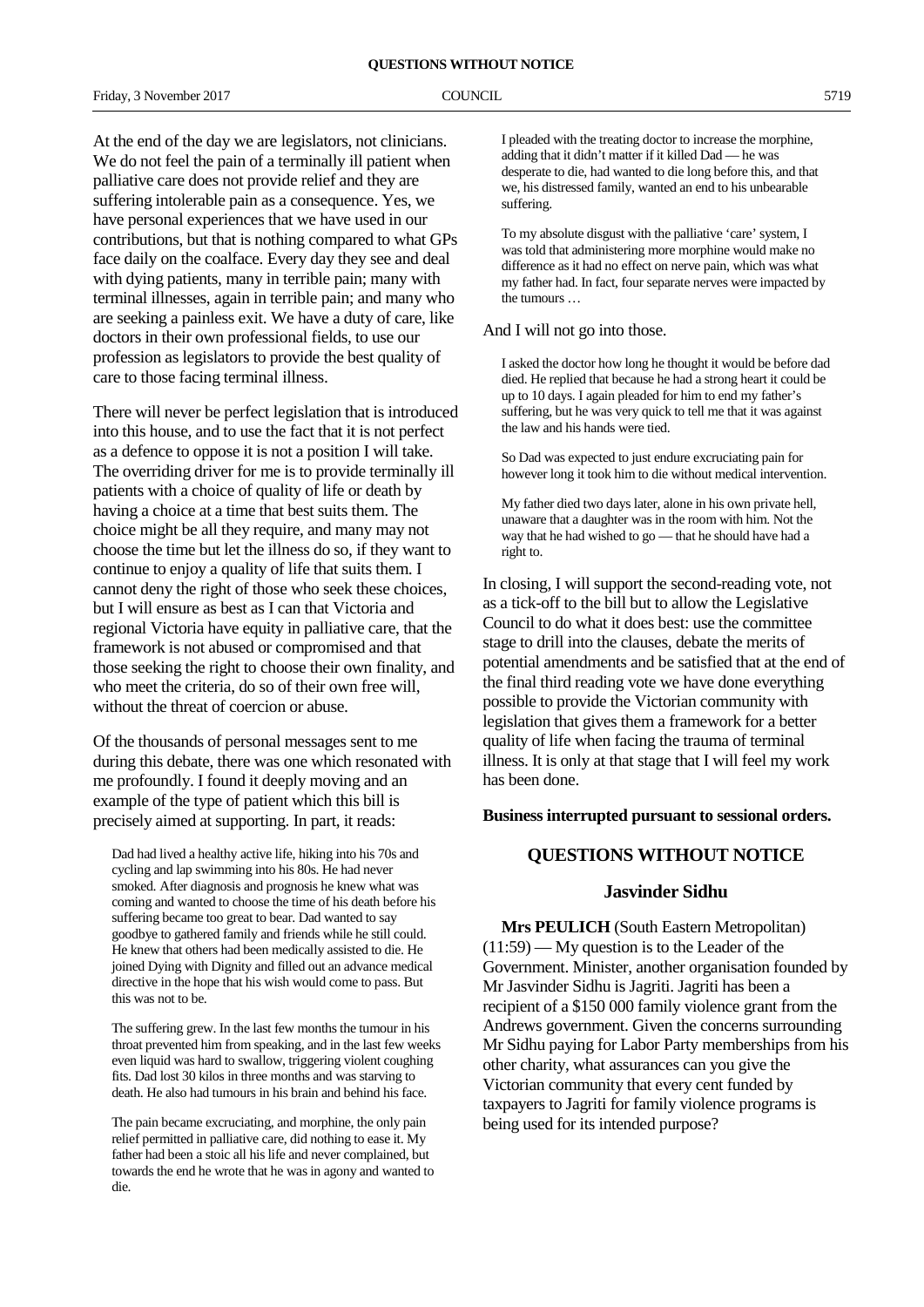**Mr JENNINGS** (Special Minister of State) (12:00) — I thank Mrs Peulich for her question. I am not aware of the grant in question, but I will make inquiries about it. In fact the confidence that she is seeking from me and that I would actually seek as a result of the inquiries I make is that I would expect, just as you would expect, that in relation to any acquittal of public money to support those in our community who either have experienced family violence or need support in relation to family violence, however we can actually engage in a greater community development process that mitigates family violence, that should be the sole purpose that those funds are put to. I will make the appropriate inquiries.

### *Supplementary question*

**Mrs PEULICH** (South Eastern Metropolitan) (12:00) — Minister, Mr Sidhu has publicly used Jagriti to request cash donations into his Let's Feed bank account. Given Mr Sidhu is currently the subject of an investigation by Consumer Affairs Victoria into his Let's Feed charity, will you also direct the Department of Premier and Cabinet, the Department of Health and Human Services or in fact the Auditor-General to begin a forensic audit into Jagriti to ensure that every cent provided by the government is applied to programs intended to address family violence and to ensure that the grant is not being rorted?

**Mr JENNINGS** (Special Minister of State) (12:01) — I have already volunteered to the member that I will institute inquiries in relation to that matter. Two of the agencies that you referred to I believe I would have required to act as default instigators of those inquiries, and I will rely on those, and if any further investigation is warranted, then I will receive advice on that and consider it appropriately.

### **Youth justice system**

**Ms CROZIER** (Southern Metropolitan) (12:01) — My question is to the Minister for Families and Children. Minister, on Wednesday the Andrews government released the latest category 1 incident reports into youth justice. Between July and September 2017 the reports show a record number of assaults, a record number of behavioural issues and a record number of other incidents, which include drug use and self-harm. Minister, your own reporting shows it, so will you now admit that youth justice continues to be in crisis and is now at its worst point in Victoria's history?

**Ms MIKAKOS** (Minister for Families and Children) (12:02) — Firstly, I refute the preamble to Ms Crozier's question, because the data was actually put up online on 31 October. I congratulate Ms Crozier on taking most of this week to actually locate that data. She was very quick to go out and tweet that the data had not been made available when in fact it was up the day prior to her tweeting.

What I can inform the member of is that the safety of young people, youth justice staff and the community is of the utmost importance to our government. This is why we have introduced the toughest ever consequences for assaulting staff, damaging property and escaping or attempting to escape whilst incarcerated — legislation, let us not forget, that Ms Crozier and the Liberals tried to scuttle. Inappropriate behaviour towards our hardworking and dedicated staff in our Victorian youth justice facilities is not acceptable and will not be tolerated. When serious matters come to light they are taken very seriously. Staff can be suspended if they are accused of assaulting young people in custody, and similarly where a young person is involved in an incident, whether it is assaulting another young person or a staff member, that is also taken very seriously. All matters relating to alleged criminal conduct is in fact reported to Victoria Police and is able to be investigated by them.

What I can also say to the member is that since we have had a machinery of government change and youth justice has moved across to the Department of Justice and Regulation there has been a concerted effort by the department to ensure that staff report and appropriately categorise all incidents occurring across our youth justice system. In particular there have been changes put in place to the reporting of these incidents that now see threatening and assaultive behaviour towards staff, all self-harm attempts and all assaults that not only result in admission to hospital but have the potential to harm and are of serious intent being categorised as category 1 incidents.

This is in fact something that should be welcomed that we are having more serious incidents that do in fact impact on young people in custody being categorised as category 1. We have had to address these issues because it was in fact Ms Wooldridge as the minister who as one of her first actions as minister changed the classification system, did away with category 3 incident reports altogether and put in place a reporting system that we have had to rectify. So we have taken active steps to ensure that staff are reporting these matters and that they are appropriately responded to.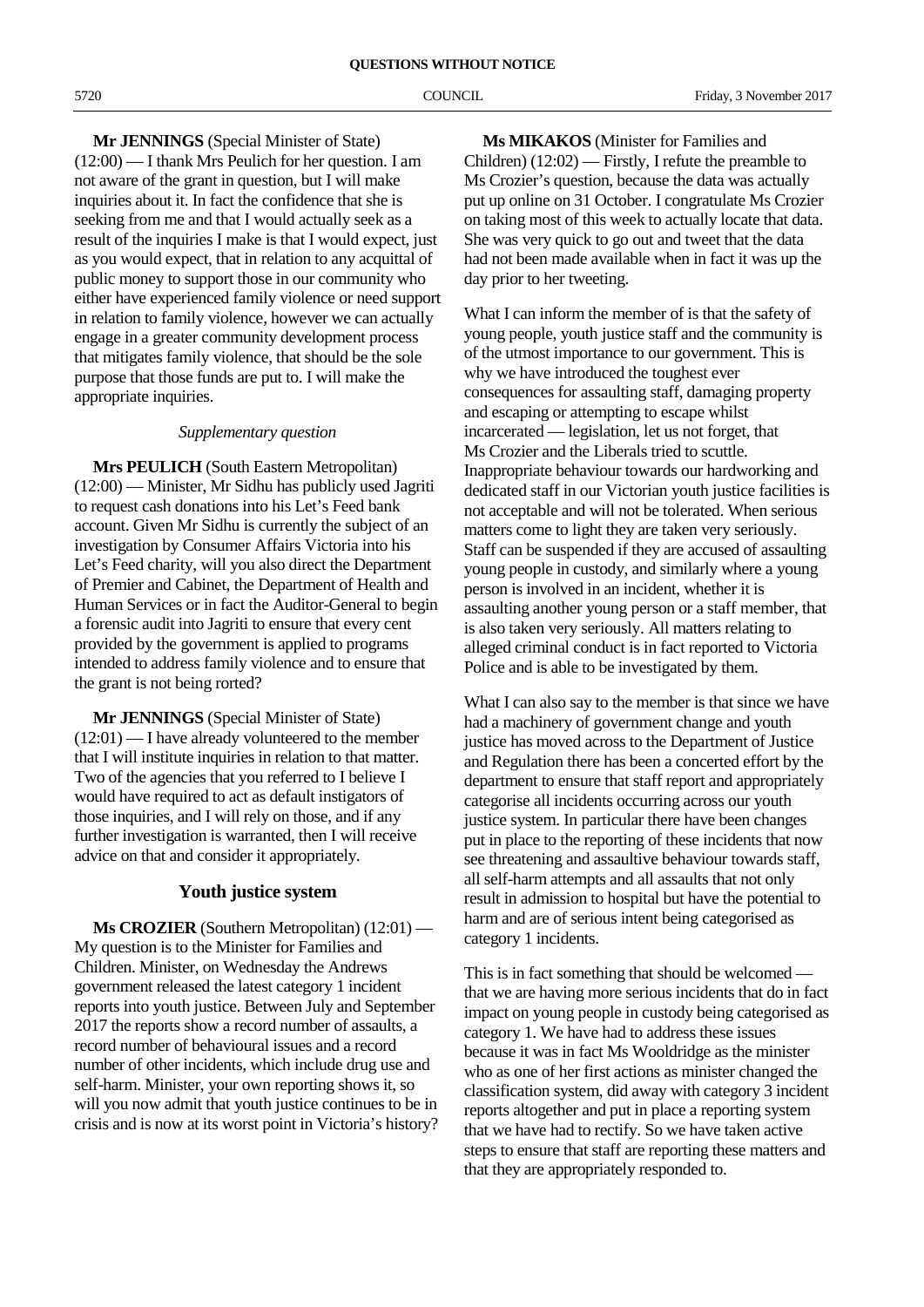We have also put in place increased transparency. We are publishing quarterly data — something that those opposite never did. We also passed legislation to strengthen oversight powers to ensure that these incident reports are in fact reported to the Commission for Children and Young People and that the commission of course has the ability to review these matters. Ms Wooldridge in fact introduced secrecy provisions into the legislation and changed the classification system, but we are open and transparent about these matters.

### *Supplementary question*

**Ms CROZIER** (Southern Metropolitan) (12:06) — Thank you, Minister, for your response. Minister, you may wish to check with the Department of Justice and Regulation, because they confirmed that the category 1 incidents were actually uploaded on 1 November at around 10.45 a.m. By way of supplementary: escapes, riots, property damage, violent assaults, behavioural issues, drugs and self-harm are at record highs. Community reintegration programs for young offenders are at record lows. There is double-bunking, overcrowding and a lack of respect for agency staff, which has increased tensions at both Parkville and Malmsbury. Which one of these multiple-choice failures will you blame for the category 1 incident increases, or is it a mixture of all of the above?

**Ms MIKAKOS** (Minister for Families and Children)  $(12:07)$  — In the minute that I have available to me I do not know where to start in relation to that. The member in her preamble referred to community reintegration activities. Can I explain to the member, who clearly does not get it, that this is in fact young people going out of custody on temporary leave — so Ms Crozier is advocating for more young people to be released from custody to go out on temporary leave.

She just does not get it. She does not understand the basic facts about things that sit with Mr O'Donohue as the shadow minister. It is no wonder she is the 25th shadow. It is no wonder: she does not get the basic facts about her portfolio. She cannot even locate data on the department's website, she does not understand there has been a machinery of government change and clearly she is struggling to come to grips with basic information.

We are rectifying the inadequacies and the failures of those opposite, who for four years sat on their hands and did nothing. We have put in record investment to fix infrastructure —

**The PRESIDENT** — Thank you, Minister.

### **Freedom of information**

**Ms FITZHERBERT** (Southern Metropolitan) (12:09) — My question is to the Leader of the Government. Minister, given your comment in response to my question that ministers do not interfere in departmental freedom of information requests, I have another example, this time from VicRoads. On 14 June FOI officers at VicRoads suggested rescoping my FOI claim to two short summary documents, writing that it would ensure a quick turnaround, which I agreed to. A month later the FOI manager said in writing:

I again apologise for the delay in sending you my decision for this request and understand your frustration, however, I'm yet to receive note by the minister's office to release —

### the documents.

The documents finally arrived on 14 September, having apparently sat in the minister's office for at least two months. My experience is that this is not unusual, so I ask: as the minister responsible, what action will you take to ensure government policy of no ministerial interference in the release of documents from department and agency FOI requests is adhered to?

**Mr JENNINGS** (Special Minister of State) (12:10) — I thank Ms Fitzherbert for her question. I am pretty disappointed that in fact she did not include in her preamble that she got a pretty reasonable response from me in relation to the matter she raised a couple of days ago. In fact in writing I shared what had actually occurred. I explained what had occurred. I explained that a resolution was expected to the matter that she raised with me, and that is my intention in relation to this matter.

So that she is clear and the chamber should be clear, in fact it is standard practice that FOI officers make the determinations, and before they are released they do share them, where it is relevant, with ministers' offices for noting — not for interference, not for determination — and indeed that is the practice as it should be. That is the practice that we seek at all times to adhere to. I will have a look at this issue, just as I looked at the other one, and whether in fact —

### *Honourable members interjecting.*

**Mr JENNINGS** — I actually think that on this matter, this week, Ms Fitzherbert has had a good week in relation to resolution of and clarity around a certain matter she raised on Tuesday, and on this matter I reckon on her track record, and perhaps on my track record, she might do reasonably well again.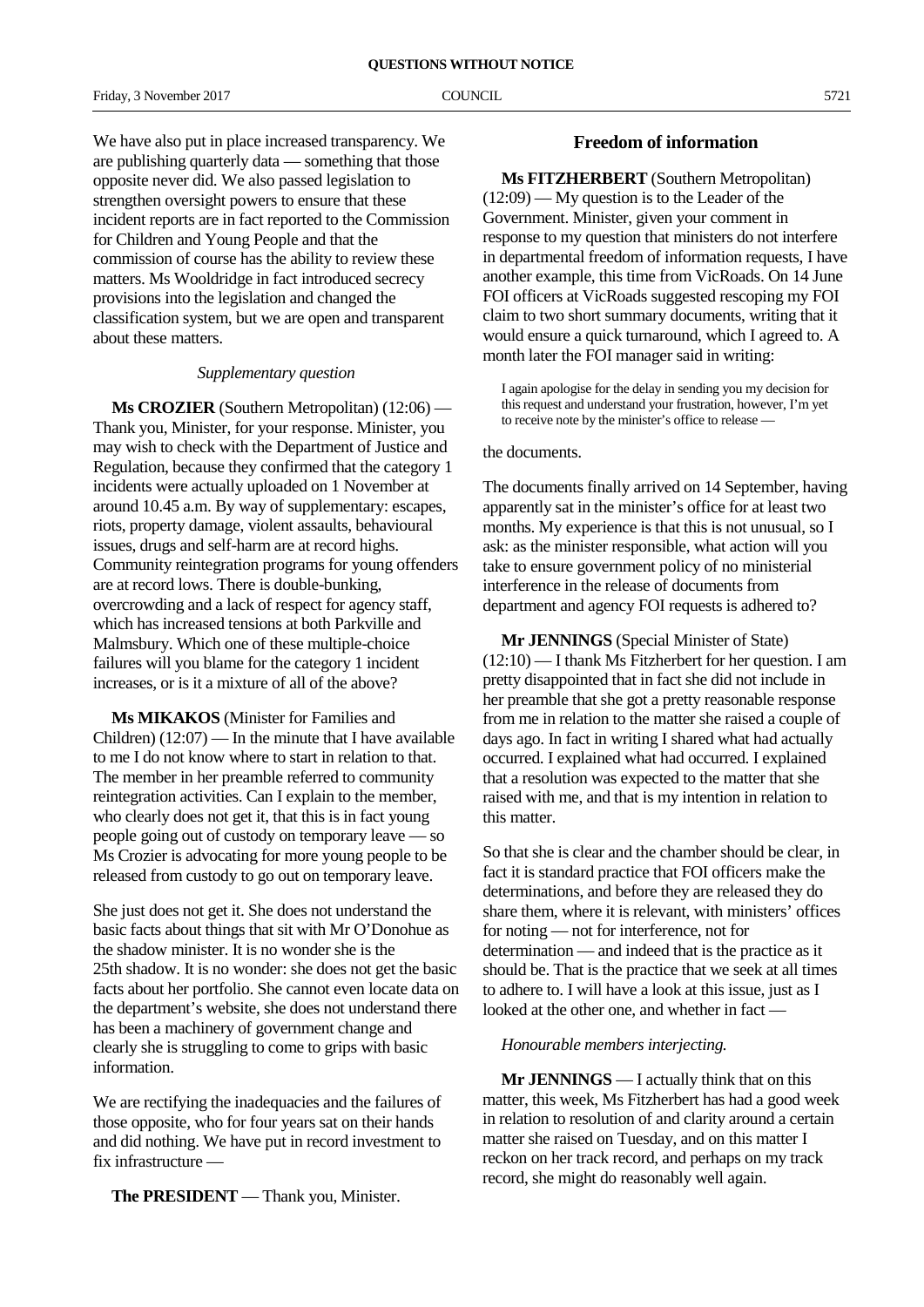### *Supplementary question*

**Ms FITZHERBERT** (Southern Metropolitan) (12:11) — Thank you, Minister, for your response and also for intervening in this matter to indicate that a document that had been withheld was being reconsidered and at some point may be released to me. That brings me quite neatly to my supplementary question, because I had to raise that in Parliament to get that dealt with. Minister, what action would you recommend members and media outlets take if their FOI applications are stuck in purgatory in a minister's office?

**Mr JENNINGS** (Special Minister of State)  $(12:12)$  — I am not sure whether Ms Fitzherbert is actually expressing some degree of sympathy or empathy with me in relation to my responsibilities. I am not quite sure. Let us just say we have a shared interest in the process running smoothly, efficiently and as it should, and in fact let us actually see if either your raising these matters and pursuing these matters or my engagement throughout the public service can actually make sure that is complied with.

### **Adult Parole Board of Victoria**

**Mr O'DONOHUE** (Eastern Victoria) (12:12) — My question is to the Minister for Corrections. Minister, the Adult Parole Board of Victoria (APB) annual report for 2016–17 states that during the last financial year additional resources have been made available by Corrections Victoria to the board's secretariat to support this priority project — that is, the case workflow system. As at December last year \$4.6 million had been spent on the case workflow system against an original budget of \$4.2 million. Minister, according to your most recent advice, how much has now been spent on this project, which is already hundreds of thousands of dollars over budget and three years over time?

**Ms TIERNEY** (Minister for Corrections) (12:13) — I thank the member for his question and the opportunity to talk about the adult parole board's 2016–17 annual report, because it indicates that the parole system in this state is working effectively and efficiently and has community safety as its primary focus. There are nearly half the amount of people on parole now than there were five years ago: 1646 in 2012–13 compared to 841 in 2016–17. These changes are working. There has been a 92 per cent drop in serious offences committed by parolees over the last four years, which has consistently decreased with each reporting year under this government.

An increasing number of parolees are completing their parole orders, with 2016–17 results representing the highest proportion of parolees completing their orders in the last eight years. These results are because the APB is better resourced. Prisoners have to work hard to achieve parole, and parolees are more thoroughly supervised than was the case under the old system.

The new system is engaging with victims to ensure their important voice is heard as part of the process. The number of victim submissions has nearly doubled in five years. In 2012–13 there were 91 submissions from victims; in 2016–17 there were 161. As I said, there has been a 92 per cent reduction in the number of persons convicted of committing a serious offence while on parole over the previous four financial years. A lot of this is because the APB is better resourced; as I said, prisoners have to work harder to achieve their parole; and parolees are more thoroughly supervised.

So it is clear that this government is providing the resources that are needed to make sure that the system works effectively, Mr O'Donohue. Indeed Judge Couzens has said, and I quote:

The system was grossly overworked and under-resourced, and the changes that this government has implemented have changed that.

### *Supplementary question*

**Mr O'DONOHUE** (Eastern Victoria) (12:16) — Noting the minister did not actually address the issue of the question, I ask by way of supplementary: Minister, the Adult Parole Board of Victoria annual report describes the objectives of the case workflow system as to, and I quote:

reduce the risk of inaccurate adult parole board decisions made due to inaccurate, untimely, incomplete and inaccessible information.

Minister, how are these risks identified by the adult parole board of inaccurate, untimely, incomplete and inaccessible information being managed, given the three-year time blowout in the delivery of this critical project?

**Ms TIERNEY** (Minister for Corrections) (12:16) — I thank the member for his question. I have had discussions with Judge Couzens on numerous occasions, and he is fully aware of the work plan that is underway in this area. We have ensured that we have had, as I said, phase 2 completed, and that did not stop us from commencing phase 3, and as I have said, that will be completed next year. I have not received any complaints from the APB in relation to the progress of this issue.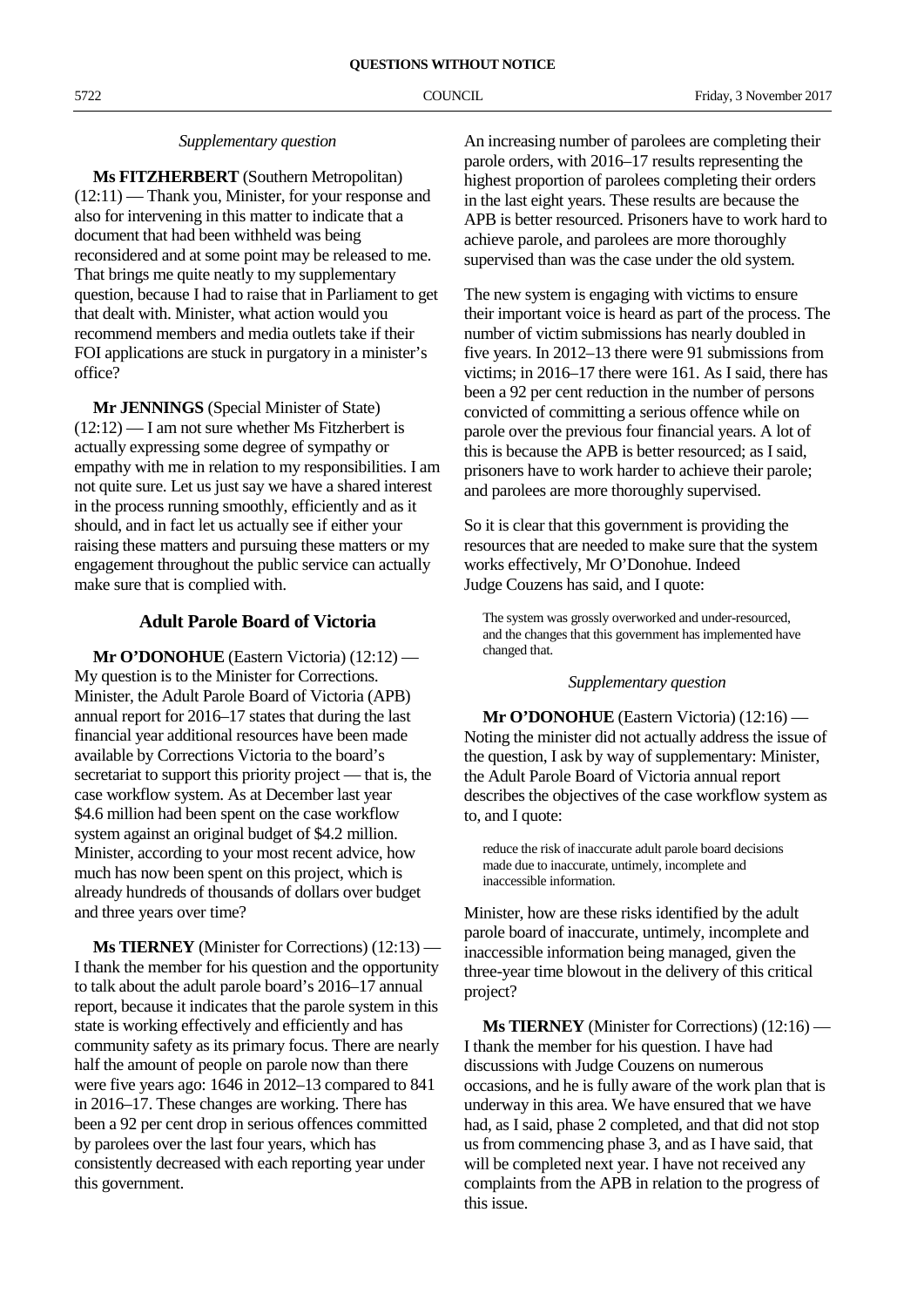### **Literacy**

**Mr FINN** (Western Metropolitan) (12:17) — My question is to the Minister for Training and Skills. Minister, a common complaint from employers is that often new employees do not have basic literacy skills and struggle to write coherent sentences without simple spelling errors. Minister, what are you doing as the Minister for Training and Skills to address this important issue?

**Ms TIERNEY** (Minister for Training and Skills)  $(12:17)$  — I do thank Mr Finn for his question because it does give me an opportunity to talk about the funding stream called Reconnect. Reconnect is about listening to what people were saying about the broken system that was left behind by the previous government. Reconnect is about making sure that those that have difficulties in accessing training and skills do have that opportunity. Whether it is about literacy and numeracy, whether it is about ability or disability, or whether it is about being from a disadvantaged background where there is entrenched poverty, we have a funding stream called Reconnect. This is just one example of what we do, and this is all about making sure that there is a leg-up for those that were locked out of the system by the previous government.

We have foundation courses. We also are ensuring that we have Learn Locals that are also providing literacy and numeracy skills so that people do have the opportunity to undertake further education and training or indeed access a job. We have got a very proud history and a very strong commitment to making sure that foundation courses and literacy and numeracy courses are available to those that need those courses.

We will not rest on our laurels here. We understand that this is a continuing problem that we have in this community and indeed right across other jurisdictions in this country too, so we have got an emphasis on making sure that young people in particular have got access to those skills — not only them, but retrenched workers too. When people are referred to the skills and job centres we also encourage them to undertake literacy and numeracy courses, which are available in a number of locations, and they are directed to various pathways that can link the literacy and numeracy courses that they are doing to jobs.

We are also developing courses where you can have contextualised learning so the literacy and numeracy issues that an individual might have can be taught through actual hands-on work, and this is groundbreaking work that is being done in a number of organisations now. This is one of the things that we

actually had in the car industry, and there are a number of learnings there, because people came from a number of different backgrounds, often not literate even in their own language from their home country. So in terms of understanding the production process and what was required to work on a moving line, we often had to make sure that skills and training and literacy and numeracy were built in and embedded into the hands-on skilling of workers.

So there is lots we can do in this area, and I would think that this is an area where we could have bipartisanship, Mr Finn, because if our children and our adults are not skilled in literacy and numeracy, then in fact we have difficulties in terms of people being able to get a leg-up and ensure that they have jobs into the future and indeed careers that they can participate in and feel comfortable with. So I thank you for your question and I look forward to your next question, Mr Finn.

### *Supplementary question*

**Mr FINN** (Western Metropolitan) (12:22) — Minister, I look forward to your next answer. Minister, following your clumsy, error-ridden written response yesterday, to evaluate the effectiveness of these problems firsthand have you considered undertaking a literacy course yourself?

**Ms TIERNEY** (Minister for Training and Skills) (12:22) — Thank you, Mr Finn. That was the supplementary I was expecting — because there was a typo in an answer. But it all goes to show that those opposite are only interested in the minutiae. You are not interested in the issues of the day. You are not interested in Auslan training. You are not interested in delivering courses for the deaf and the hard of hearing community. You prefer to come in here and talk about a typo and not the courses that need to be run that we are funding and that you cut. Shame on you!

### **Ravenhall Correctional Centre**

**Ms PENNICUIK** (Southern Metropolitan) (12:23) — My question is for the Minister for Corrections, and it relates to the Ravenhall correctional facility, which opened last month. On 8 September I raised with the minister in question time the issue of double-bunking at Loddon Prison and whether the government had a time line for eliminating it in accordance with Corrections Victoria standards, which recommend single-cell accommodation. The minister, in a written response to me, advised that 30 per cent of male prisoners are in double-bunk cells, that the government is addressing this growth through investment in expanding amenities, that the opening of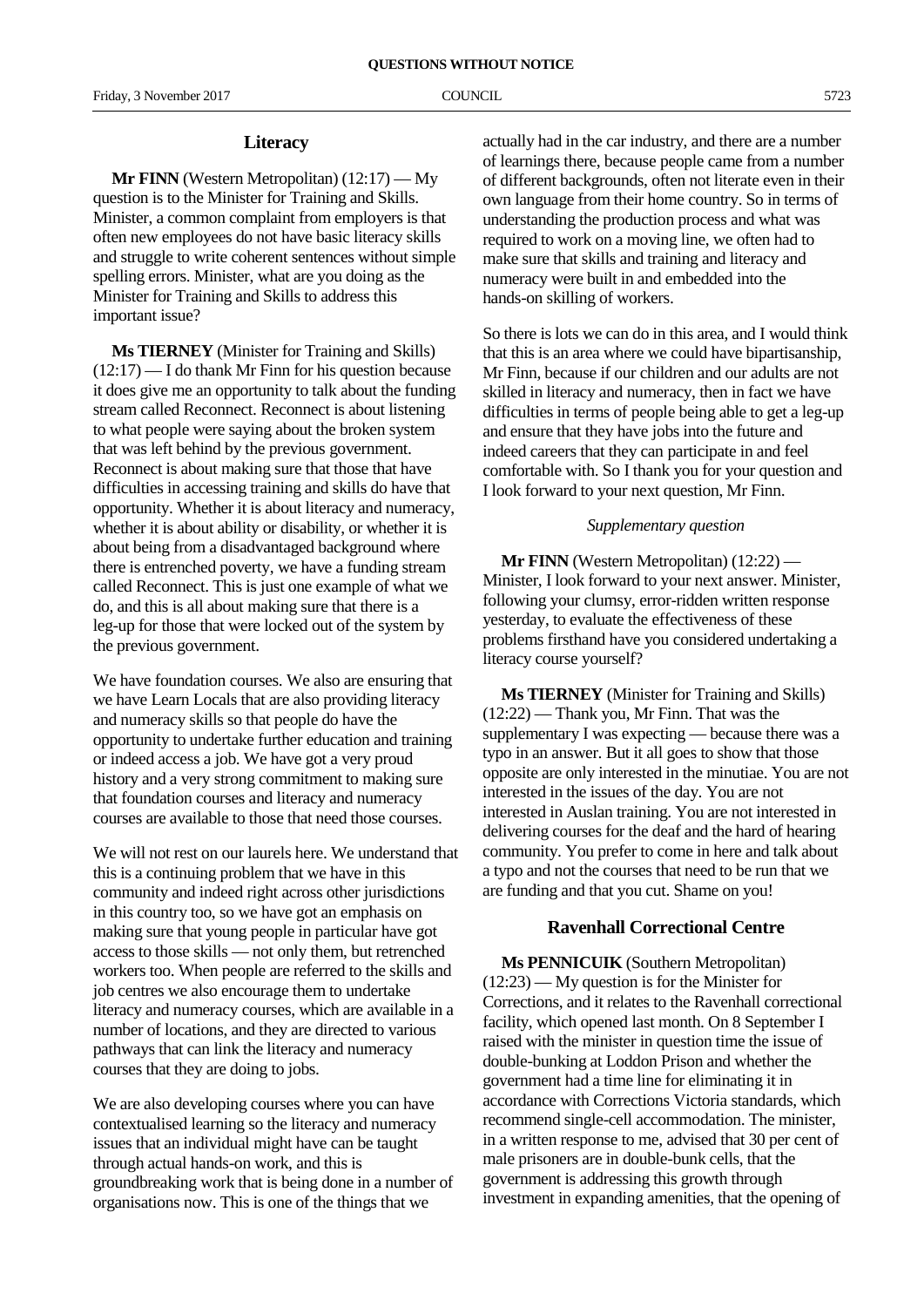**QUESTIONS WITHOUT NOTICE**

5724 COUNCIL Friday, 3 November 2017

the Ravenhall correctional facility this year will provide further capacity in the prison system and that corrections continue to assess and allocate all prisoners to the most appropriate prison. When the new prison opened I saw footage on TV of cells with double-bunks. I was surprised to see that, so my question is: how many and what percentage of cells in the new Ravenhall correctional facility have double-bunks?

**Ms TIERNEY** (Minister for Corrections) (12:24) — Thank you, Ms Pennicuik, for that question. I think you would agree that in terms of prison capacity, with Ravenhall coming onstream and prisoners being gradually decanted into that facility later this month, it is a good thing and that it will reduce the pressure in the system. The fact of the matter is that there will be a scheduled and planned shift of prisoners from certain locations in Victoria to Ravenhall. I know that that will be over a period of time and Corrections Victoria will be managing that very closely. In terms of the actual number that you are seeking, I do not have that on me at the moment, but I am more than happy to provide that to you.

### *Supplementary question*

**Ms PENNICUIK** (Southern Metropolitan) (12:25) — Thank you, Minister, for your answer. With regard to the supplementary question, I mentioned that in your previous answer you said 30 per cent of male prisoners are in double-bunk cells, so when you provide the follow-up as to the number and percentage in the Ravenhall facility could you tell me whether that changes that? The tenor of the answer you gave me was really that the government was moving towards the standard of Corrections Victoria to move out of double-bunking, so I was surprised to see that a new facility was actually built with double-bunks in place, so my supplementary question would be, particularly with regard to remand prisoners and the Walshe report, whether the intention is to remove double-bunking entirely from the Ravenhall correctional facility.

**Ms TIERNEY** (Minister for Corrections) (12:26) — I thank the member for her question. It is the intention of this government to reduce the pressure of the capacity issues that we have. Ravenhall, to a certain extent, will assist that. There are also some additional beds that have come onstream from another existing prison as well, and there are further discussions that government is having. There has been a lot of work done in Corrections Victoria and a lot of work liaising with the courts, the department and of course Victoria Police as well in terms of the flow-on aspects of any resource allocation. What I can say to you,

Ms Pennicuik, is that it is in all of our interests to have a prison system that has a population in accommodation that is stable and enables a greater chance of rehabilitation, a greater chance for people to undertake programs and a greater chance to undertake skills and training that is available on site.

### **Timber industry**

**Mr BOURMAN** (Eastern Victoria) (12:28) — My question today is to the Minister for Agriculture. Recently we had the report of the inquiry into the operations of VicForests. During the course of the inquiry it was apparent, to me at least, that the timber industry is in dire straits and this is directly because of policy decisions by successive governments leading to a reduction in available timber to the point that the government has purchased the Australian Sustainable Hardwoods facility in Heyfield to save jobs. In this year's budget \$110 million was allocated for plantation timber to help the transition away from native timber harvesting on public land. Whilst I do not believe that plantation timber is ever going to completely replace timber that is naturally grown, it can certainly satisfy the market for lower grade timber. It has now been some time since the money was allocated, but I am not aware of any activity towards procuring or starting a plantation for native timber. My question is: can the minister please update me as to exactly where the government is at with its transition to plantation timber?

**Ms PULFORD** (Minister for Agriculture) (12:29) — I thank Mr Bourman for his question. It is certainly the case with the timber industry that many people in the Victorian community would like to see a greater share of our timber industry activity being derived from plantation sources. I recognise some of the significant pressures that the industry has been under and some of the things that the government has done to respond to these issues.

In relation to the funding commitment around plantation establishment, what I can indicate to the house is that what has been occurring since the funding was provided from the start of this financial year is planning and design for delivery of such a significant undertaking. What we are keen to do is to use that \$110 million public funding commitment to incentivise and encourage further private sector investment that complements this. There is a great deal of planning work that also needs to go on in terms of identifying the types of species that will be required and the types of locations that will be suitable for plantation establishment.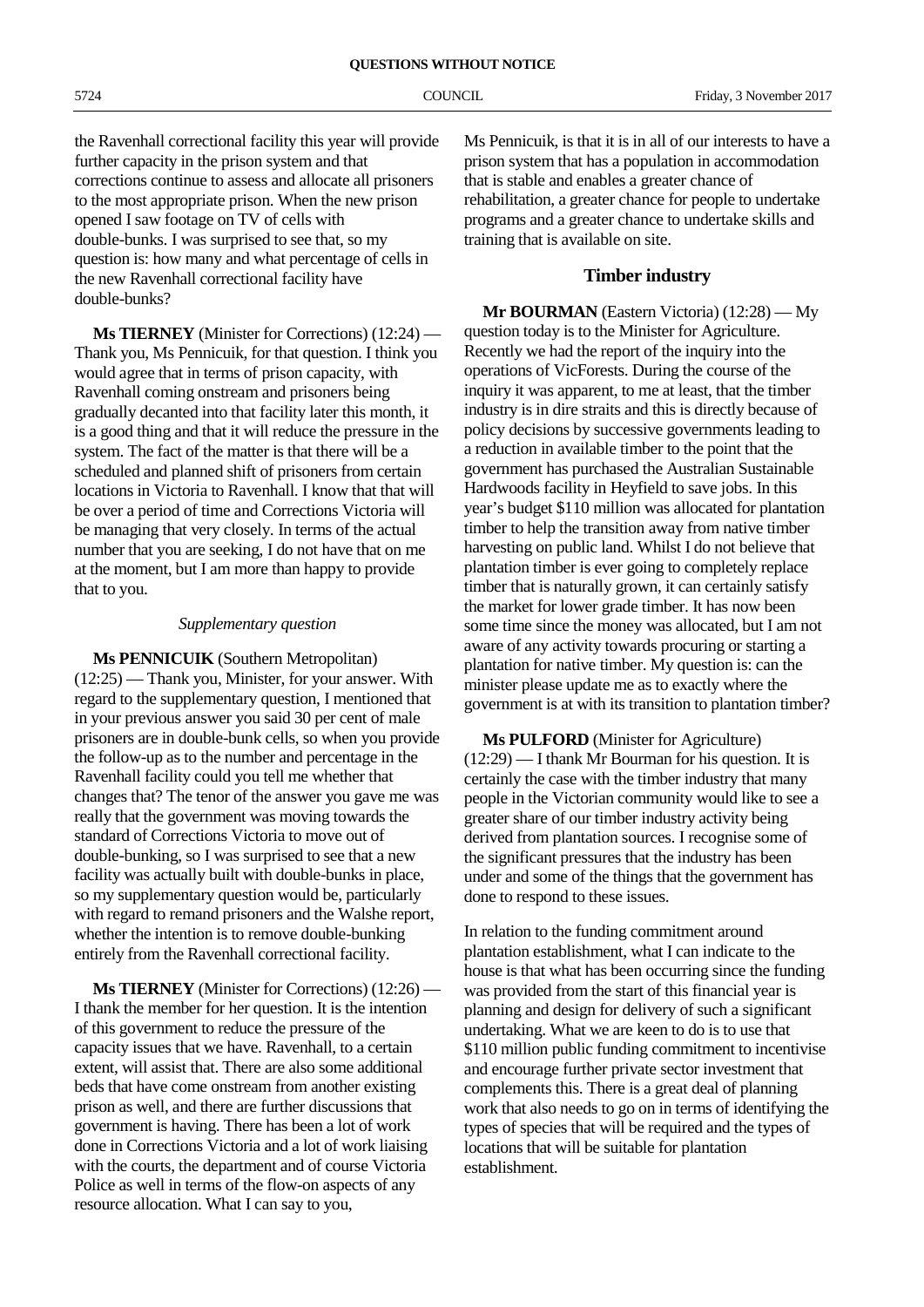That is what has been going on up to today. What will happen next is that within the coming weeks the conversations that have been informally occurring with industry and with local councils in Gippsland will be able to kick into a next and more formalised phase of consultation. It is really important that we work with industry and important that we work with communities in plantation establishment. I certainly look forward to providing you with frequent updates as we move through the different stages of this big project.

### *Supplementary question*

**Mr BOURMAN** (Eastern Victoria) (12:31) — I thank the minister for her answer. On a recent trip to Powelltown one of the things that I picked up was that uncertainty is a huge problem. Obviously the industry needs to know what is going on, so my supplementary question is: will the government provide to the people of the timber industry a plan for what transition is appropriate that is detailed enough for the industry to be able to make long-term plans for their businesses and also allow the workers to have comfort that their jobs are safe?

**Ms PULFORD** (Minister for Agriculture) (12:31) — I thank Mr Bourman for his supplementary question. We are acutely aware of the uncertainty that the industry has experienced. This is perhaps best evidenced by the changes that have occurred at the mill at Heyfield. The native timber resource, as all members are aware, has been under some considerable pressure. Absolutely, Mr Bourman, I am happy to undertake to the house and to the timber industry that we will work closely with them to ensure clarity and certainty, particularly in reference to your substantive question around plantation establishment, and ensure that, to the fullest extent possible, people are certain and secure about what any changes in the reduction in native timber sawlog availability and the establishment of plantations will mean for them.

### **Gambling regulation**

**Ms PATTEN** (Northern Metropolitan) (12:33) — My question is for the Minister for Consumer Affairs, Gaming and Liquor Regulation, who is represented in this house by Mr Dalidakis. Poker machine losses exceed \$2.6 billion in Victoria each year, exacting a terrible toll on families and communities. Four hundred gambling-related suicides occur nationally every year. In our crossbench briefing on Monday we were advised that the reason underpinning a change to 20-year gaming machine licences being made now, despite existing licences not expiring until 2022, was that the pokie clubs need more borrowing certainty from banks

to do renovations. Can the minister please explain why her office provided us with this advice and reassure me that extensive gambling-related harms to our society, including suicide, are being prioritised above the needs for pokie clubs to renovate their premises?

**Mr DALIDAKIS** (Minister for Trade and Investment) (12:34) — I thank the member for her question. Obviously I was not present at this cross-party briefing, nor am I aware of the discussion that may have ensued thereafter. As always, I will endeavour to take the member's question on notice, pass it to the minister in the other place and seek a written response as quickly as we can ascertain it.

### *Supplementary question*

**Ms PATTEN** (Northern Metropolitan) (12:34) — Thank you, Minister. I look forward to that. In Tasmania a \$200 daily EFTPOS withdrawal limit exists, which is regarded as this country's best practice. Could the minister articulate why in Victoria a \$500 limit is being proposed in preference to a \$200 limit, bearing in mind the harms of these clubs?

**Mr DALIDAKIS** (Minister for Trade and Investment) (12:34) — I thank the member for her question. I will again take that question on notice and pass it on to the minister, including the member's desire to ensure that all of Victoria resembles Tasmania.

### **Office of the Racing Integrity Commissioner**

**Mr PURCELL** (Western Victoria) (12:35) — My question is for Minister Tierney representing the Minister for Racing. The racing integrity commission was established in 2010 and is meant to be an independent body to endorse the policies and integrity of the racing industry. Since his appointment in 2010 the commissioner, Mr Perna, has continually pushed his own agenda, including anti-jumps racing, and has failed in his role to endorse the policies of the racing industry. During the course of the Moody trial earlier this year Commissioner Perna was publicly criticised by Justice Bell, who said during the trial that he was trying to come to terms with the purpose of a Perna press release in regard to his investigations and the contact of trial witnesses by Perna. I therefore ask: with his actions during the trial has Mr Perna broken the rules of racing, and if so, will the minister commit to supporting the racing industry by either disbanding the racing integrity commission or at least terminating Mr Perna?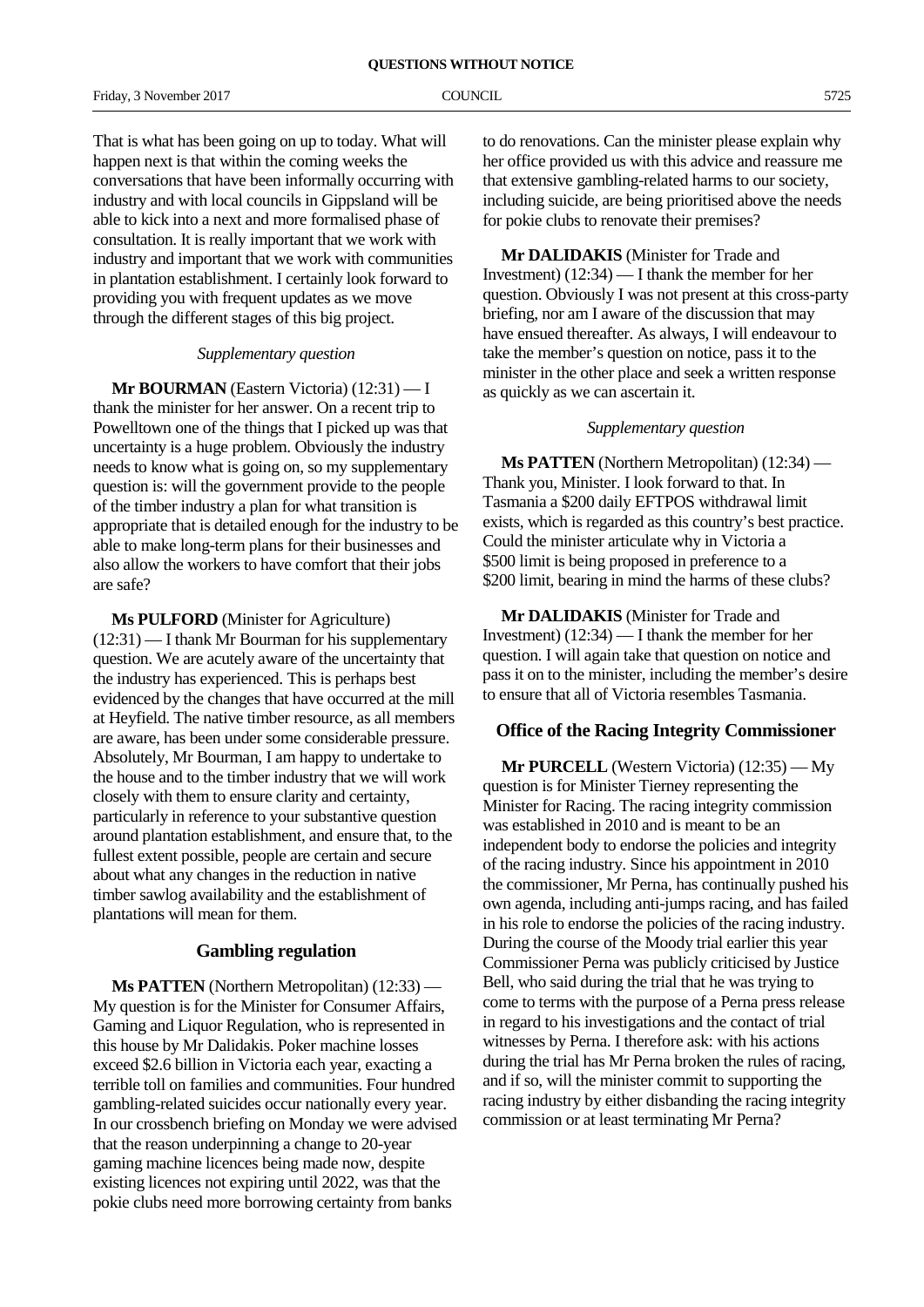**Ms TIERNEY** (Minister for Training and Skills) (12:36) — I thank the member for his question in relation to the racing integrity commission. I will convey those concerns to the Minister for Racing, Minister Pakula, and I am sure that he will provide a response within the prescribed guidelines.

### **QUESTIONS ON NOTICE**

### **Answers**

**Mr JENNINGS** (Special Minister of State) (12:36) — I have a written response to question on notice 11 830.

### **QUESTIONS WITHOUT NOTICE**

### **Written responses**

**The PRESIDENT** (12:37) — In respect of today's questions, Mrs Peulich's question to Mr Jennings, the substantive and supplementary questions, I require written responses in two days; Ms Crozier's question to Ms Mikakos, the supplementary question; Ms Fitzherbert's question to Mr Jennings, the substantive question, two days; Mr O'Donohue's question to Ms Tierney, the substantive and supplementary questions; Ms Pennicuik's question to Ms Tierney, just the substantive question, one day; Ms Patten's question to Mr Dalidakis, the substantive and supplementary questions, two days; and Mr Purcell's question to Ms Tierney, the substantive question, two days.

**Mr Morris** — On a point of order, President, I wish to raise a point of order with regard to a written response to a question without notice I asked yesterday, both the substantive and the supplementary questions asked of Minister Pulford in relation to Timac Agro. The minister sought in her response to fob the question off to another minister. The minister is directly related to this matter, having been quoted in the media release in regard to this. I ask you to consider reinstating the written response.

**Ms Pulford** — On the point of order, President, Mr Morris's question related to a specific grant, a grant coming from a program that I have no role in the administration of. So it is appropriate that the minister who was associated with the government's support that Mr Morris is seeking to inquire about is able to furnish Mr Morris with information that is available to them as the appropriate minister.

**Ms Wooldridge** — On the point of order, President, the response from Ms Pulford does not actually seek to

refer the matter to that minister for a response. It in fact just says that that is a matter, without any suggestion that the minister will seek a response to provide back to the house. Perhaps a way through this would be for Ms Pulford to seek a response so that that loop could be closed from the minister directly related to the grant, given that Ms Pulford had said the grant is specific to another minister in the other place.

**The PRESIDENT** (12:39) — I do understand the issue that Mr Morris raises in the context that he would have expected an answer from the minister, Ms Pulford, on the basis that there was no concern expressed yesterday that this was not within her portfolio, and that does go to what Ms Wooldridge has also indicated. I think that it is a matter of courtesy to the house that if a minister is being asked to respond on a matter that they clearly know they are not responsible for that they might well indicate to the member asking the question that the question ought to be redirected to the appropriate minister. In these circumstances I would ask that Minister Pulford seek a response from Minister Carroll in two days.

**Ms Pulford** — Further on the point of order, President, I am happy to do that. It was a bit noisy and raucous at various points in question time for which I do take some responsibility, but I was not certain I had heard Mr Morris refer to the company being Melbourne-based in his question. Having had the opportunity to review it I now know that to be the case, and so I did not want to assume that I had heard that correctly. If I had been more confident that I had heard him refer to a Melbourne-based company, I would have certainly made that clear to the house yesterday because that is the point at which these things become clear between ministers.

**The PRESIDENT** — Thank you. We will get a response from Minister Carroll.

**Mrs Peulich** — On a point of order, President, in relation to a written response received to a question without notice that I asked on 1 November. The responses that I received from Mr Jennings for both the substantive question and the supplementary question were merged into one, and there was no date given in response to my asking the date that Mr Sidhu left the position as adviser to Premier Andrews. The response that I received was that he left in 2015. I would expect at least a month to ensure that we can pursue other lines of inquiry and investigation pertaining to the matters that I have raised in this chamber and that others have raised in another chamber. I ask that the question be reinstated.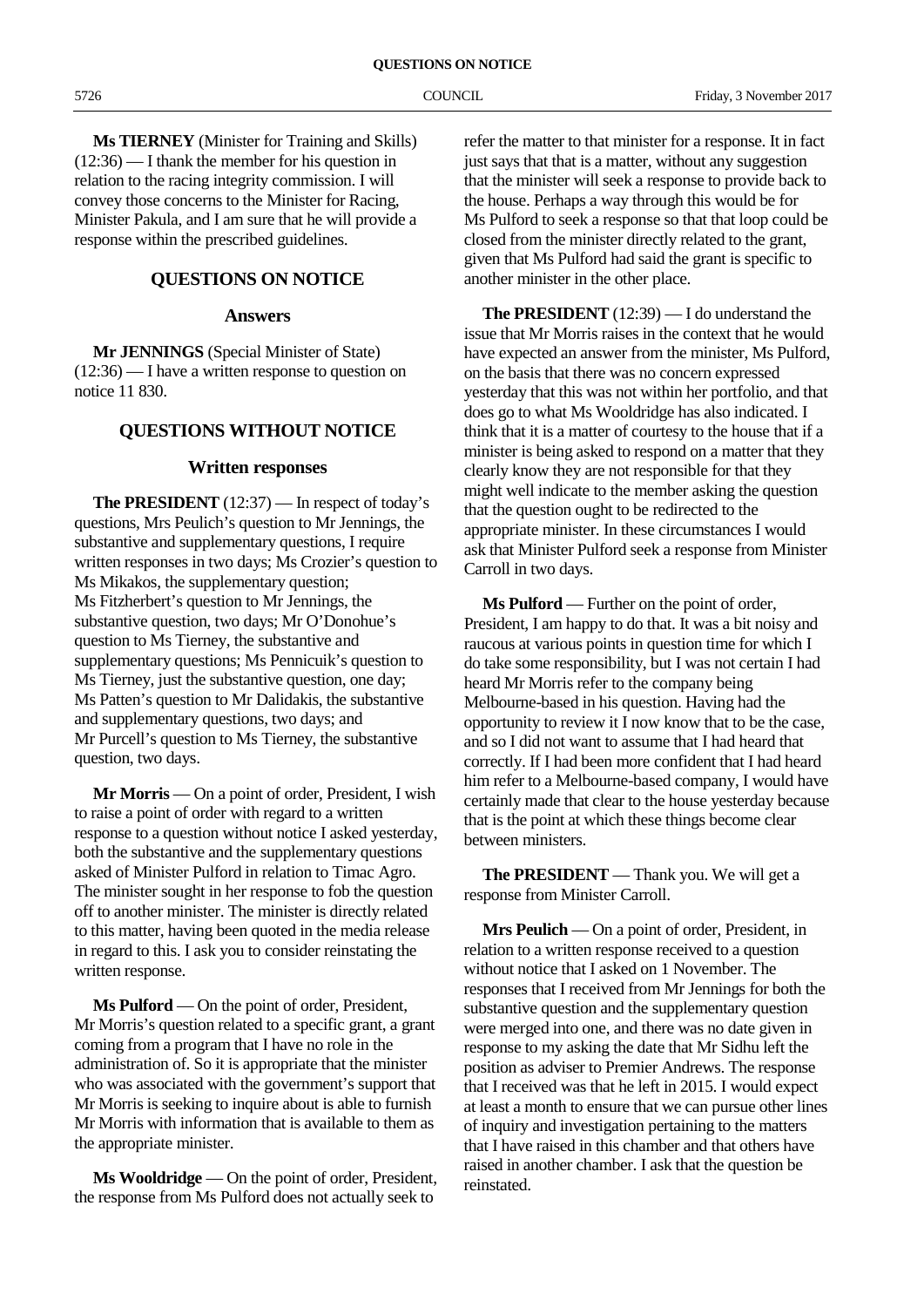**The PRESIDENT** — The answer relied on here is that the matter is sub judice. My understanding is that this is an investigation by Consumer Affairs Victoria, which is not a court. Therefore there is no sub judice defence in terms of not providing an answer, so I would seek a reinstatement of that question.

**Mr Jennings** — It does not say 'sub judice', does it?

**The PRESIDENT** — No, it does not say 'sub judice', but it says it would be inappropriate for me to comment on the investigation currently being conducted by Consumer Affairs Victoria. The fact is that our guideline is 'sub judice', not whether or not a departmental inquiry is in train.

**Mr Jennings** — On the point of order, President, I want to be very clear about this. I am not interfering in any investigation run by any statutory authority or any department in question. I am not going to interfere or inappropriately seek any information in relation to a current inquiry by any agency that is acquitting its responsibilities — be very clear about that. I am not going to do it.

**The PRESIDENT** — That may well be the answer that you provide in the end, but I am reinstating it. I think the question that was put is a legitimate question, and I do not think it goes in any way to undermining the investigation or infringing on Mr Sidhu's rights as part of this question.

**Mr Jennings** — On a further point of order, President, just in relation to why I am asserting this matter, if in fact there is any investigation into any matter relating to any member of the Parliament or any individual in the community and I pursued an inquiry in relation to the investigation, then I would expect that I would be subjected to the scrutiny of this house and the potential condemnation of this house for interfering in an investigation. I suggest to you that in fact there is entrapment in what you are asking me to do, and I reject the premise that I am going to interfere and potentially contaminate any independent investigation undertaken by any agency in this state.

**Mrs Peulich** — On the point of order, President, the question that I seek to be reinstated would in no way interfere with or prejudice the investigation that is being currently undertaken by Consumer Affairs Victoria. Indeed, the answer would allow me to consider further measures that I can take, further questioning that I can pursue, in relation to whether Mr Sidhu's behaviour was consistent with that of ministerial staff in relation to his other activities. Therefore it is a separate line of

inquiry for which I need a month, or at least a period of time, that he was employed by the Premier's office.

**The PRESIDENT** — At this point I have reinstated the question.

### **CONSTITUENCY QUESTIONS**

### **Eastern Metropolitan Region**

**Ms WOOLDRIDGE** (Eastern Metropolitan) (12:46) — My question is for the Minister for Emergency Services in the other place, and it relates to the future of the former Eltham Country Fire Authority (CFA) fire station on Main Road, Eltham. The site is on prime land and situated near the central shopping strip, but it has not been used as a fire station since the new \$10.5 million station, on which construction began under the former Liberal government, opened for operation in March 2016. Earlier this year the Nillumbik Shire Council agreed to buy the site should the state government offer it for sale. However, local CFA volunteers told the council at the time that there were tensions between them, that station staff had created an unsustainable working environment and that the volunteers would prefer to return to the old site. Now the minister has said the former Eltham CFA fire station will not be sold but that the staff and volunteers will continue to operate from one fire station facility. So I ask: what will the former CFA building now be used for, given the minister says it will not be used for those CFA volunteers?

### **Eastern Victoria Region**

**Mr O'DONOHUE** (Eastern Victoria) (12:47) — I have a constituency question for the Minister for Energy, Environment and Climate Change. I have received representations from a constituent — and I will not use his name or his exact address — in Ridge Crescent in Mount Dandenong about connecting to mains water. The constituent's property abuts the William Ricketts Sanctuary. He has previously engaged with Parks Victoria about burying a water pipe in a walkway to enable him to connect to mains water. In 2010 Parks Victoria gave an in-principle yes, subject to a licence agreement. In 2017 they walked away from that in-principle agreement, saying that the impact on the sensitive nature of the William Ricketts Sanctuary would preclude that from occurring.

My constituent does not have access to mains water, and despite writing to the minister he has had no response to his request. So I ask the minister to consider my constituent's request to be connected to mains water through Parks Victoria land.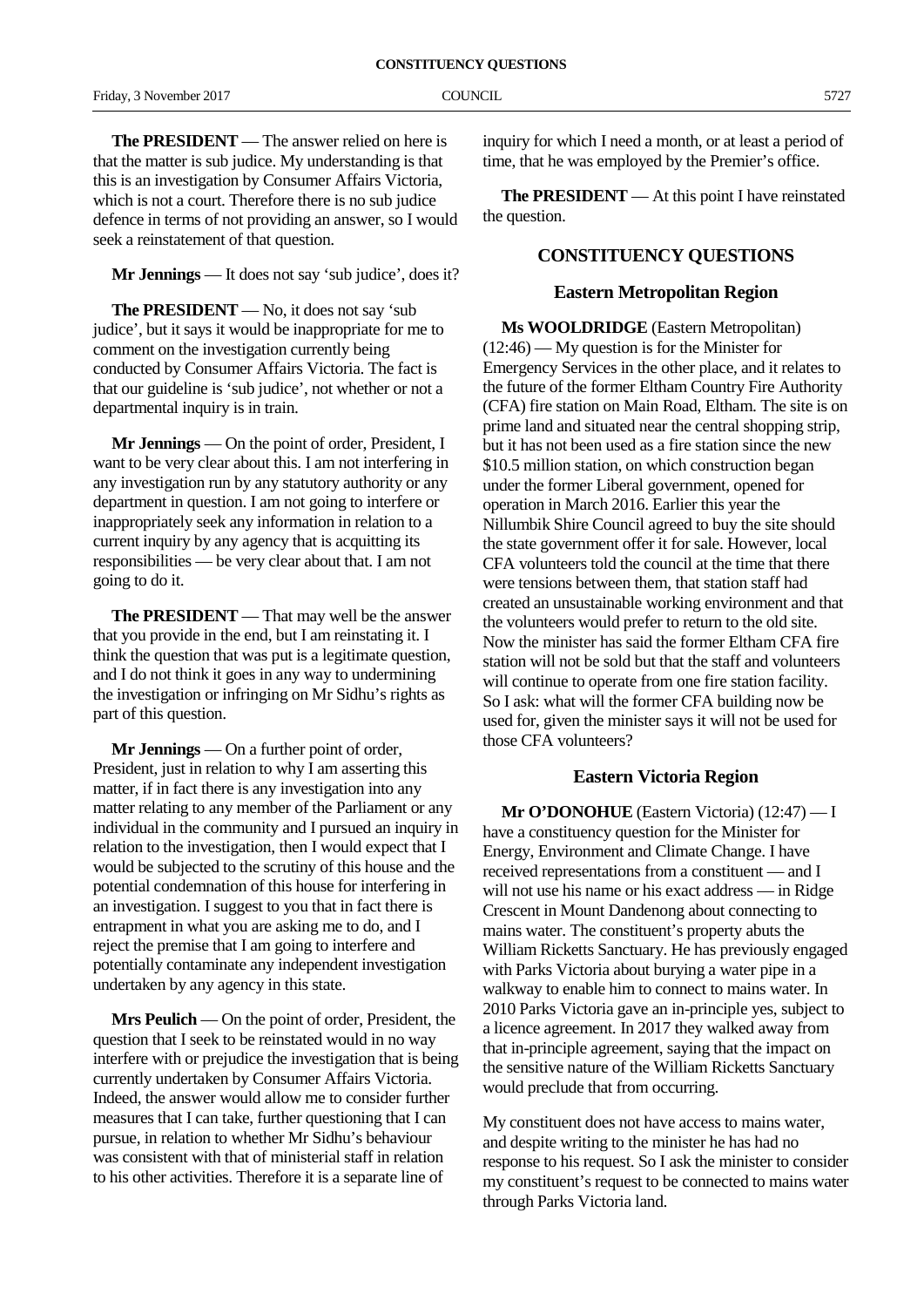### **Western Metropolitan Region**

**Mr FINN** (Western Metropolitan) (12:48) — My constituency question today is for the Minister for Public Transport. As consultation undertaken by the Andrews government is again a popular topic of discussion, the people of Essendon would like some. The views of the Moonee Valley Council and the Essendon community have been ignored by the government when it comes to the removal of the Buckley Street level crossing. Locals are keen to ensure that the government gets this right and are very enthusiastic about telling the minister how this can be done. Will the minister change her attitude to consultation and speak and listen to the Essendon community on this particularly important matter?

### **South Eastern Metropolitan Region**

**Mrs PEULICH** (South Eastern Metropolitan) (12:49) — My constituency question is for the Minister for Public Transport, and it is in relation to the possible negative impacts of the sky rail and its possible interference with the operations of closed-circuit TV. Indeed at a recent community forum I was approached by a number of local residents, who claimed that this was the case and that the closed-circuit TV along the line where sky rail is being installed in my electorate is being negatively impacted. This was denied. However, I want to know the facts, and I ask the minister whether she will investigate whether the building of sky rail will interfere with closed-circuit TV and its operations, who will bear the costs of either rectification or relocation of CCTV and what the impact will be on safety.

### **Southern Metropolitan Region**

**Mr DAVIS** (Southern Metropolitan) (12:50) — My constituency question today relates also to the sky rail project, and it is for the attention of the Minister for Finance, who I believe has responsibility for WorkSafe. There have been a number of incidents along the corridor, and I have written to WorkSafe seeking a briefing on their steps, their work and their responsibilities in these matters. There have been significant incidents, including a bolt falling, a spanner landing on a car and a series of other incidents that have occurred. We saw a cat in a backyard that was covered with hydraulic fluid. What I seek from the Minister for Finance, who is responsible for WorkSafe, is assistance in arranging such a briefing with WorkSafe. I ask him: will he ensure that I obtain a briefing?

### **Sitting suspended 12.52 p.m. until 2.03 p.m.**

### **VOLUNTARY ASSISTED DYING BILL 2017**

### *Second reading*

### **Debate resumed.**

**Dr RATNAM** (Northern Metropolitan) — We are on the verge of making history in this place by passing Victoria's first voluntary assisted dying laws. Over recent days and weeks we have listened to our colleagues chronicle the passing of their loved ones as well as that of many community members. I thank them for sharing such personal accounts. These accounts have been deeply moving. It has demonstrated that this is an intensely personal decision but not just a personal decision for each of us individually. It is a deeply personal decision we are making on behalf of thousands of people.

Death is indeed a difficult thing to contemplate. As many have mentioned, we do not often talk about death, despite how it shapes our lives. And in not talking about death we do not talk enough about grief. Grief has a lot to do with this debate, and I urge everyone to think about this issue in terms of grief as well. The way a person dies shapes the grief of their loved ones. For those suffering incurable illness and experiencing intolerable suffering, let us turn our minds to the grief they are suffering while alive — and the grief that their loved ones endure — when they are not given the choice over their health. This bill and its purpose have been debated for years. So many of you have listened to the medical practitioners, palliative care specialists and terminally ill advocates share their reasons for supporting or opposing this bill.

Every conversation has reinforced that this should not be an ideological battle about the right to die; it should be a debate about good public health policy. The question that we are being asked to answer is: should people with a terminal illness have the right to choose to end their life with dignity in the least amount of pain and trauma possible, or should this remain illegal? As it stands, anyone in Victoria who assists someone with a terminal illness experiencing acute suffering to take their own life is guilty of a criminal offence. Whether it be a family member or a medical practitioner, even if they are acting out of love and a genuine desire to do what is best for the suffering of a human being, their decision must be tempered by fear of prosecution. Is that how it should be? Do we believe that someone with a terminal illness should be forced to suffer and ultimately die in a hospital despite wanting a dignified death at home at a time of their choosing? If that patient chooses the timing of their death, is it fair that they be forced to do so alone out of fear that their families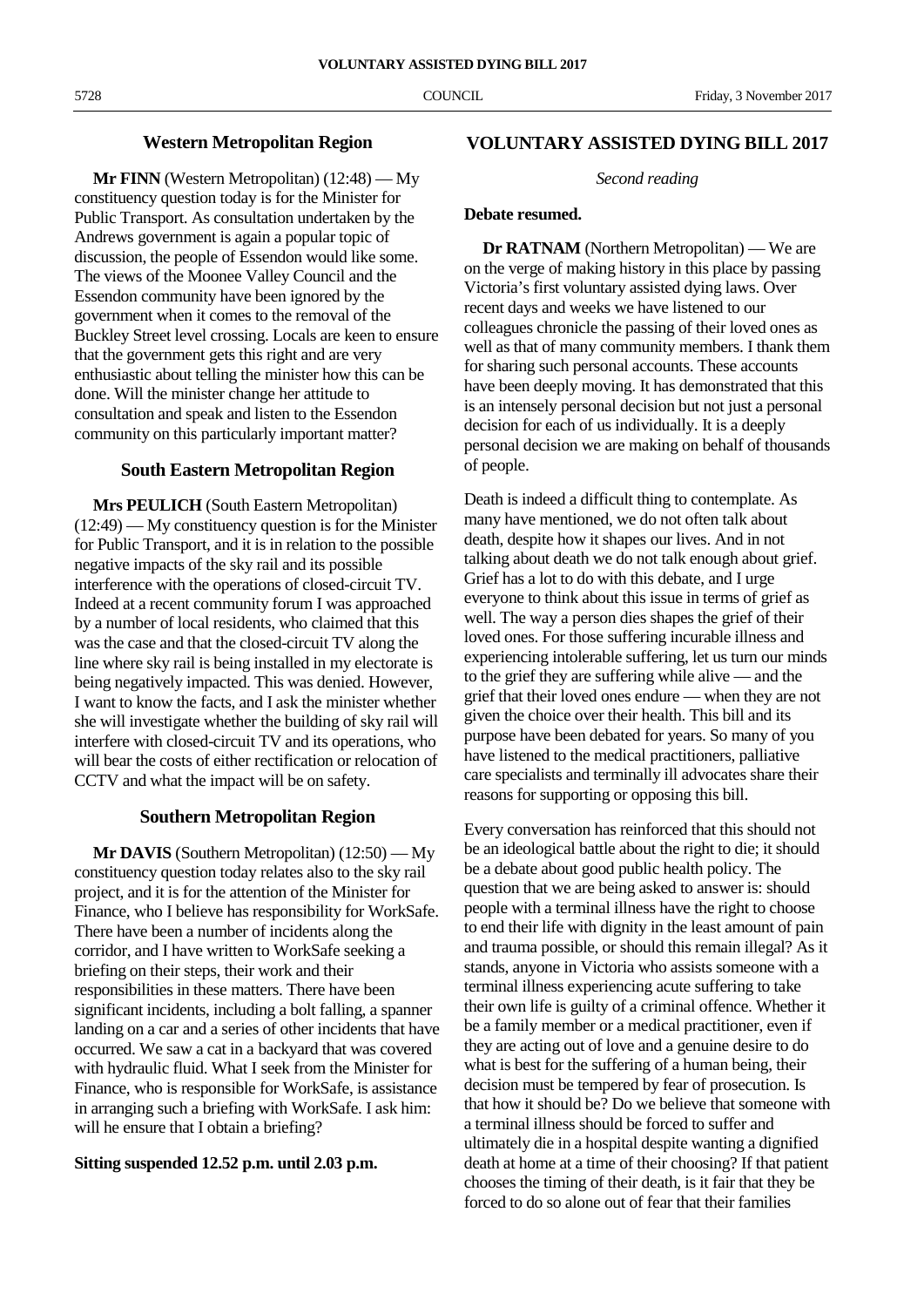Friday, 3 November 2017 COUNCIL 6729

could be charged if present? Evidence from other countries where assisted dying is legislated demonstrates that terminally ill people feel a great relief at gaining control over the end of their life. Many of these people may not exercise that choice, but it is the notion of control and choice that relieves suffering and brings peace of mind. How can we look those people in the eyes and deny them that choice?

Assisted dying is Greens policy. We were involved in helping set up the parliamentary inquiry that recommended that this bill be brought before the parliament, and we had a representative on that inquiry. I thank particularly Nina Springle and Colleen Hartland for their unrelenting perseverance and hard work to get us to this point. The Greens believe that people should have choices about their medical care at the end of their lives. This includes the right to end their life in a humane way if their suffering is immense, intolerable and incurable. Of course the choice must be genuine, the safeguards must be sufficient and any laws need to work hand in hand with resources for good palliative care. There are some who have cited their concern that this bill does not protect against all the possible negative scenarios.

We are not fortune tellers in this place. We cannot judge every piece of legislation against the most unlikely and malign possible outcomes that we can imagine or conjure up. Our job is to strike a balance. This balance will help people and their families. That is why it is before us, because of the good that it will do. We have instituted safeguards. A person who is not in a sound frame of mind or is under undue pressure is very unlikely to access the provisions of this bill. It is impossible for a person without a documented and advanced terminal illness to end their lives under this framework. These safeguards are adequate. They are more than adequate; they are some of the most rigorous in the world.

In concluding, I would like to thank my Greens colleagues at all levels of government who have fought for this for so many years and in particular Colleen Hartland, who introduced assisted dying laws into the Victorian Parliament in 2008, nearly 10 years ago. Thank you for your incredible commitment to this issue. I would also like to acknowledge the Minister for Health, Jill Hennessy, for the manner in which she has handled this sensitive and emotive debate. I also thank Fiona Patten for her advocacy and work that has helped us achieve this cross-party support.

Australia is well and truly ready for a voluntary assisted dying law. We recognise that allowing people this

choice is the right thing to do. I am proud to commend this bill to the house.

**Mrs PEULICH** (South Eastern Metropolitan)  $(14:08)$  — It pains me to speak on this bill. In fact I cannot believe that we are here debating this bill with the prospect of it passing. This has indeed been an agenda that has been pushed by the Greens, by Colleen Hartland first of all in 2008 and certainly when the reference was passed through this chamber to the Legal and Social Issues Committee, on which I had the arduous task of serving. I opposed that reference, but I will come back to that. I will speak on this bill in generalities and look forward to the opportunity of speaking on each provision of this bill in the committee stage should it pass on the second reading, and I assume that it probably will.

Andrew Marvell said in his poem *To His Coy Mistress*:

The grave's a fine and private place, But none, I think, do there embrace.

In the second stanza of that poem Andrew Marvell, the poet, laments the shortness of human life. Some of us who have come from other places in search of safety, security, democracy and freedom of speech, from conflict-ridden places, from left-wing and right-wing regimes, have a very different perspective on life. I would like to commend Mr Elasmar for an outstanding speech, probably the best speech that I have heard in my 21 years in Parliament in parliamentary service. We have heard lots of stories, very sad stories. I cried through most of the debate yesterday, not because I agreed with many of them. I was moved by them, but I was sickened by the prospect and the thought that there are people who think that they are committing a public service by facilitating death.

I am not insensitive to people in pain. Just a little bit of history: my grandmother was diagnosed with tuberculosis back in the 1920s, with no prospect of being cured. Her husband was told to take her home to die. He discovered natural therapies and read a lot. Ten months later he took her back to the doctor; she had been cleared. In this day and age with innovation happening at a fast rate of knots any disease which is considered to be terminal today may well not be tomorrow, so it seems impossible to me that people could actually believe that the prospect of having someone diagnosed with a terminal illness 12 months down the track was an acceptable eligibility criterion.

My mother spent time in a concentration camp. She lost several members in that concentration camp, and others during the Second World War. People like them and like my mother treasure every moment of life, and she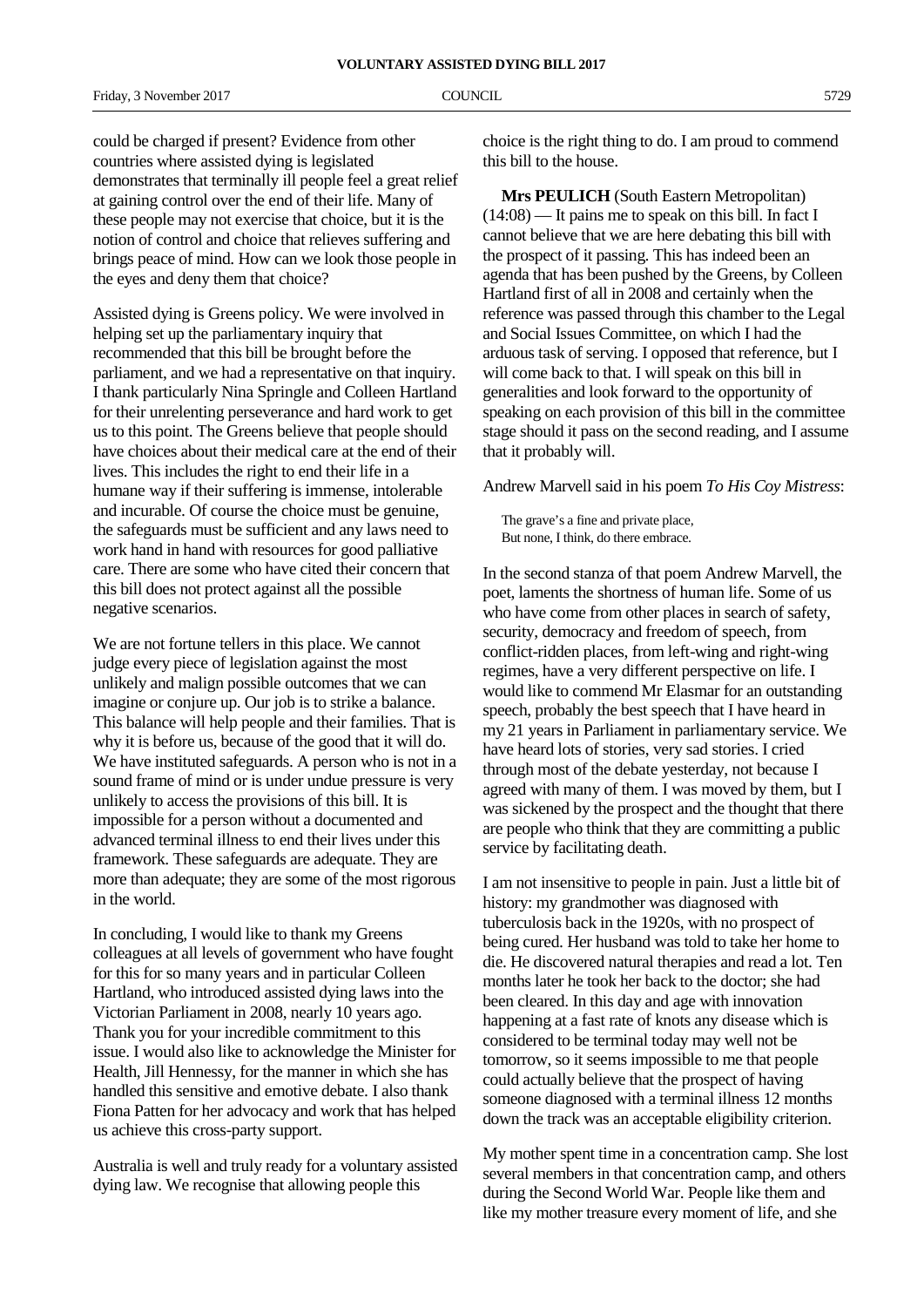has had the opportunity of coming to a new country, building a new life, raising her children and seeing her grandchildren and even great-grandchildren be born and prosper. My father-in-law and grandfather were in concentration camps also and survived, using their cunning to escape a likely death.

I remember when I was four years of age being gripped by the hand by my mother, encircling a prison in which my father had been imprisoned — so we thought summarily in a communist regime, and she was racked with fear and anxiety and wanted to just simply find out the status of her husband's life. She spent the last bit of money that she had just to get word of whether he was alive or dead. I will never forget that feeling of anxiety and fear that someone's life would be summarily or accidentally taken. My father died at the age of 63 here in Australia after an eight-week diagnosis. He had palliative care. We are indeed lucky to live in this wonderful country where palliation is available for people facing a terminal illness, a terminal condition, and to be able to have the benefit of managing that pain, managing that distress.

For my family and so many — an overwhelming number — of people from multicultural communities who have come here from left-wing and right-wing regimes, life is precious, and not for one moment do I personally trust any government or government agency to be involved in the making of decisions about the taking of life. When we look at some of our communities and where they come from — Bosnia, Ukraine, Turkey, Syria, Iran, Iraq and many of our African countries and South American countries, where unfortunately in some they have taken to shooting down homeless children to clean up the streets, as well as Sri Lanka and Israel — these are the fears that rack and grip more than 30 per cent of our community.

This affects not only those who have migrated here but their children, whose lives and experiences live on, and we encourage them to remember their history and their past. They are frightened, and I would like to commend all of those who have been brave enough to come out in support of their communities — and yes, many may wish to vilify them as perhaps religious nutters, conservatives or motivated by narrow religious motives — for having the courage to come out and represent those without a voice, and in particular I would like to thank all of those religious leaders who have come out and built bridges and come out together to oppose this sinister piece of legislation.

I was absolutely delighted to see an imam come out with a rabbi, a representative of the Buddhist Society and many others, and Christian religions coming out

together in opposition to this sinister legislation. On top of that there were 101 oncologists, over 100 palliative care specialists, faith leaders across religious divides and people from all walks of life in our multicultural communities. I have in recent times tabled nearly 3000 signatures just from South Eastern Metropolitan Region, and I have received scores of emails, letters and calls all expressing enormous angst and concern about this legislation, which has prospects of becoming a law that is based on so many loopholes, so many subjective and value judgements and little real transparency — a process which I believe has been hijacked and has been driven by the government, supported by the minor parties and by activist groups such as Go Gentle Australia, including their ambassadors.

I was involved in the Standing Committee on Legal and Social Issues inquiry, and could I say it was an entire stitch-up. There were many, many submissions, many of them virtually carbon copies of one another half-page, one-page and one-and-a-half page letters, very superficial, all claiming this right to personal autonomy. This is about much more than personal autonomy. This is not just about you and me; it is about the people that we represent. If this government and others actually believe in this — again, I find it really hard to understand that anyone could think that ending someone's life, the final solution, is acceptable in a compassionate and civilised society — then the method that they should have taken is either a plebiscite or circulation of a draft bill for everyone to comment on and be able to improve the outcome. The Australian Medical Association opposes it, Palliative Care Victoria opposes it, Alfred Health opposes it, Melbourne Health and Western Health oppose it and not one of the specialist colleges has endorsed it.

I opposed the report of the Standing Committee on Legal and Social Issues basically on three points. Number one: it is far more than just an expression of personal autonomy. It is also predicated on the convenient assumption that people are needlessly dying in pain. If we were talking about India or a Third World country, I would say indeed that is the case. People deserve the very best of medical care and the very best of palliation when faced with a terminal illness or pain. And lastly, that there can be safeguards — the very fact that we have 68 recommendations intended to plug holes in poorly drafted, ambiguous legislation — is evidence of the fact there can be no safeguards. I will use again the committee stage of this debate in order to shine a light on many of those misconceptions.

The real intent of the report on the inquiry by the Legal and Social Issues Committee was to work towards the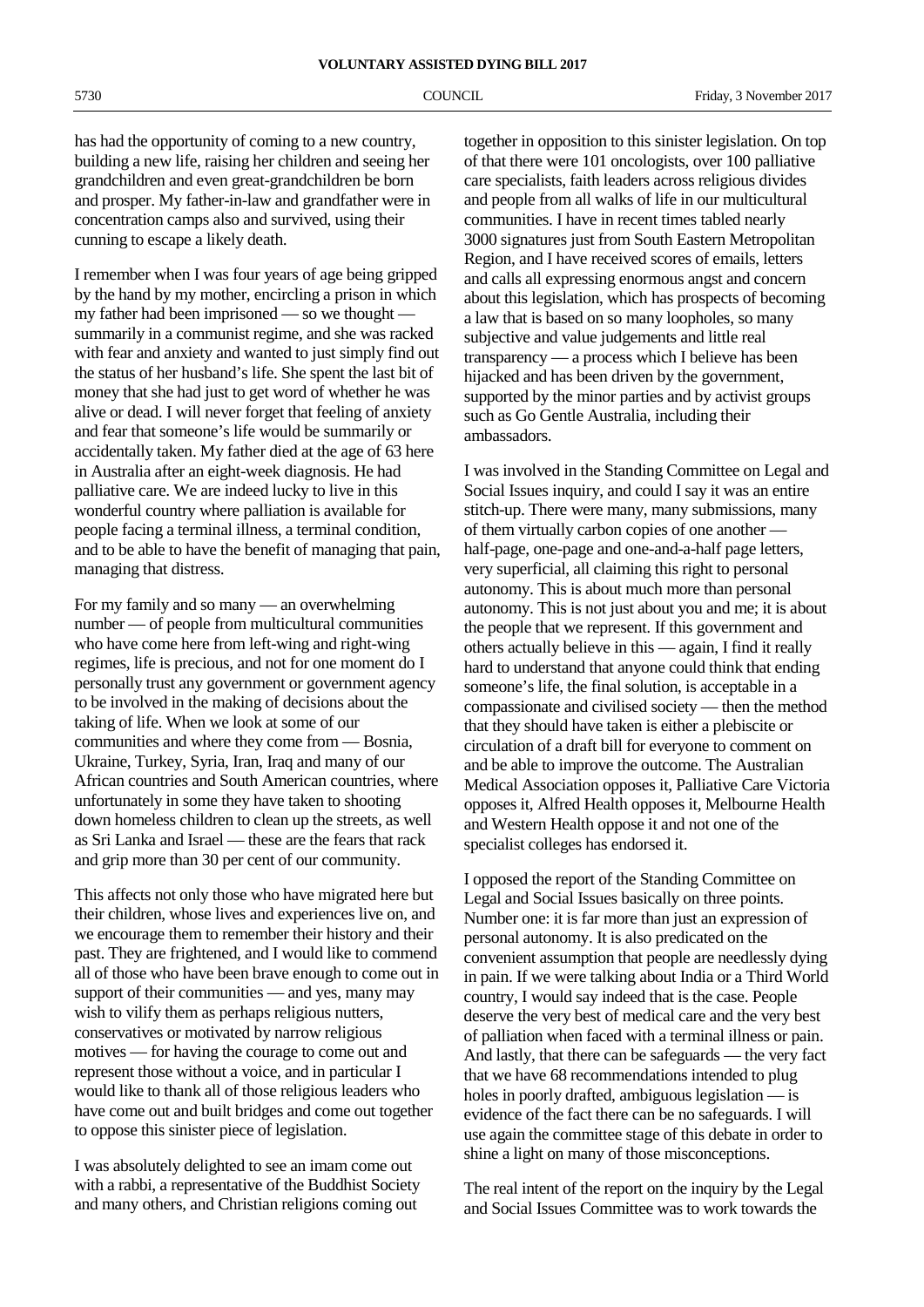establishment of a physician-assisted dying regime. Indeed we had defeated that in 2009, but of course now that we have the minor parties holding the balance of power and the government facing some political challenges, especially in the Northcote by-election, this government is prepared to trade anything in order to save its political hide. The Greens had unsuccessfully introduced it back in 2008, and from the outset I knew what the outcome of this most recent inquiry would be. To say that it was robust is very far from the truth. Indeed there was a strong predisposition by most on the committee towards voluntary euthanasia from the time of the inquiry's establishment as well as, as I said before, an orchestrated loading of the inquiry with pro-euthanasia submissions. This is a common tactic that is used by minor parties in particular to create the impression of overwhelming community support, and it has been effective. We will see this particular tactic or strategy taken of course with other contentious issues such as the drug injecting rooms.

They say there is overwhelming support for euthanasia. There is also overwhelming support for capital punishment, but this Parliament would not legislate for it. I would never vote for it. Why? Because in my view, the taking of a single life, especially an innocent life, is not acceptable. So this notion that somehow just because something has overwhelming support we ought to embrace it is, I think, a very poor argument. Such overwhelming support needs to be questioned, and as I said before, it does not translate to other work that we do.

We generate lots and lots of legislation here. We heard today in question time Ms Patten expressing concern about the fact that persons can access \$500 in order to gamble on pokies and saying she wants it reduced to \$200 a day. From a person who believes in personal liberties, I would have thought that euthanasia posed a much greater risk, although I am no defender of the pokies industry.

The taking of one innocent life — someone's son or daughter, brother or sister, mother or father — is a crime. It is a crime against humanity. Previous inquiries in which I have been involved would have been much more robust than the one that I have been involved in most recently, and can I say I lament the process and I lament the quality of this debate. I will apologise in advance if I am not as civilised or as respectful in my debate. Please take into consideration the views of so many who have come from a very different place where life has a very different meaning.

The Voluntary Assisted Dying Bill 2017 is a sinister bill. It will have a corrosive effect on humanity and the institutions which have been associated with protecting life and our most vulnerable each day, every day. What does this legislation say about our society, which seeks to characterise the taking of life as an act of compassion? It is a campaign which has so little regard for the truth or fact, which seeks to cloak the debate in words of healing and goodness when in reality its effect and its capacity for the exploitation of the most vulnerable members of our society — the sick, the disabled, the mentally ill, the elderly — at the most vulnerable times of their lives by implementing a state-sanctioned dying regime worries me no end. I am anguished; I am sick to the stomach, and if I faint during the course of this debate, please do not be surprised. The campaign for state-sanctioned death is disturbing, frightening and so well coordinated. For many of us who have migrated to Australia from places of war and conflict, from left-wing and right-wing regimes where the life of a human being is so inconsequential that its taking is commonplace, this direction for our state is indeed frightening.

Again, I want to commend all of those who have come out to rally for the truth, for humanity, for life. I say that not out of any religious conviction whatsoever. I commend them for setting aside their religious differences to unite in opposition to this policy madness. I want to commend all those doctors who have come out in force to oppose this sinister legislation in the context where the call for a state-sanctioned death has now, apparently, become a fad. How can our public debate be so desensitised to the possibility of death and, of course, desensitised to the truth? How can we be so inconsistent in our perspectives and policy, on the one hand talk about introducing drug injecting rooms to save lives or be moved by a rising road toll but think it is okay to sanction the taking of life and be so immune to the facts and blind to the fatal flaws of this legislation or similar regimes in other jurisdictions? Why is it okay to vilify anyone who thought — and, as I said before, not necessarily on religious grounds — that life was too precious to take, and to glorify and lionise its pro-death advocates, some of whom use PR firms to promote its benefits, but at the same time refuse to debate the issues with anyone with an opposite view? And I want to ask the question: who is paying for this?

As I said, yesterday I cried throughout much of the debate. I also cried when Ms Pulford shared the moving story of the loss of a young daughter. As a mother, as a human being, I shared her anguish and her sadness. I can only hope to understand what it would mean to lose a child prematurely. But this bill has nothing to do with that experience, nor does it have much to do with my experiences. We do bring those experiences to this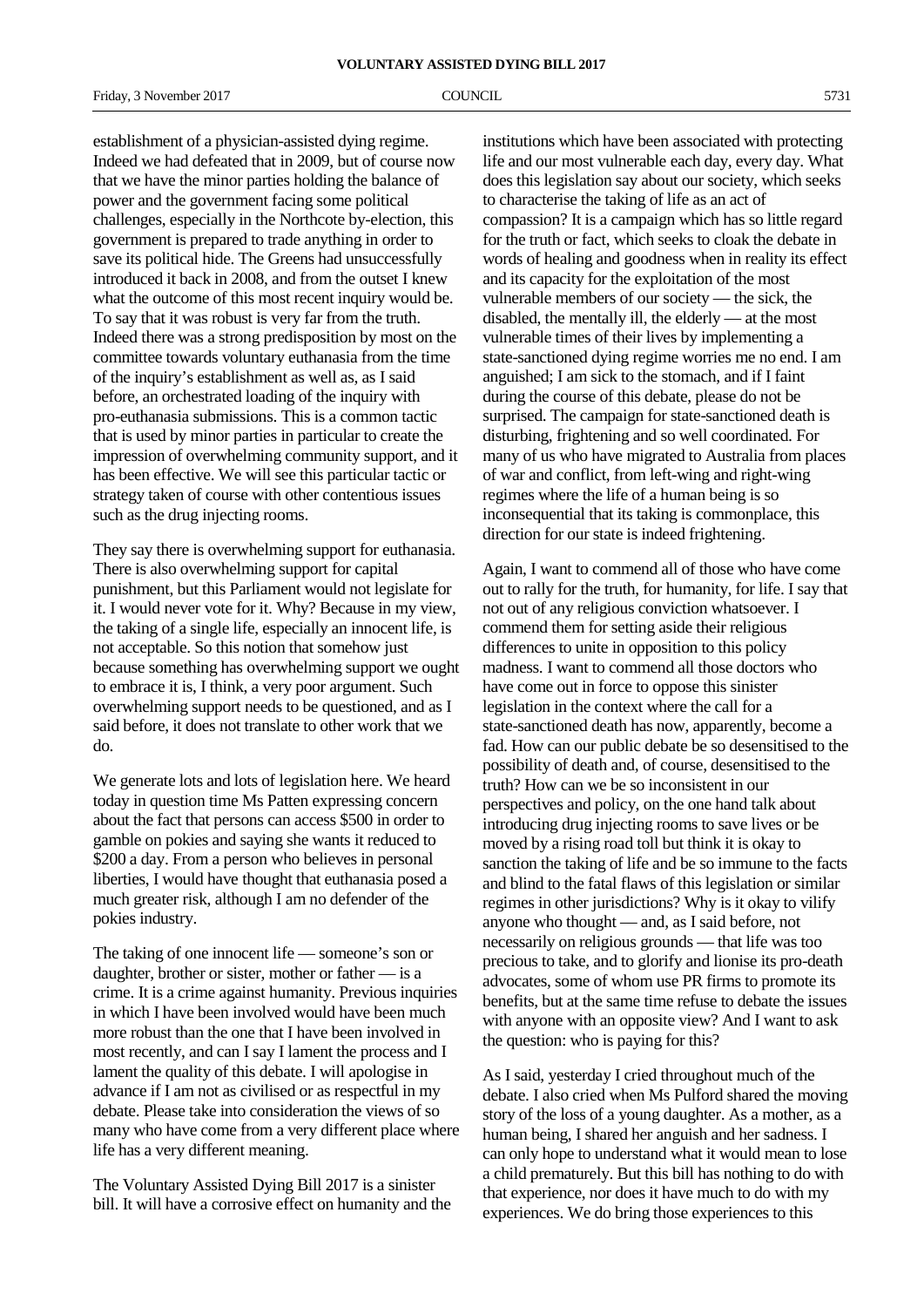debate, but one would have thought that we would have learned from history that a state should not be the architect of a dying regime. I was horrified beyond belief that a rabbi recently approached me to advocate for euthanasia, and that two nurses had argued that anyone over 60 should not be clinging on to life because they have had their time.

I cannot understand that a Minister for Health and a Minister for Mental Health would be passionate advocates for euthanasia when their own portfolios are about protecting health, promoting health and promoting treatment, when their own key stakeholders and key officials have had so little involvement in the development of this sinister, frightening piece of legislation. Yesterday I made some calls to what I would have thought would have been key stakeholders who would have had some involvement in this, including the office of the chief psychiatrist, who seemingly had no input into this framework.

A member in the other house argued that opposing state-sanctioned death was somehow paternalistic. I make no apologies for being paternalistic. I am about giving voice to those who are vulnerable, protecting those who need representatives. This is the time for this Parliament to do the same thing that other major parliaments around the world have done. The inquiry and the feedback we have all received on this disturbing bill have been punctuated with stories of pain, real or perceived, sickness and dying, and of course we have all been touched with stories of death because, as they say, in life there are only two certainties: death and taxes. But many stories of painful death, horrendous death, were stories that predated the standards of palliative care we have in this country today. Yes, there are still thousands of people, especially in remote communities, who need better access to palliation, but we in Australia are indeed lucky to have palliative care, for which there is overwhelming support.

I also commend the opposition for increasing its commitments to funding for palliative care. I am strongly in support of recommendations that seek to improve the operation and funding of our well-respected and effective palliative care system. The management of pain, the accessibility and availability of palliative care and its access by Indigenous and multicultural communities are areas where ongoing improvement is occurring and is needed. This needs to be supported to ensure that pain is managed effectively and that no terminally ill person dies in pain. But can we ever guarantee a pain-free death, even under the regime proposed here in this legislation? No, we cannot.

The notion of advance care planning to promote end-of-life choices being made by Victorians is in principle worthy of support. My concern with advance care planning was that it was going to be used as a vehicle for the promotion of physician-assisted dying. That is the reason why in the inquiry I opposed it. I am also concerned that advance care plans may be used to lock in advance care directives, which bind physicians and medical staff to execute wishes which may well be subject to change when a person is confronted by the prospect of death.

My own father had had a rough time. He himself lived through the war, saw his father killed in front of his eyes and in front of his mother and four brothers and sisters. He had said that when his time had come, he would be ready to go. But the funny thing was, once his time had come, he wanted to live every single day just to make sure that he was there with the possibility of enjoying and experiencing the next milestone of his grandchildren — something that he would not have envisaged earlier on.

No person can predict the psychological disposition of a person or his or her will to live or die or propensity to change their mind when confronted by death. Any proposal for a physician-assisted dying regime or a form of euthanasia is invariably a slippery slope. Already Ms Patten and the Greens are canvassing the expansion of the eligibility criteria to minors, perhaps even babies, people who are not terminal, perhaps even people who suffer from depression, the demented and perhaps even the homeless.

People will die as a result of this legislation. It will be through accident, it will be through error, it will be through misdiagnosis. They do now, let alone with a regime which needs 68 recommendations to plug holes in this framework — and of course this is never possible. Any accidental loss of life, even the loss of one life, means that such a regime cannot be justified, just as the loss of life due to capital punishment, deliberate or due to a possible miscarriage of justice, cannot be justified and was the reason for its abolition. Worse still, when a patient is unable to communicate their wishes on life and death issues, can we be confident that the actions of medical professionals or family members will be genuinely motivated by the best interests of the patient, by their wishes or their views? Can the ending of the life of a person, a person who is unable to give informed consent, who may be coerced internally or externally, ever be justified in a modern democratic and multicultural society?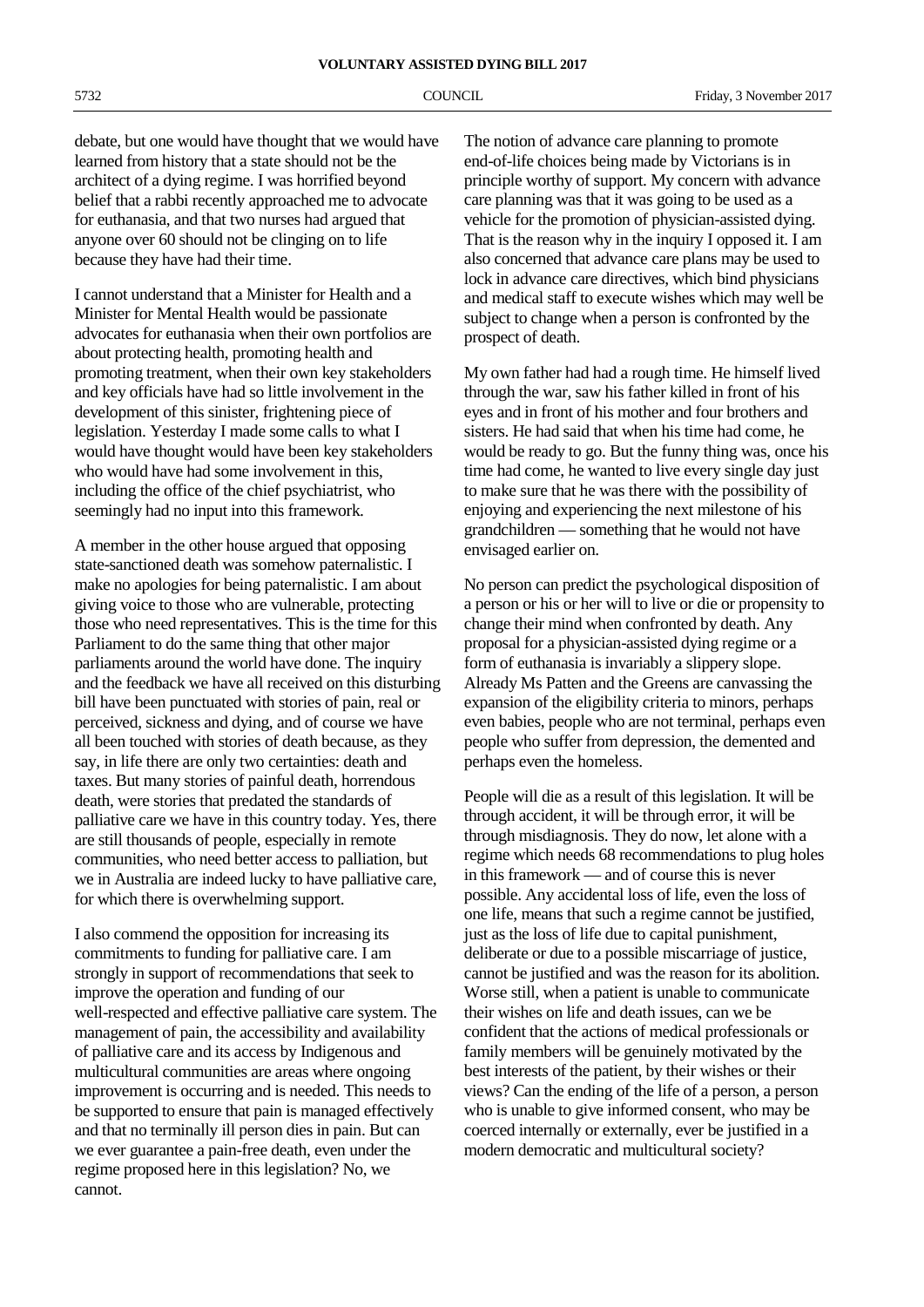It is even more disturbing to consider the social impact of state-sanctioned assisted suicide. What impact does the promotion of a physician-assisted death regime have on our efforts to reduce suicide, youth suicide in particular?

Public debate on these issues seems to be fairly set. There are a few votes in the swing. All I can say to those who are not completely convinced is: please, think about those safeguards and their adequacy. If it requires a leap of faith to support a call for a physician-assisted dying regime, do not do it. A caring and compassionate society cannot support the taking of life when it is clearly impossible to have safeguards against errors of medical judgement and the accidental taking of human life, let alone the moral arguments which exist against state-sanctioned death, no matter what language of compassion this is cloaked in. Through the availability of palliative care, well-funded and accessible, delivered by caring, well-trained and compassionate staff with all of the sensitivities required by patients suffering terminal illness and their families, terminal patients can be looked after compassionately.

End-of-life directives that exclude physician-assisted death options are the only safe and assured way of protecting and safeguarding against unintended deaths due to human error, accident, misdiagnosis or subjective interpretation to facilitate euthanasia for patients unable to express their views — and that is really the frightening part. And who is to say, as I said before, in being confronted by death or receiving a script which you have filled and taken home, that indeed the condition of the person is not going to change?

The ambiguity in relation to the lethal cocktail of drugs that are going to be used to end people's lives is a huge concern. Obviously there have been no trials, and I think there are just too many uncertainties to be able to agree to this regime, even if you agreed in principle. The horrendous example of the woman in the Netherlands, who reportedly struggled at the last minute in a bid to hang onto life, is a frightening example of what can happen when indeed such a regime is put in place and zealotry overwhelms what should be common sense.

Many of the arguments presented in this debate for dying with dignity were based on a general commitment to principles of personal autonomy and rights. However, a state-legislated regime of physician-assisted dying is not just an exercise of personal autonomy. The implications of such a regime for those who legislate, for those who administer it, for those who may be victims of poor implementation and

for family members who witness the voluntary assisted dying or euthanasia — something not uncommon in society or our hospitals — are too severe, and the recommendations of this report and this legislation must be given closer scrutiny and rejected as a response of a compassionate society.

Pro-euthanasia advocates claim that life is not devalued by permitting assisted suicide and euthanasia. Given that there can never be a guarantee that a regime will never result in a single accidental death, it is cold comfort to those who lose a loved one accidentally as a consequence of such a regime being in place or even having complaints systems in place. The idea of fabricating a death certificate to me is unbelievable. The destruction of documents — for example, in Oregon after 12 months to prevent any type of investigation or litigation — is an example of the reasons why there is no concrete evidence of these systems failing.

Pressuring of vulnerable and sick people is another dimension which is at risk if we cannot fully account prospectively or retrospectively for how these regimes work. Also, there is a risk of creating a society where choosing death becomes an obligation for a patient so as to relieve family of the responsibility and the costs of looking after them — an ill or disabled patient who is consuming resources associated with the continuation of life.

What sort of society are we if we believe that the way of dealing with the problems of suffering is by eliminating those who suffer? Will a pro-death culture be created if we see the ill as being a burden on society, that their death serves to eliminate them or the elderly from our overcrowded hospitals or nursing homes? Such a culture would undoubtedly be corrosive to the trust patients and families have in the medical profession and our health institutions. I personally would not trust or have anything to do with any doctor or facility that has anything to do with voluntary assisted dying or euthanasia.

The respect for personal autonomy enshrined in advance care planning is a means of respecting the wishes of the individual patient who no longer wishes to continue receiving treatment for terminal illness. The refusal of treatment is currently lawful. Any regime which goes beyond this is no longer simply about personal autonomy and raises far too many issues for a compassionate society to contemplate.

Should personal choice, if indeed it is voluntary, informed and enduring, ever trump the potential for harm to others when we are talking about the taking of life? It is preposterous to argue that this is the case with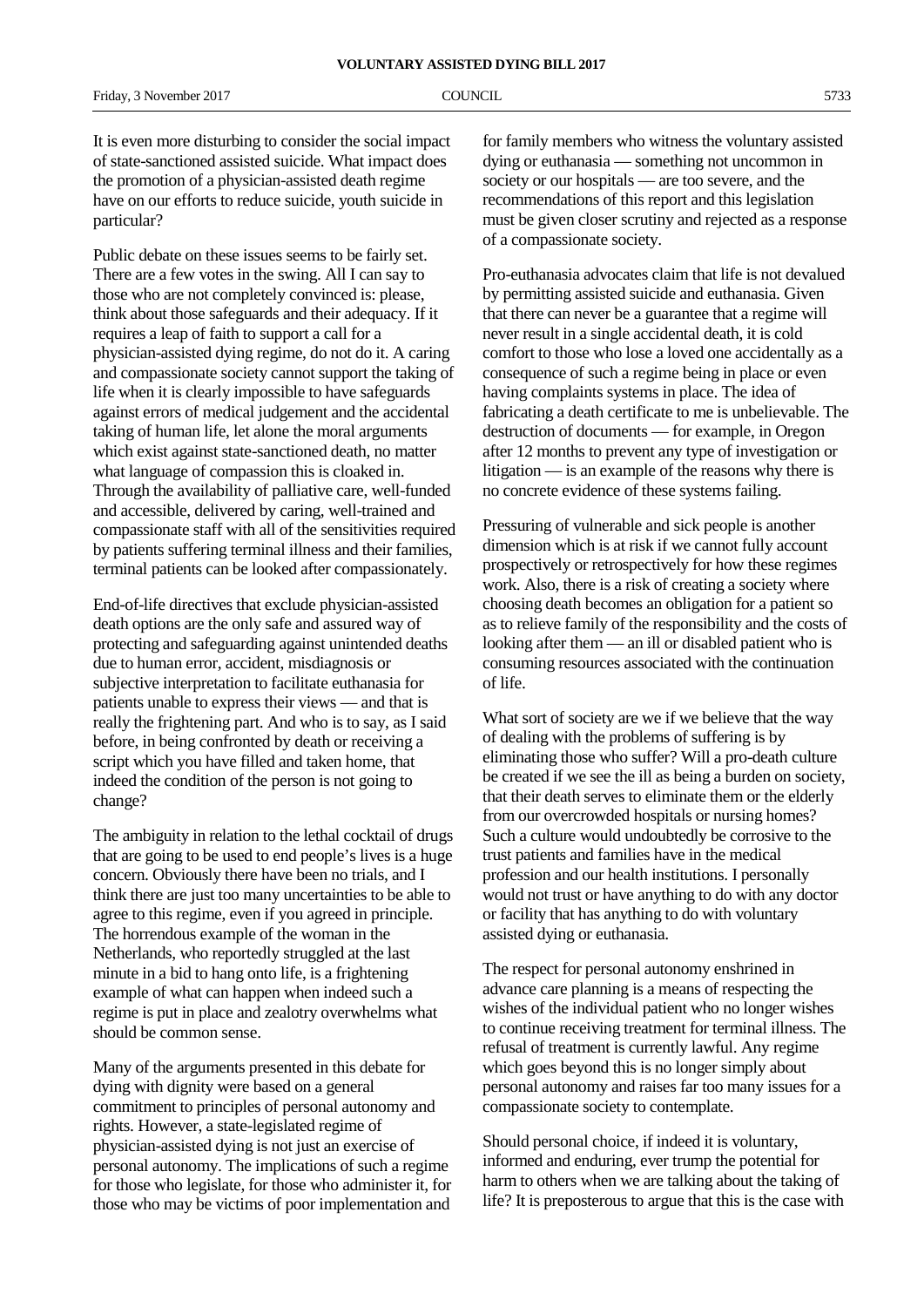the growing number of laws we generate in a bid to try and protect people from an ever-increasing number of harms in our society. Is it not the case that euthanasia weakens society's respect for life and the vulnerable and that humanity becomes weaker as a result of it?

Good health care and proper palliative care make for a much more aggressive form of legislation, making the establishment of a state-sanctioned dying regime and euthanasia unnecessary. There is no lawful way or effective way of properly regulating euthanasia. It is for those reasons and many others that I can never possibly support the bill, and I urge those who have not committed to a position to think carefully about the safeguards which are clearly absent.

**Ms SHING** (Eastern Victoria) (14:34) — I rise today to speak on the Voluntary Assisted Dying Bill 2017, and in doing so I want to begin by acknowledging the vast number of contributions that have been made to elected representatives, including me, in the course of this particular debate. We have seen an extensive parliamentary inquiry. We have seen an expert medical panel's consideration and report, which culminated in recommendations which have been adopted as the basis for this bill.

The nature of the conscience vote afforded to government members in this particular vote is one which I, along with everyone else, have taken exceptionally seriously. In combining the concept of conscience with the role that we have as an elected representative, I have engaged in numerous discussions and conversations with medical practitioners, with ethicists, with community members and with organisations. I have spoken to people who have lost the ones that they love, those who are in the process of losing the ones that they love and those who are facing that journey alone into death themselves — a journey where, despite all of our best efforts, we can only accompany those we love and care for to a certain point.

I am indebted to the many thousands of people across Victoria who have gotten in touch to share their views. My conscience on this matter is infused and informed by those views and by the matters which you have brought to my attention, as you have to the attention of other members in this place and in the Legislative Assembly.

At the outset I want to say that I am so sorry for the grief that has been caused to those who have contemplated dying alone and to the families of those left behind when people have taken their own lives, often in difficult, brutal, violent circumstances. I am so sorry that they were denied dignity, that they were denied comfort. I am so sorry that amidst the walk into death they needed to take steps alone to avoid criminal sanctions and the repercussions associated with being surrounded by loved ones in that final step to cross the Rubicon.

What I want to focus on today are the philosophical and legal components of the bill and the way in which we must necessarily combine those, like oil and water, with the intersection into morality, into religious belief and into the social contract that all agree to, underpinned in large part by the concept of doing no harm, by the concept of doing unto others as we would have them do unto us and by the concepts of free will, of autonomy and of self-determination.

What we have here in this bill is a set of circumstances that for us here, unless we are ourselves dying, are at their highest hypothetical. We cannot know until such time as we embark upon our own journey toward death how it is that we will feel about prioritising free will and self-determination on the one hand or allowing the processes of physiological decay and decline to determine the time and place of our death on the other. In this sense the task that we have been charged with in examining this bill is one which is full of contradictions. It is full of the need to intersect intellect, philosophy, jurisprudence, law, ethics, medical practice, palliation, technology, community, grief and loss.

The love, however, that sits at the very heart of this debate is what has pulled people in all the directions that we have discussed in the course of this debate love for our family members, love for our fellow community members, love for those we care about, love for those who will come after us — in needing to ensure that safeguards are adequate. Again, there is the love for those whose pain is intolerable, love for those who are suffering unbearably, love for those who are on a journey that we can but hopelessly and helplessly watch through and with.

I want to talk about the messiness of this conversation that we are having, the necessary messiness of what we are talking about. The beginning of life is not, as many public discourses would have us believe, a sanitised, perfect tale of a stork visiting a family. Birth is difficult. Anyone who has ever been in a labour suite, who has ever given birth themselves or who has ever accompanied someone as she gave birth knows that this process is about bodily fluids on floors and on hands. It is about screaming, it is about noise and it is about viscera. It is about opening our appreciation of life into something which is far more vast and far more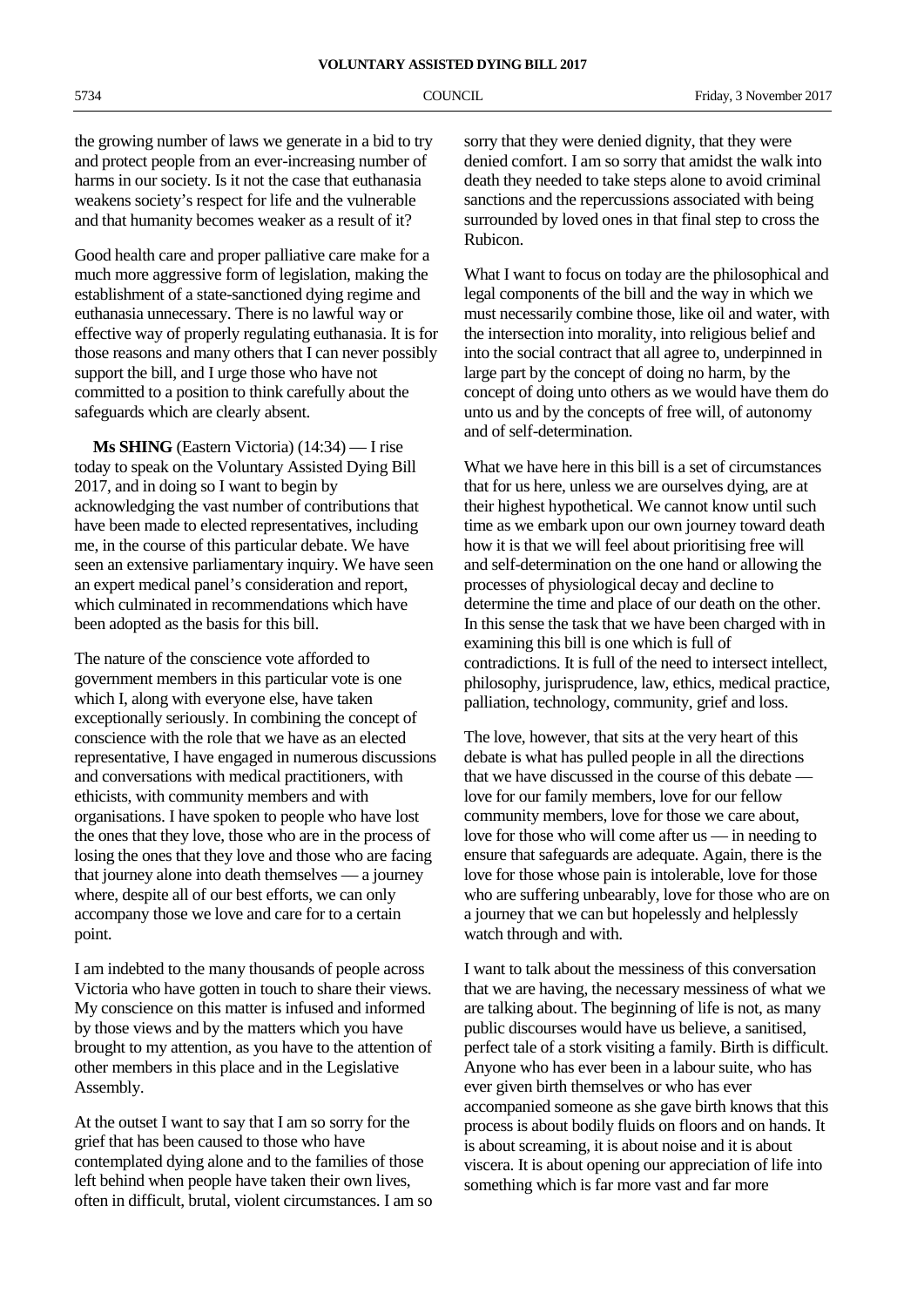enormous than the everyday of our lives would usually allow us to consider.

Then we are presented with a tiny, fragile, initially limp, but then after poking and prodding and rubbing, bundle covered in vernix and mystery. The smells and the beeps and the glints of needles and vials surround us, and we know that a journey has begun. It is not often an easy journey — sometimes it is violent, sometimes it is fragile — but in that moment we can have a true sense and a true understanding of the miraculousness of it all.

We know about the expectations associated with beginning on that path through childhood, adolescence, adulthood into — hopefully, all going well maturation, old age and death. It does not always work out that way — we know that; death comes cruelly and often and unpredictably — but in a range of circumstances associated with chronic disease or illness of the nature contemplated by this bill there can often be impossibly heavy and difficult pain. The pain associated with terminal decline is inevitable for many who suffer from specific conditions. What happens when we see people in terminal decline, however, is much the same as the siloing which occurs after the initial birth — after the viscera has been cleaned up, after the medical bills have been settled, after a bunny-rug has been presented and a tale of a stork and a Facebook announcement are given to family and friends: 'Mum and bub doing well'.

What we see with death is the extension of sympathy, the extension of grief and of loss. It is easy and it is convenient for us to sanitise, to cleanse and to ignore the messiness of it all. It is comfortable for us to do that. It is an easy conversation to talk in euphemisms about life and about death, because for all of our faults we are charged in our core with an innate desire to live and to survive. Our physiology is geared this way.

What we have, however, is the need to make sure in this bill and in this debate and in this conversation that we talk about death — that we talk about death and give it the same degree of weight as we do to other parts of the life experience that we all too often sanitise, that we all too often compartmentalise and that we will all too often cloak in euphemism. We have a fear of dying. We have a fear of our own mortality. It is though even talking about it can conjure up the manifestation of an earlier demise than we might want. We are considered to have lived a successful life and to have enjoyed a good innings if we make it to 80 or to 90, to have had the richness of experience which we understand and expect to be part of contribution and of benefit and that social contract that I referred to earlier.

We enjoy health care for ailments and illnesses as they arise, but inevitably many will get to the point where terminal decline, palliation and palliative care and treatment are a necessary part of the continuation of that life journey.

Medicine is not a precise art. It relies upon the relationship between doctor and patient, between healthcare practitioner and client, and between family members and people associated with a patient to come together. The nature of reading the instinctual cues that are part and parcel of good medical practice, of good patient bed manner, is something that separates the best of our doctors from those who are still learning. What we do know is that medical technology and medical treatment are continuing to make advances every day. We do need to make sure, however, that we never forget that medicine does not always get it right, that our medical practitioners and the very best of care will not always be enough and that it is not always a precise science that will deliver a guaranteed outcome as a consequence of specific treatment.

In the course of this particular issue being debated and considered by the Parliament and by the expert medical panel, one of the things that I have touched on extensively in my discussions has been to better understand the coexistence of multiple diagnoses, including but not limited to mental illness. It is no surprise that people suffering from serious illness and disease will commonly have depression. It is no surprise to note, however, that in a situation where there are multiple presentations a doctor and a healthcare worker and a palliation specialist will in fact take care of the necessary treatments to make sure that the health and wellbeing of that patient are taken care of to the very best extent possible.

I am confident that the safeguards in that regard that are set out in this bill are adequate to cover the coexistence of mental illness in a way that sits alongside a serious illness or disease, and I am confident, because of the oath which is taken by our medical practitioners and the seriousness with which our healthcare practitioners take their role, that the care that is provided in palliative care and the care that is provided in general health care includes the health and the wellbeing of the mind of the patient and that, where necessary, treatment for any depression, anxiety or imbalance is part and parcel of that treatment plan.

Much has been said in the course of this debate about the comfort derived from being able to exercise an opportunity to end one's life where a patient has received a terminal diagnosis under specific circumstances and for a limited range of reasons. I have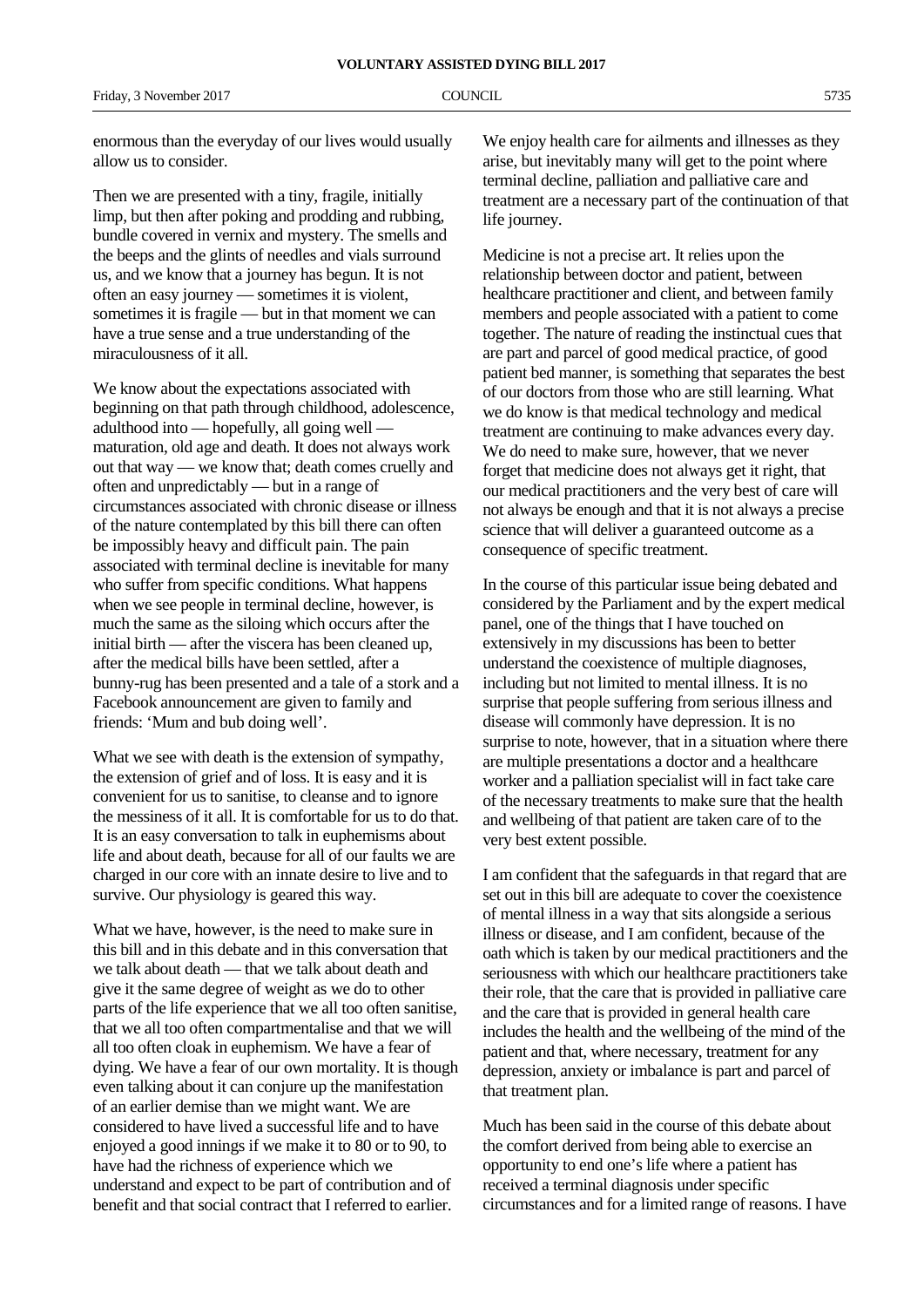read very, very carefully a number of reviews and research papers that deal with the sheer comfort derived from the capacity to access a substance that will enable one to prematurely or to pre-emptively end their life, and in many cases — often up to 30 per cent of cases — that substance will not be used. I am satisfied based on the detail in the bill, based on the safeguards and based on what has been said in the Legislative Assembly in relation to this debate that the way in which this substance will be provided, will be accessible and must be contained is adequate and is appropriate in the circumstances.

I now get to the personal nature of my contribution. In this regard I have not spoken very often about my late brother, Patrick. Today seems as good an opportunity as any. My brother Patrick was 39 when he was diagnosed with prostate cancer. This time two years ago I combined the everyday of my job, of my work — of coming here to Parliament and participating in the legislative process — with going to his small flat in Parkville to provide care for him as he lay dying. His prostate cancer was a particularly aggressive version. He rewrote the medical books. He was a surprise to everyone.

He went so quickly from running marathons, from practising as a lawyer and from writing, in a sweet coincidence, a pre-doctoral essay for Oxford on free will and self-determination — he went from being one of the smartest, most assertive and most philosophical and ethical minds that you could ever meet, an active participant, a man whose road racing records still stand in the outer eastern suburbs — to someone whose body was ravaged. Prostate cancer loves bone — it loves bone in the way that fire loves kindling — and it eats it. My brother was eaten by this cancer. It came up his legs. It removed his ability to move. He became bedridden. It made its way up his spine, into his neck and around his skull.

I watched his decay and his decline, and every day and every night my family and I would return to his little flat in Parkville and we would provide him with the best care that we thought we could, along with the excellent assistance of palliative care teams and his specialist team of doctors. But we were helpless, and we were hopeless because there are certain pains that cannot be treated or alleviated with the very best of the medications, of the analgesics and of the sedatives that are available. Bone pain is one of those pains. Nerve pain is another. As my brother lay dying with his useless legs and his view out to Princes Park, we provided him with everything that we possibly could, knowing that that was not enough. The best pain medication that he had turned out not to be morphine,

because it did not provide him with the relief that he needed; the best pain medication that he had ultimately turned out to be Nurofen, a low-level anti-inflammatory.

He busied his time and his days with the slow movement from task to task. Time stopped being about the clock that we use in our busy everyday, and for him and for us it became about moving from health task to health task of bedpans, of changing sheets, of tubes, of cleaning, of rest and of making sure that he could fulfil his own wishes as they related to letters of farewell, as they related to making sure that his own desire for the thoughts and the work that he had put in to better understand free will and self-determination could go on.

He charged me, rather unfortunately for me, with the task of finishing off his pre-doctoral essay for Oxford on free will and self-determination, and I cannot hope to finish it. I cannot hope to finish it because, for me, the issue of free will and self-determination can only ever be written by the person who is at the heart of that particular issue. That essay is his, and it is half written and it will always be half written. There is no amount of footnotes that can in fact involve two authors in what it was that he was in the middle of creating when he died.

So we nursed him around the clock, and I would come here and I would be within the throes and the banality of everyday life, within time frames that are understood to be clean and sanitised and proper and good and all about the primacy of living, and then I would return to him, to the two top shelves of his refrigerator filled with more serious medication than anyone could ever wish to have contact with, and I would change him and I would talk to him and I would read to him, and this is the closest that I have ever been. Even then, it is still a hypothetical for me because that was his experience.

The banality of all of this, the ordinariness of all of this — of my experience of grief, of his experience of death — is also something which warrants consideration, because there are thousands and thousands of people around Victoria who have been through this journey themselves, who are in the process of going on this journey or who are yet to encounter it themselves but know that it is imminent.

Patrick wrote a care plan, and it was contained in four pages as a pro forma document. He wrote it in his spidery handwriting that became shakier as the days went on, and it was stuck on his door with small dabs of Blu-Tack. He wrote that, of the things he most valued in life, independence, control, comfort, purpose and relevance were his priorities. I have to say in this regard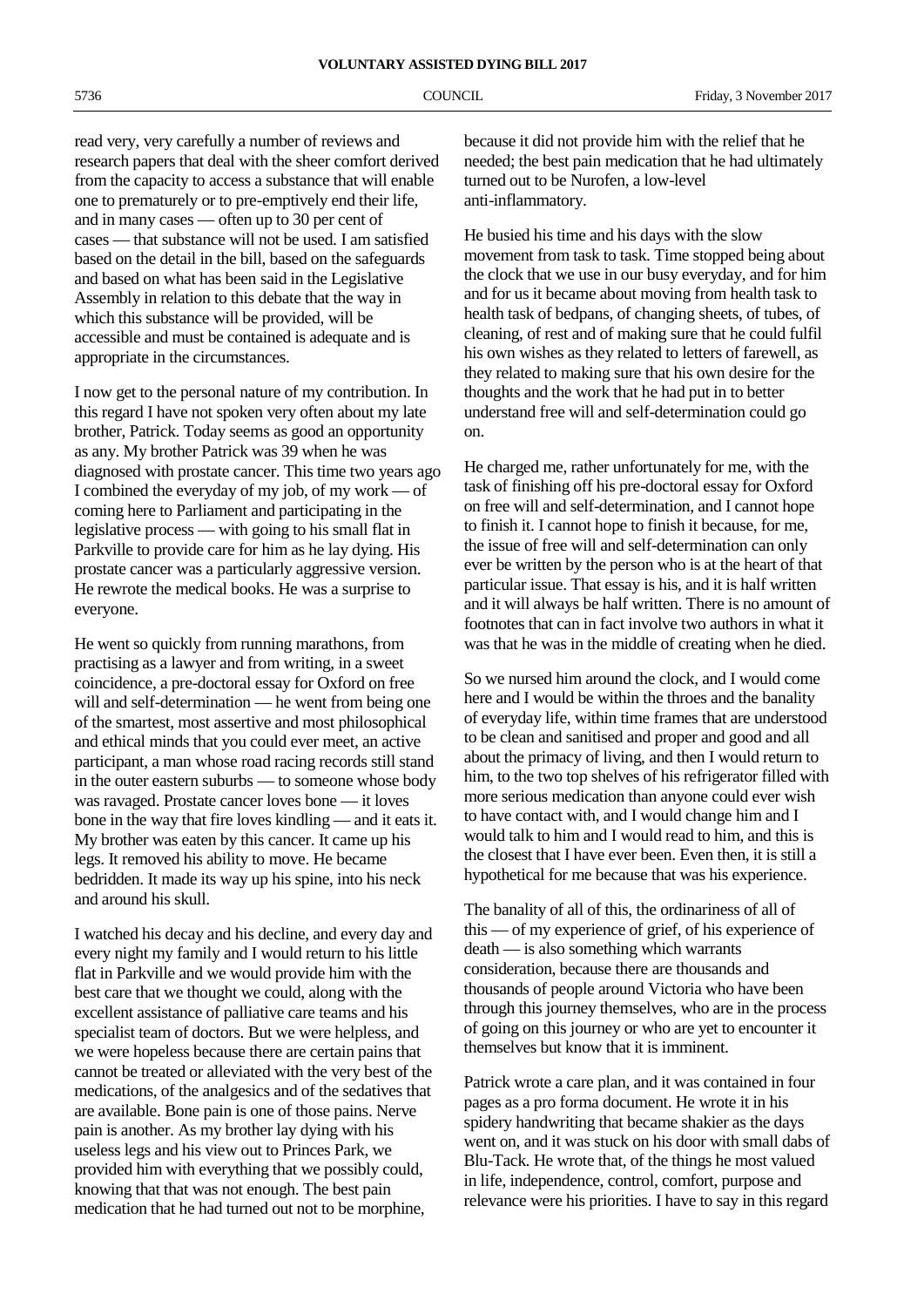Friday, 3 November 2017 COUNCIL 6737

that they are fine priorities, and as a hypothetical I would enjoy them myself. In answer to the question, 'Things I would like known that may help with future medical decisions, including situations that I would find overly burdensome in relation to health care and/or specific treatments that I would not want', Patrick wrote, 'To live in pain, to live without purpose, to be a burden on friends and family, to live without being able to make a contribution, to be bored, to prolong life unnecessarily'.

There is no amount of academic discourse that can enable us to gain the sort of insight that can only be gained when we are on this journey ourselves. There is no amount of work that can ever make a system such as that being proposed in this bill absolutely foolproof, but to live in the shadow of fear and to be so intimidated and so hesitant about progress to ease suffering would in fact deny so many thousands the right to a good death, the right to not die alone, the right to die on one's own terms.

I cannot think of how I would want to die in a situation akin to my brother's. I cannot because I do not know the nature of the intolerable suffering that he had, and I cannot because the nature of intolerable suffering is so subjective. I used to hear him weeping at night in his room when he thought that I could not hear. In grief and in loss and in sadness, he watched his body decline and he felt the loss of words that usually came so easily and so beautifully to his tongue — he felt them disappear. And on 18 December 2015, on a blazing hot day, he died just after 10 o'clock in the morning. And then after the shock of us walking right to the edge of that end of life in the same way that so many do at the beginning of life in a birthing suite amidst that mess and that chaos, we sat in shock, wondering what to do next. I remember thinking that for a 42-year-old man he looked so much like the little baby that he had once been, and at last his face that I had gauged for pain signals for so long was unlined.

Then, once the initial shock had worn off, the normality crept back in and we needed to clean and we needed to make arrangements — 'making arrangements', the nature of euphemism again. To make arrangements while every sinew in your body is crying out with loss and with love and with anger and with rage. There has to be a better way; there has to be a better way to talk about death; there has to be a better way to minimise suffering. I appreciate that I am going over time but I will ask for a couple more minutes indulgence if I may.

### **Leave granted.**

**Ms SHING** — We need our lives to count for something. When I came here I was resolute that the nature of my contribution here would be the best that I could possibly provide. I made a commitment to myself that I would do my best to be a signpost rather than a weathervane and to bring intestinal fortitude and authenticity to this role. This conscience vote has allowed me to do it. This conscience vote has allowed me to understand in fact that this is not about me, as so many other speakers have said. It is not about my brother. It is not about anything more than doing our best to come up with a hypothetical solution and a set of circumstances that can alleviate the pain of those who most deserve the choice, to prioritise free will and self-determination. In this regard all we can do as parliamentarians is our best. All we can do as human beings who are trying to combine the oil and water of legislation and law on the one hand with human emotion on the other is our best.

I want to commend this bill to the house. I want to commend everyone who has made such profound contributions to this debate. I want to commend those who have been brave in talking about death. I want to urge you to continue, because this is how we do our best as a society in all of the obligations that we carry, right through from that bundle of joy and mystery at the beginning of life to the end of it all in a hospital bed, with a small curled hand around yours. I commend the bill to the house.

**Mr ATKINSON** (Eastern Metropolitan) (15:02) — We have had some remarkable speeches in the course of this debate. We often ponder the meaning of life, the purpose of life, and here we are asked to contemplate the meaning of death, the purpose of death, and the right of an individual to a dignified passing with minimal suffering and anguish both for themselves and for those that they love. Speakers in this debate have understood and reflected upon the suffering of many many people known personally to them, many people that they have loved — including of course Ms Shing just now. Many of us have seen intolerable suffering. Some of us have been forced by personal circumstances to confront our own views on what we would want.

Most people in this debate have acknowledged that palliative care does not work in all cases. Indeed an Australian Medical Association (AMA) survey, which does have integrity, indicated that 70 per cent of respondents agreed that palliative care could not treat all suffering. Incidentally the same survey found that 51 per cent agreed that euthanasia could form a legitimate part of medical care. That is in contradiction to some of the comments made in this debate. This debate is really about two perspectives of compassion,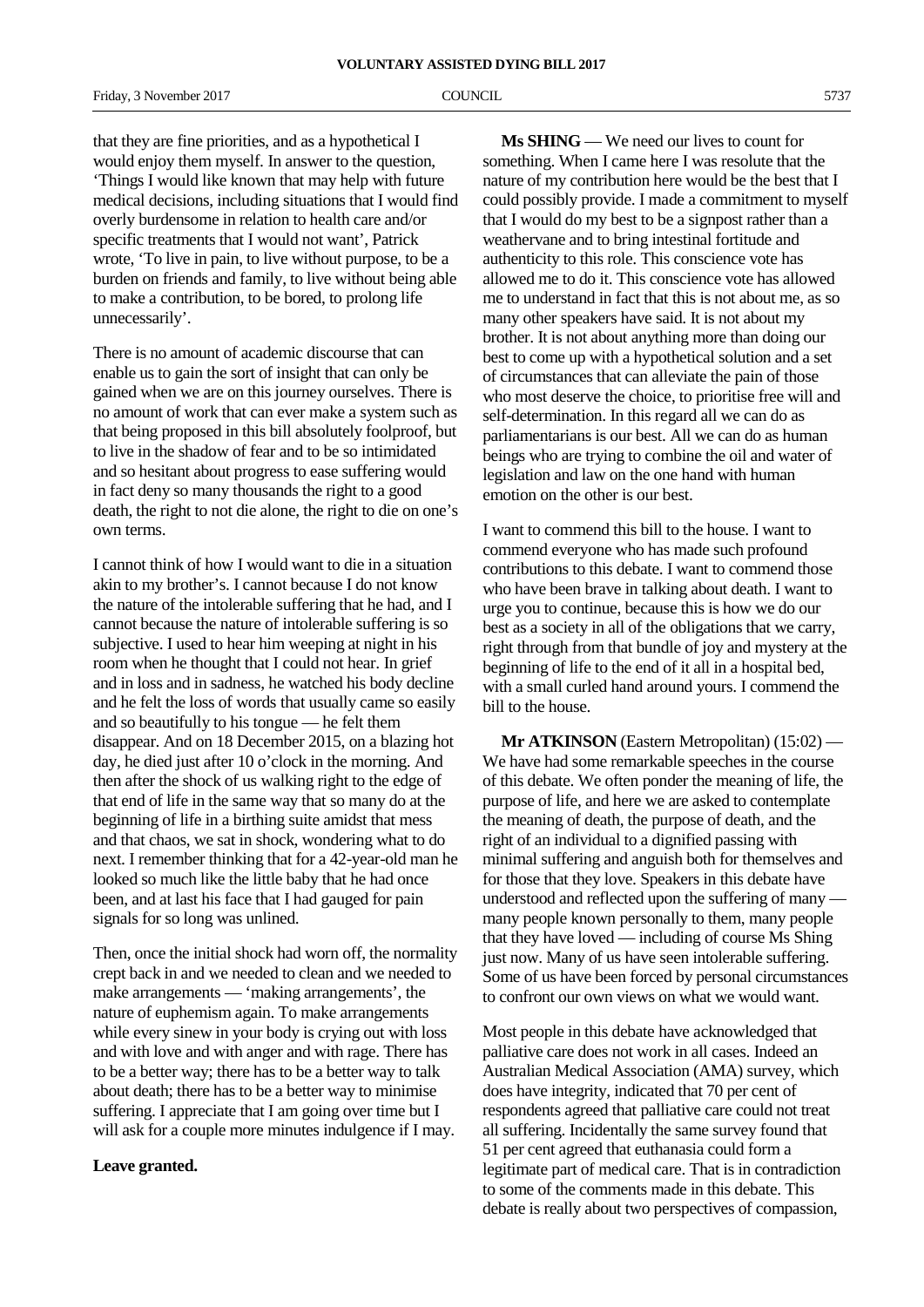caring and love. It is about the right of an individual to make their own decisions and choices. It is a very raw debate. It challenges our belief systems, our guilt, our motivation in insisting on keeping alive a loved one who wishes to end their suffering, our preparedness to let go, our desire to hold on.

This has been Parliament at its best. This has been our committee process at its best. This is indeed landmark legislation that has only been approached once before in Australia, and that was for a brief period in the Northern Territory before the federal government intervened and overrode legislation that had passed the Northern Territory Legislative Assembly.

I extend thanks to the Minister for Health**,** Jill Hennessy; to Brian Owler, chair of the Ministerial Advisory Panel on Voluntary Assisted Dying; and to members of the committee, and particularly the staff of that committee, that undertook the inquiry that has led to this legislation. I extend my best wishes, my thanks and my gratitude to the electorate office staff of all members, who have dealt with such an extraordinary level of submissions from the community, some of it very confronting and some of it over the top, as Mr Ondarchie said. It was interesting to me that perhaps some of the most intemperate communications with my office came from people who professed to be Christians. The God that I grew up to know is a God of inclusion, of compassion and of tolerance, and perhaps some people might take away a little bit of reflection from this debate.

I thank the MPs who investigated the issue and the many organisations and individuals who have provided their views. Can I assure them that I have read all the emails. I have answered most of them, except for those in the last few days as this debate has approached. I met with organisations on both sides of the debate. I have declined to meet with all of the organisations simply because I did not have time to do so. I guess in some respects, I, a little like Mr Ramsay, perhaps faced a greater requirement to meet with organisations because I had indicated that I had not made up my mind.

As a liberal I believe in choice, the right of individuals to make their own decisions in life. I also accept the responsibility, though, to protect the defenceless and the disadvantaged, who also have a right in any debate. There has been a religious dimension to this debate, and it occurs to me that at the end of the day death is a matter between you and your Maker, if you are of a religious persuasion. There are no intermediaries, whether they be medical intermediaries or whether they be priests or other people who are involved in your

spiritual guidance. At the end of the day, it comes down to you and your Maker.

There are technical aspects to this bill that have concerned many members. But there has also been a recognition of the support that the community has for this bill. Whilst there are deep reservations by some opponents, the fact is that this bill does express a concern about circumstances that exist at this time. The integrity of the framework that is put in place by this bill is an issue for some members. But indeed there are significant safeguards included in this legislation, and at the moment there are people whose lives are being ended through euthanasia with no framework at all. The people who are dying and taking their lives now to alleviate suffering do not have the benefit of a legal framework and often are forced to end their lives in a way that causes greater grief to their family, that does not have a reconciliation with their family, which puts them in an invidious position.

There are doctors and medical staff who are assisting in many instances without any legal framework at all or protections as they work to alleviate suffering. It has been pointed out there are no prosecutions for those medical people. That is true because it seems that most of us are comfortable in turning a blind eye to what is actually happening, to retreat behind our brick veneers and say what a shame it is and that someone should have done something about it, to pretend that palliative care would have averted the death.

Palliative care is not just pain management. The organisations involved in palliative care in this state do a great deal of fantastic work, not just with the person dying but indeed with their families and their friends. It prepares those families and loved ones for the impending death. It provides strategies to deal with the grief. It reconciles families with patients in many instances, and it provides closure. Indeed, a range of programs are designed to actually help people in a very difficult period. I know that Eastern Palliative Care, for instance, has music groups and organises for people to prepare a life story that will be available to the generations to come.

As has been mentioned in this debate — and certainly I ascribe to this — palliative care is not an either/or issue. It is part of the process and it ought to be part of the process, and it deserves to be improved, as indeed many members are committed to in this place. But, as I indicated, 70 per cent of the doctors in the AMA survey said that it will not help everyone. That has been conceded in debate by many as well.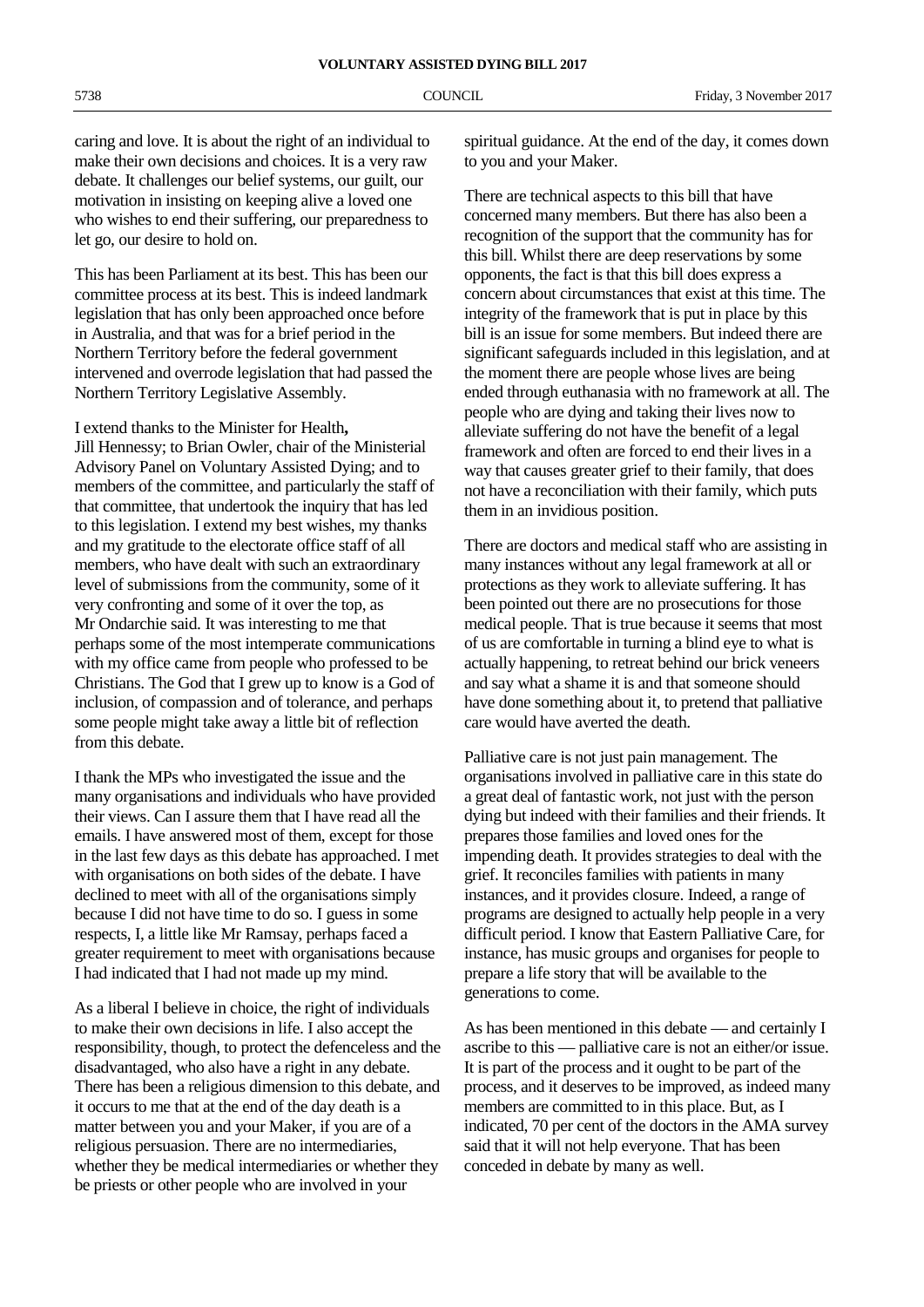I just received a message from a friend of mine, and the point she made was: well, you know, you can provide drugs so that people lie there comfortably without pain — and I think to myself: to drug a person to the point that they are comatose is hardly compassionate. Who is it for? Why do we do it? What do we do it for? Is it for us, or is it for them? It is fine to provide that sort of administration of care to a person if that is what they want as well. But if they find that the pain is intolerable and they want to make a different choice, then is it fair for us to impose our choice on them?

There have been a lot of inflammatory terms used in this debate by people who have opposed this legislation — the concept of state-sanctioned suicide. Yet medical intervention in circumstances of interminable suffering and imminent death to alleviate suffering is hardly state-sanctioned suicide. Indeed, it does enjoy as a concept the support of many clinicians, of many people in the health industry.

There have been claims in this debate about the majorities of people who support or oppose. The fact is that nobody can claim a mandate, clearly, on this issue, because just as the Catholic Church might say, 'Well, we're opposed to it, and all of our parishioners are opposed to it', the fact is that they are not. The fact is that there are many different views, and, as some members have pointed out, indeed when it comes to the detail of this legislation some of those views may shift. For many people this legislation does not go far enough, while for others it goes too far. It is not surprising that there are different views in the medical profession in particular and in religious communities, because it is — as I return to that initial statement about compassion, caring and love and how you define the delivery of that support to somebody facing imminent death.

It is easy for some of us perhaps to take an individual position, even based on our own touch points in life the people we know or perhaps our own direct experience. But we come here as representatives, and we come here as people who need to draw on the experience, knowledge and views of many others. That is one of the reasons why this debate is so difficult for all of us. It puts us in a position where we know the diversity of opinion. We know some of the challenges in terms of getting it right. There has been reference to the 68 safeguards and criticism of the 68 safeguards in the course of this debate. I cannot think of any other legislation that I have dealt with in 25 years that has had so many safeguards, where there has been such an effort to try to put in place a piece of legislation that will do its best to deliver on its purpose but to ensure that it is not abused.

It is a difficult debate. Doctors are not infallible. Their predictions of how long someone may or may not continue to live are always going to be at best educated guesses, as other members of this chamber have indicated in their contributions. But in that context, the person themselves is the one that is making the decision, and if they outlive the prediction of a doctor then they will be delighted, as will their families be delighted. Indeed my view of people is that they will strive to outlive those predictions. They will strive to continue to participate with their family and friends in all the good things that life has to offer, but at the end of the day some of them who cannot alleviate their pain and suffering through palliative care or any other means may well want to make a choice to alleviate their pain by passing with dignity.

As members of Parliament and as lawmakers we actually cross many Rubicons in politics and in public policy. The judgements we make on the prospect of any legislation very often contains many what ifs and perhaps unintended consequences, but that ought not stop us from challenging those frontiers, from looking at what we must do to meet the needs of our community, the aspirations of our community, and to honour the choices that people want to make in their lives.

There are explanations that I would like to see in the committee stage of this debate. I am particularly keen to understand the difference between some of the parliamentary committee's recommendations and the proposed legislation. I am keen to understand that there is every safeguard against coercion. My concern about coercion is actually more in terms of the aged-care facilities that people might reside in where they feel particularly vulnerable, isolated and disconnected. I am more concerned about those settings and the mindset of people in those settings than I am about the role families might play in this situation.

I am keen to see a cause of death on their death certificate that accurately reflects the decision that has been made. I am keen to honour the conscientious objections of doctors and medical staff. I am keen to understand that the person who is making that choice has mental competence and is not suffering from depression. I am keen to understand the efficacy of the medicine and to ensure that there is full information, counselling and an understanding of all of the support that is available to people so that they make an informed choice if they do make a choice.

I am concerned about the definition of 'Victorian resident', because one of the real issues that I have in terms of some of this debate is that I believe it should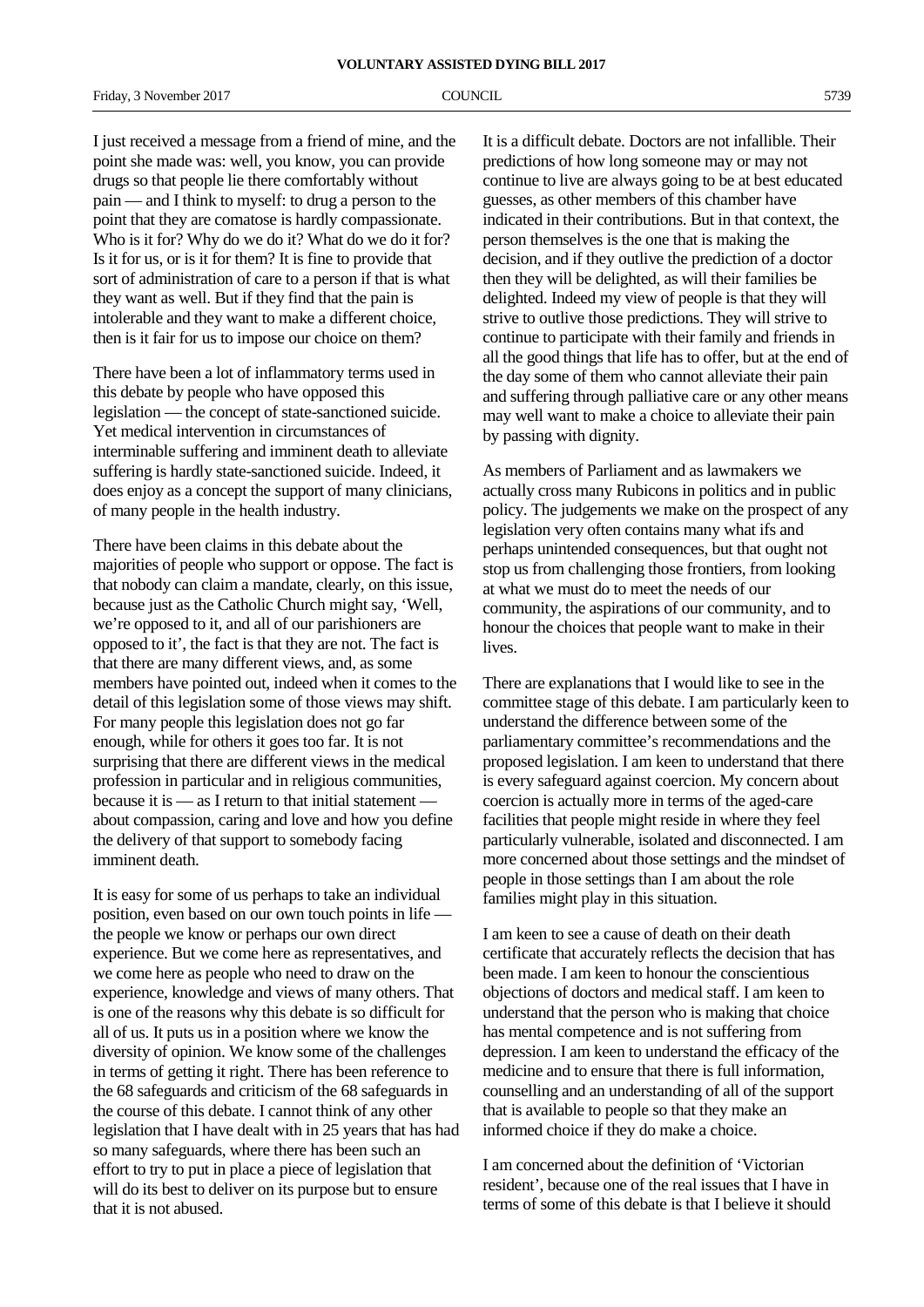**VOLUNTARY ASSISTED DYING BILL 2017**

have been approached as a national debate rather than to have state-by-state involvement in whether or not we extend this option to people, because it seems ridiculous to me that a Victorian might have an opportunity if this legislation is passed, but in the neighbouring states of South Australia or New South Wales they would be denied that opportunity. But I certainly do not want to see a migration pattern that develops simply for people to avail themselves of this legislation. I do note that both New South Wales and Western Australia are currently also considering this type of legislation.

I am keen to understand that the insurance industry will respect the legislation and respond appropriately without withdrawing its support of people who have contributed to life insurance and have sought to provide comfort to their families when they are gone.

And I am certainly concerned about the retrieval or the return of an unused locked box, if that is to be the method of people accessing the opportunity provided by this legislation, if it passes. I am particularly concerned about the locked box in some ways myself, and I would probably prefer for medical assistance to be provided at this time under supervision than for somebody to go away and do it by themselves, although I understand what that is about. I just think that there are concerns with people perhaps not being able to do it themselves at home when they wish to. In that sense I am worried about the box, but at the same time it occurs to me that people in their medicine cabinets already have enough drugs in ordinary pharmaceutical-dispensed items to actually effect this decision if it is their choice. So I accept the proposition that is put.

Can I indicate that there has been some reference to the Hippocratic oath and to the position of medical staff. I have read it, and I have read the code of conduct and the code of ethics that the AMA has, as well as documentation that has been adopted by the medical profession in Geneva previously. There is an interesting statement — the one adopted in Geneva. That statement, which the medical profession abides by as a modern version of the Hippocratic oath, is:

If it is given me to save a life, all thanks. But it may also be within my power to take a life; this awesome responsibility must be faced with great humbleness and awareness of my own frailty. Above all, I must not play at God.

I intend to vote in favour of the second reading to give this bill a chance to proceed to the committee stage, to be tested, to be explained and to be understood, because apart from anything else, even if this bill does not pass this house on this occasion, I think that it is important

for future reference and for the community to actually understand this whole euthanasia debate: its complexity and the attempt that has been made by the government on this occasion, with the support of many members and the support of many people in the community, to try and address dignified death for people to choose how they should pass.

**Mr JENNINGS** (Special Minister of State) (15:28) — My colleague the magnificent Minister Hennessy in the other place when she was called to sum up the second-reading debate in the other chamber described this as her duty. This is my duty and my responsibility to do the summing up of the second-reading debate. As far as I am concerned, it is my duty to convince the chamber today to pass the second reading to give us an opportunity to go to the committee stage. A number of members have said that they see the great opportunity for us to tease out issues that have been raised in the second-reading debate, to actually test the rigour of this legislation, to actually see what its strengths and what its potential improvements may be and to put it in a form that we as legislators can have confidence in going forward with into the future.

So today our sharp focus is to get through the second reading to allow that opportunity for Victorians to test this piece of legislation. Let us just see what can be delivered in the name of empowering our citizens and giving them greater choices at the end of their life and comfort not only to themselves but to those who love them and to the ones who care for them, whether it be in a family or friendship connection or whether it be in a professional connection. At every stage a professional who is providing support to an individual at the end of their life needs comfort, support and structure in terms of a regulated environment backed by legislation, backed by resources and backed by good practice to be able to deliver the top quality care that people who live in this state have every right to and that we have an obligation to provide for them into the future.

The person that I want to quote in relation to my contribution is Mr Finn, who indicated that he was overwhelmed by the responsibility of rising to his feet. The first sentence that came out of Mr Finn's mouth was about how overwhelming he found this experience and his obligation as somebody representing his community and representing his value system. It is a similar concept to the one that Mr Purcell introduced when he talked about recognising the extraordinary gravity of the task, where it is incumbent upon us to take up our responsibilities to deal with these issues.

I join them in those feelings. I know that whether people called it out as being overwhelming or not it was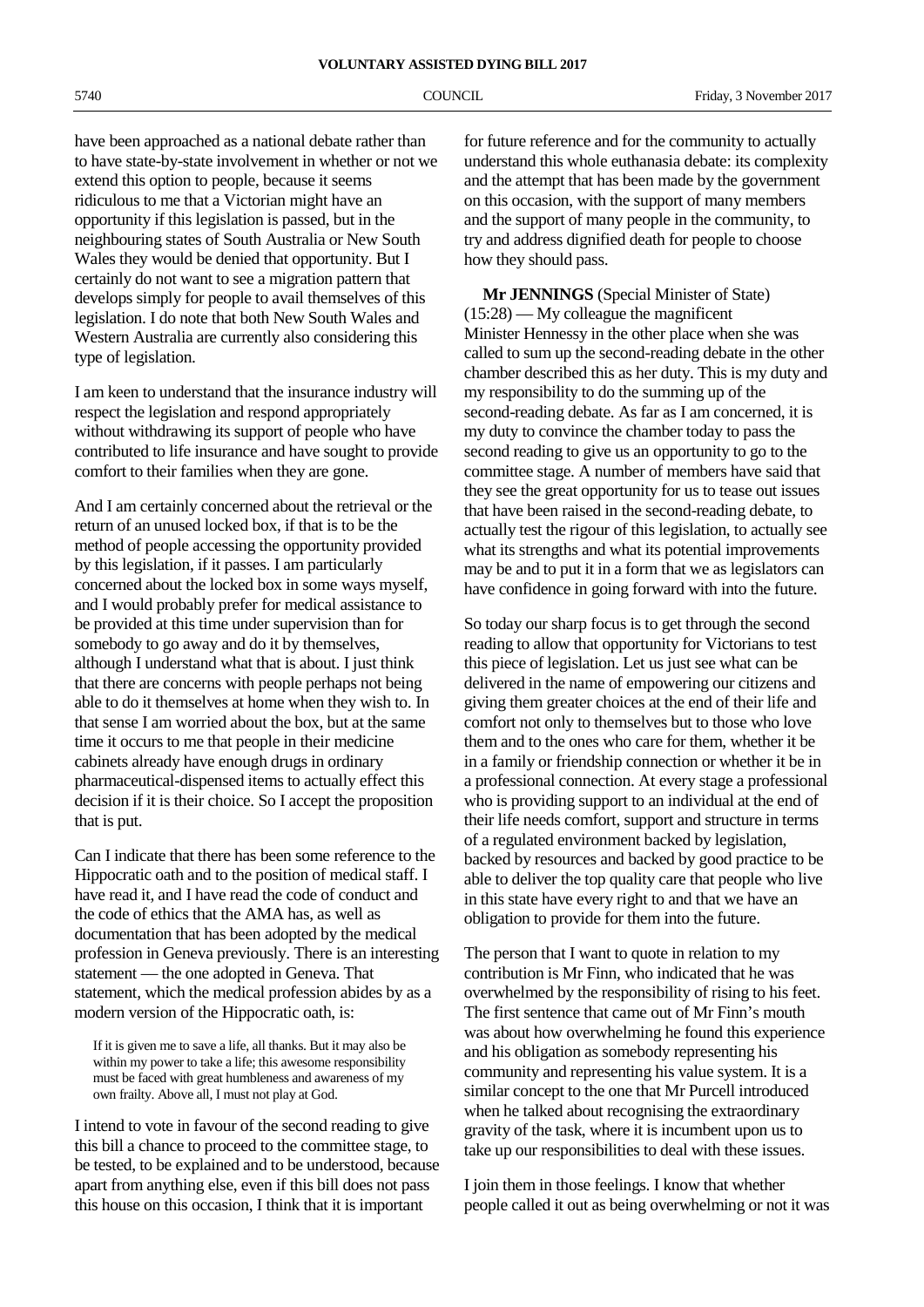Friday, 3 November 2017 COUNCIL COUNCIL 5741

a permeating sense that ran through virtually everyone's contribution to this debate. I want to say wholeheartedly to Mrs Peulich: I understand there are a whole variety of reasons why you find this debate particularly disturbing and distressing for you and your value systems. I take absolutely no comfort in the fact that you and I may disagree on this subject, and we may spend a lot of time in committee, if we get there, teasing out not only our philosophical differences but in fact what should be the integrity of the best piece of legislation that we can pass.

The second comment from Mr Finn was that he called out something that many other members of this chamber called out — that is, that this debate provided us with a positive opportunity to discuss something that we do not talk about enough. We do not talk enough about death in this community. We do not talk about the way in which we can embrace, support and provide the best structures — by legislation, by program, by compassion — of intervention for citizens at every level in our community. To be able to discuss death and caring issues is something that we do not do enough. Any number of people who have contributed to this debate have identified that and have called it out.

Many people have then gone beyond that to talk about the life cycle, the cycle of birth to death, and in fact how we are genetically predisposed to want to live. Have no doubt about that: in every instance of our DNA, in every bit of our human development, people want to live. They want to live rich and fulfilling lives. They want to embrace the opportunities that life affords them. Many people in our global community are denied that opportunity each and every day, but in this society we are blessed — in this society we have the opportunity to maximise our correlation with the good life right until the very end of that life. The extraordinary contribution of my colleague Ms Pulford in relation to talking about the end-of-life experience for her beautiful girl, who embraced life right to the last second, was actually the embodiment of what a good life should be in this society.

We all have our way in which we got here. I will not go through my personal circumstances. If anyone is interested in the death of my mother, which I referred to in my contribution to the debate in 2008, it is on the public record; if you are interested in it, go and have a look. When Ms Hartland brought in her bill I voted for the second reading of that bill; I was happy to support the second reading for the reason that I am encouraging you to support the second reading of this bill whether you are going to knock it off on the third reading or not, to support it at this stage — because in

fact we should tease out the way in which we can get the best piece of legislation up.

When my mother died it was clear to me — I have no doubt about it; I can still see her eyes that made contact with mine — that she not only wanted to die then but had wanted to die for years before that. But I am not necessarily driven exclusively by that powerful, enduring experience. I am fully aware that the bit of my father's life that gave him redemption in his life, the most redeeming part of my father's life, was when he cared for my mother in the last 10 years of his life. In fact that experience made his life worthwhile. So even in those tragic circumstances there are two parts to that story, and they are inextricably linked.

I am also aware that when my son's grandfather died in the last few years — a beautiful death at age 96; a death that was peaceful, calm and of his choosing — there were many, many instances of the fact that he received the care he wanted. It was not formalised. He was not backed up by legislation. He received the care that he wanted. He was allowed to go in this state, just as many, many other people in this state are allowed to go, regardless of how formal that may be. We are looking, through this piece of legislation, at formalising what happens in this state each and every day. Many people can actually turn a blind eye to that. They can conveniently describe the difference between what is on the statute book and what is not on the statute book, what is murder and what is not murder, but the reality is that each and every day people are allowed to go; passively, and sometimes a little bit more than passively, they are allowed to go.

So, yes, personal experience does drive views. Many, many moving contributions have been made by people in this debate in relation to their personal journey how they have embraced the deaths of those around them that coloured their view about what is a good death. In fact my colleague Ms Mikakos talked about what a good death is in a literal interpretation derived from the Greek. It is very important for her to tap into her heritage, her value systems, in relation to what is a good death. In terms of the journey that Ms Pulford went on and the difference between her experience and how she voted in 2008 and my journey, our personal journeys do colour which way we may vote on this piece of legislation, but it is not exclusively what drives these decisions.

Indeed, I think one of the uniting things in every single contribution in this chamber has been our unswerving, clear determination to make sure that we support palliative care. There has been not one person in this debate, regardless of their vantage point, who has not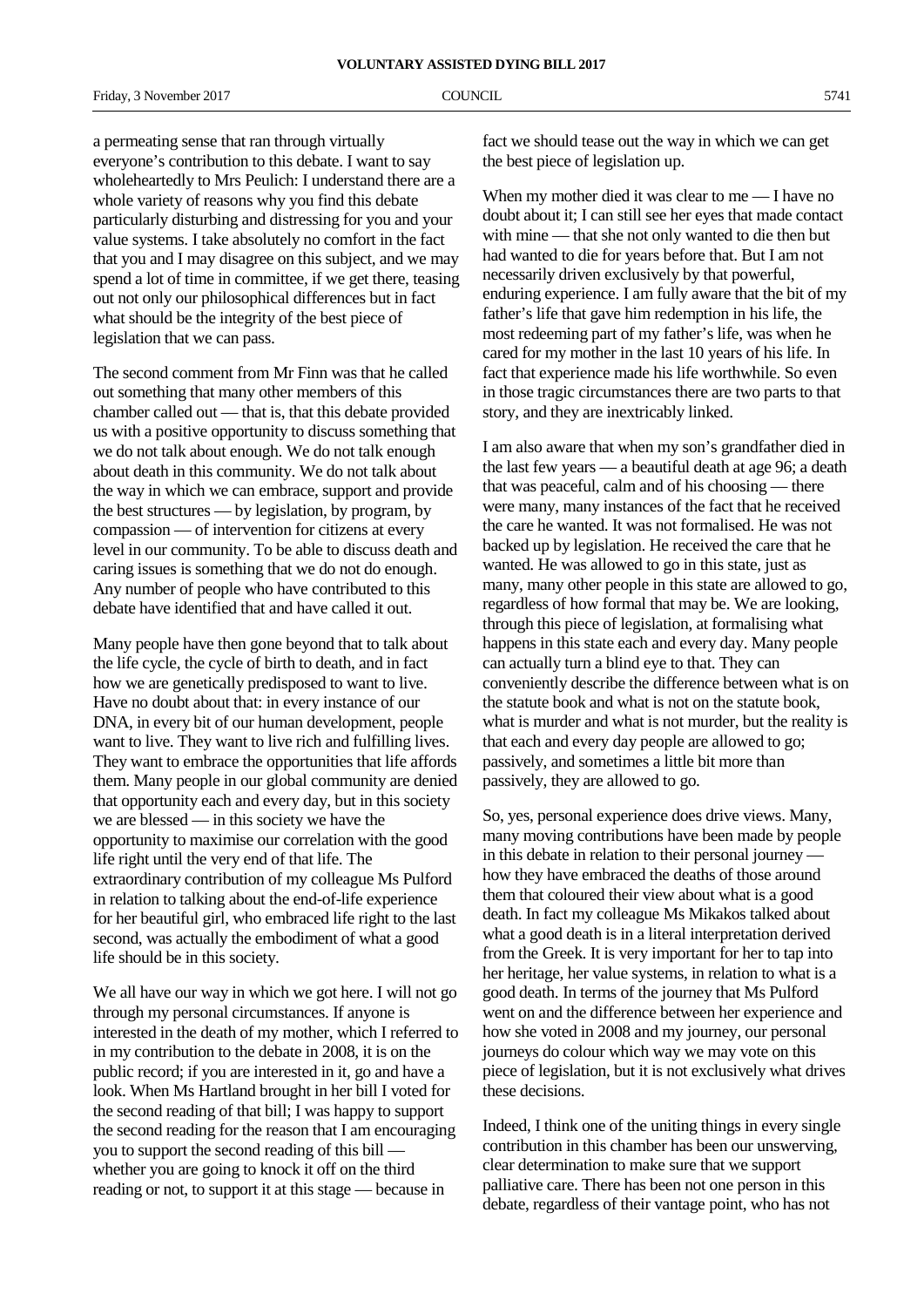spoken in support of palliative care; they want to actually make sure that palliative care is available in this community and that in fact it satisfies the needs of all members of our community, who deserve top quality, accessible palliative care. In fact it is irresistible for me to actually remind us of what Ms Pulford said as recently as yesterday:

You will find no bigger fan of palliative care than me …

… if I had to describe palliative care in a word, I would say it is empowering.

In fact may I rejoin to you and actually say every piece of what we are discussing today is about empowering. My colleague said:

I love palliative care. It is a ray of sunshine on the darkest, hardest days. For people who are dying, they and their loved ones are thrust into a strange world of doctors and nurses, social workers, drugs previously never heard of, scans and tests in machines referred to by their acronyms.

Should we do more for palliative care? Of course we should. All of us agree — 100 per cent we agree. In fact again I go back to Mr Finn's contribution. In Mr Finn's contribution he asked, in absence of his confidence about whether we are going to enhance palliative care and support palliative care in the future: is all we are offering suicide? He said if that is all we are offering then in fact we are not going to pass the test. Well, we are not going to pass the test, Mr Finn. You are quite right. That test is a valid test if in fact that is the perception that you or any other member of this chamber or any other member of the community is concerned about — that in fact your interpretation of what we are doing here in this legislation is suicide. Some have described that as provocative; I actually understand that may be how you feel about it. My response to you is: we have an obligation to do better in relation to palliative care and we have an obligation to make sure that members of our community feel supported.

In fact Mr O'Donohue identified in his contribution a number of people who are opponents of this bill. The federal president of the Australian Medical Association has actually acknowledged, even at the moment, where he and others invest significantly in relation to the way in which palliative care should do all of the work in relation to this issue. Mr O'Donohue reminds us that Michael Gannon in his submission to the end-of-life choices inquiry said:

Well, in fact that is an interesting concept. It is an interesting recognition that in fact, regardless, the people who are the prime advocates of palliative care as being the total solution acknowledge it is not the total solution. It is not the total solution. One of the reasons why it is not the total solution is that, as many people have indicated in their contributions to this debate, we can make judgements not on the basis of the quality of that medical intervention or of the quality of palliative care but on whether in fact our pain and suffering and, most importantly, our dignity and self-respect are actually being accounted for. That is the critical test.

It is the critical test that Ms Shing identified in her contribution in so lovingly telling the story of her brother Patrick. She indicated that all of us can enter into this through the prism of compassion, of intellect and of philosophy, but none of us will know where our personal journey will take us to — our personal response to our circumstances — because ultimately we are individuals of a unique experience that will determine our view on this subject, our individual view on what is the right thing for us. And nobody else can make assumptions about what your own individual personal circumstances and your journey will take you to or about what you think addresses your pain, your suffering, your self-respect and your sense of empowerment over your life. No-one can anticipate what that may be.

This has been a very difficult exercise, and a number of people, particularly those who talk about their Liberal Party philosophy and the Liberal Party traditions, have not been able to reconcile this point of view. A number of Liberals in this debate have actually called it out: 'We actually respect the right of individuals to determine their own fate — right up until the end'. Unfortunately some of the people who would passionately talk about the expression of the individual and the individual's rights right at the end blink, because in fact it is a painful, fearful thing to contemplate what the circumstances of that last final act of self-determination may be. I am sorry for people who actually find that terribly confronting, but that is obviously something that is particularly confronting.

And it is also particularly confronting — actually I called it out before — what actually happens in this state each and every day with people either passively or actively being assisted to go. There is a lot of denial about the state of medical practice and the state of the law in Victoria as it is, and indeed Mr Rich-Phillips in his contribution last night referred to a comment that the Premier had made in the other chamber. He indicated that he thought that the Premier was

<sup>…</sup> the AMA recognises that good quality end-of-life care can alleviate pain and other causes of suffering for most people, but there are some instances where it is difficult to achieve satisfactory relief of suffering.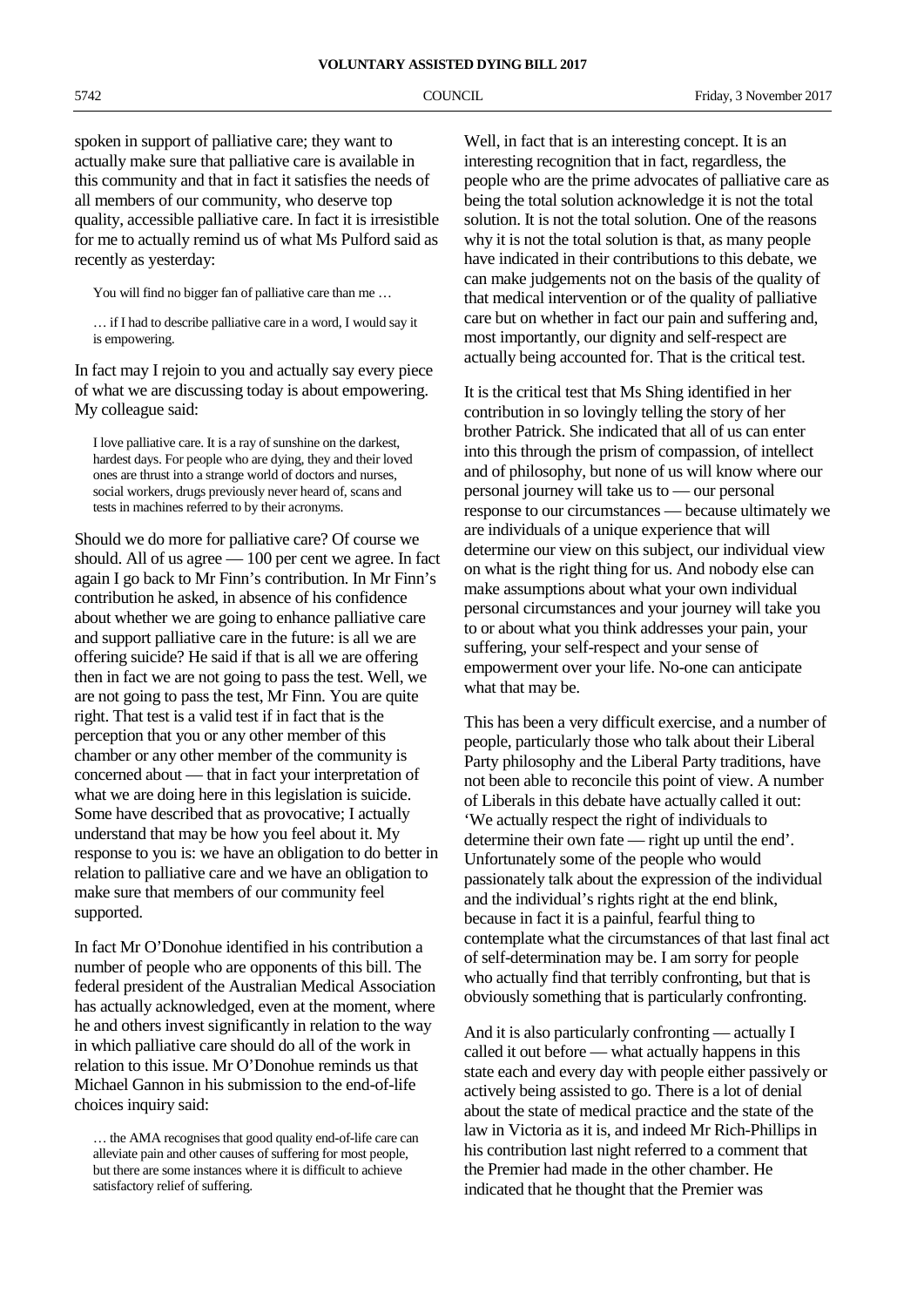disingenuous when in the Premier's contribution he said:

… this legislation will not introduce assisted dying in Victoria, because assisted dying is already happening in Victoria.

Not only would I agree with the Premier but I think Mr Rich-Phillips could actually make himself more aware of what practices actually may occur in our health services each and every day, and he could also be mindful in going back and listening to the contribution that Mr O'Donohue made on this subject. Mr O'Donohue actually posed a number of questions in his contribution that I thought were particularly relevant. He actually identified the following:

It is currently legal for a patient or guardian to approve the turning off of a life support system or a ventilator, with death the inevitable consequence. It is lawful to refuse treatment or nutrition, with death again the inevitable consequence. A patient can request not to be resuscitated, even though their death is again the direct result of that decision.

### Mr O'Donohue said:

I am yet to hear those who say 'Choose life' express any ethical problem with these choices and options I have just described, even though they result in certain death. Do those who are opposed to this legislation suggest that double effect or palliative sedation devalue life, even though they shorten life? No, they do not, and I contend that neither will this legislation if passed.

I actually think Mr O'Donohue captured very, very nicely what the current practice is and what the current laws of this land say. And thank you, Mr Rich-Phillips, for coming back into the chamber, because I was calling out something that you indicated might have been disingenuous to indicate — that in fact there is a lot of practice and a lot of law in this state that actually proves the Premier's comment that assisted dying is already taking place, although not recognised by statute. That is what happens in the state of Victoria each and every day.

A number of people have referred to the inevitability and the slippery slope of what may occur. Many have described this legislation as the most conservative in the world in relation to the way in which it is constructed, which I am reluctant to do because I think that does not mean anything in its own right — 'the most conservative'. I think the real test is in what Mr Atkinson described as the 68 interlocking elements of safety net provisions, which relate to the approval process, the reliability of the approval process, the appropriate referrals, the clinical considerations right through to sanctions that may apply for breaches of the piece of legislation, whether they be through coercion or whether they be through a lack of medical or

professional standards, and even the idea of who initiates the conversation of how voluntary assisted dying might be pursued. There are sanctions in place, there are protocols in place, there are guidelines in place. So whilst it is conservative because it has a number of those elements, I do not think that that is the job done in its own right. I think we still need to tease this out and provide comfort in relation to how that will actually work in practice — hopefully through the committee stage — to make people feel more confident that that will be achieved.

I am sorry, Mr O'Donohue, I have actually gone to your contribution in a number of instances, but it draws attention to the quality of your contribution in relation to some of the arguments that were mounted. I think it is very important for a number of your colleagues to perhaps apprise themselves of what the evidence is in relation to the slippery slope question. You were able to identify, and in fact Ms Symes and Ms Patten were also able to identify, through the experiences of the Legal and Social Issues Committee, that in Oregon the situation was not as has been indicated in this debate by some members.

This is a jurisdiction where this type of legislation has applied for more than 20 years and has been afforded to the citizens of Oregon, and in fact at the moment only 0.4 per cent of deaths that occur in that very, very mature jurisdiction of people who die under an assisted dying framework — that is four deaths in 1000 come as a consequence of an entry point into the assisted dying framework. For a 20-year experience, that does not seem to be as slippery a slope as a number of people have suggested.

In this debate a great number of reconciliations occurred for a number of people in their contributions to the debate about their faith and what it means when it intersects with this piece of legislation. Indeed a number of my colleagues have referred to their way of grappling with their understanding of their faith and their understanding of their value system and how it intersects with the compassion and the consideration of how this matter should be addressed. My colleague Mr Leane in his contribution called out that perhaps not enough people in this debate had actually tapped into the faith-based nature of their contribution and were running proxy debates in relation to the way in which the bill will or will not work as distinct from calling out what their contribution was basically about, which was a profound faith-based response that would prohibit them from being able to contemplate —

**Mr Finn** interjected.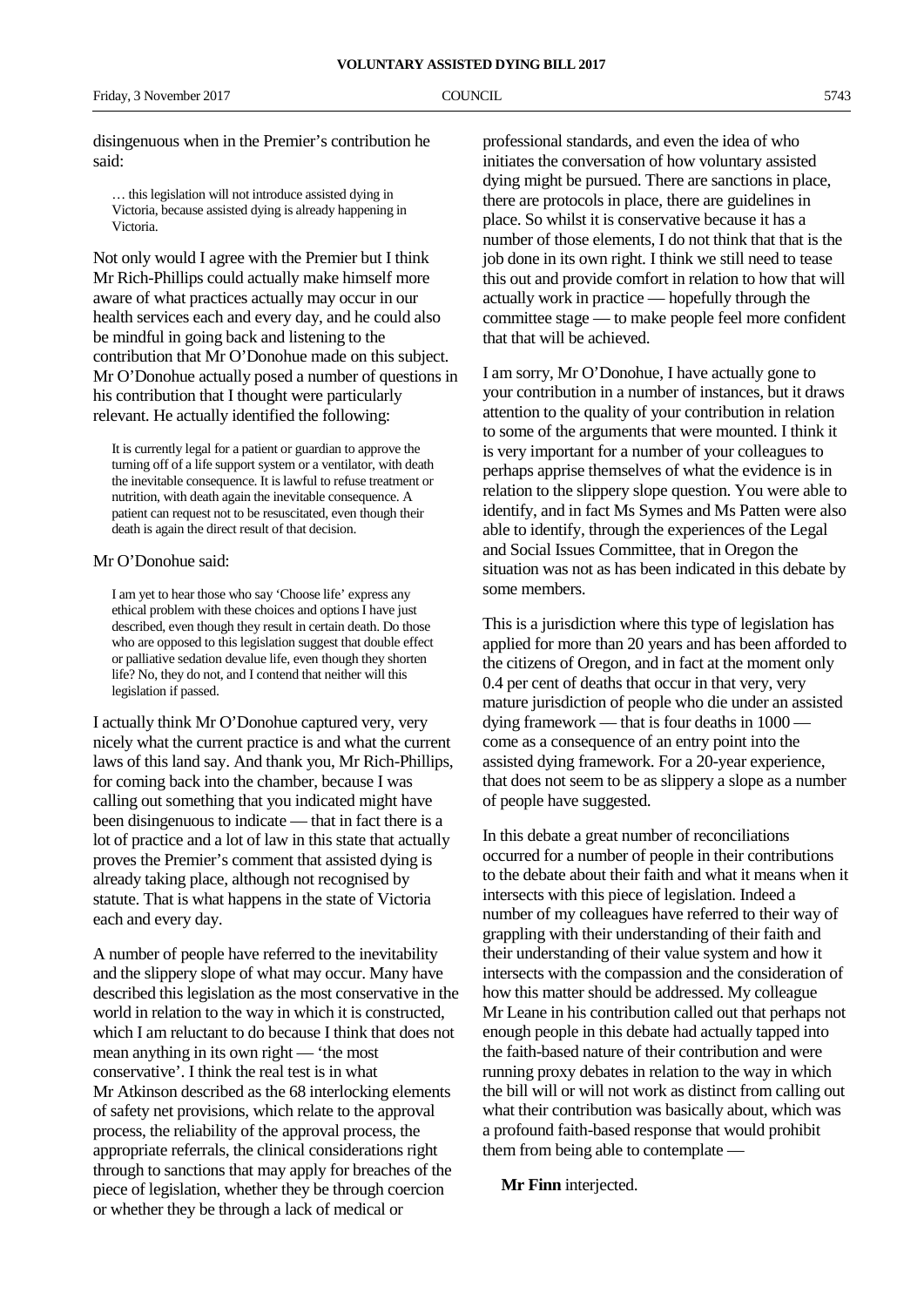**Mr JENNINGS** — Well, Mr Finn, in your contribution you identified that there were two sorts of people who would support this bill, I can assure you. You confidently asserted there were two sorts of people who were proponents of this bill, and I was not in either category. So I am just saying to you that I do not have any difficulty in recognising and respecting people's faith; I do not have any difficulty in respecting your faith or anybody else's faith in relation to this. It is quite a legitimate position to bring to bear. I do not know why a number of people ran away from it. That is all I am indicating, and that is what Mr Leane indicated.

### *Honourable members interjecting.*

**Mr JENNINGS** — If you want to take up the opportunity to talk about faith-based matters when we go into committee, let us do it then. Let us do it. If you have an unmet desire to address those issues from my vantage point, you are welcome to pursue them and pursue them at length, and I will treat them with respect —

**Mr Finn** — You're not doing a very good job at the minute.

**Mr JENNINGS** — Well, let me see if I can pass the test in the committee stage. That is my challenge to get there and to be able to do that.

**Mr Finn** — If it's going to be like this, let's forget it!

**The ACTING PRESIDENT** (**Mr Elasmar**) — The minister to continue through the Chair, please.

**Mr JENNINGS** — A number of people talked about the extraordinary process by which we have got here. They talked about the significant amount of work that the parliamentary committee undertook — the thousands of hours, the community engagement, the research papers that were brought to bear. For anybody who wants to find out how extensive that consultation was — both at the level of the parliamentary committee and at the level of the consideration of the expert advisory panel — that is there for all to see.

This is not a debate that has just arrived on the horizon of the Victorian community or the Australian community. Indeed the Australian Parliament has considered this matter. They have every right to consider this matter, but I do not think they have the exclusive right. I do not quite share the view of the President that we have to wait for the commonwealth jurisdiction to get around to this, because if we were to do that, we may be denied an opportunity. Under the Australian constitution and the way in which our

federation works, we have every right to consider these matters and to regulate them in our state.

Does it mean that the legislation is in the form that it has to be in, that it should be in and that it cannot be improved? No, it does not. In fact a number of members in their contributions have indicated that they have concerns about the way in which it will be put into practice, whether the scope is wide enough or too narrow, or whether we should have more confidence that there will be alignment between the quality of care that is wrapped around those who want to exercise their choice and their decision-making, and we will tease those out in the committee if we are afforded the opportunity to. The government is prepared to consider them on their merits and work through them with this chamber.

The most important point that I want to conclude on is ultimately the reason why I have absolutely no qualms about reconciling my lifelong commitment to values of empowering people through every aspect of my political life to give them the dignity that they deserve for as long as can possibly be achieved and to maximise their opportunities for choice, self-respect and regard, and their empowerment. If that provides comfort to them, their families, their loved ones and those who care for them, that is what this piece of legislation is about. That is why I commend it to the house.

### **House divided on motion:**

*Ayes, 22*

Dunn, Ms Pulford, Ms Eideh, Mr Purcell, Mr Gepp, Mr<br>
Hartland, Ms<br>
Ratnam, Dr Jennings, Mr Shing, Ms Leane, Mr Springle, Ms Melhem, Mr Symes, Ms Mikakos, Ms Tierney, Ms O'Donohue, Mr Wooldridge, Ms

Bath, Ms Lovell, Ms Bourman, Mr (*Teller*) Morris, Mr Carling-Jenkins, Dr Mulino, Mr Crozier, Ms Ondarchie, Mr Dalla-Riva, Mr O'Sullivan, Mr Davis, Mr Peulich, Mrs Elasmar, Mr Rich-Phillips, Mr Fitzherbert, Ms Young, Mr

Atkinson, Mr Patten, Ms (*Teller*)<br>Dalidakis. Mr Pennicuik. Ms Pennicuik, Ms Ratnam, Dr (*Teller*)

### *Noes, 18*

Finn, Mr Somyurek, Mr (*Teller*)

### **Motion agreed to.**

### **Read second time.**

**Ordered to be committed next day.**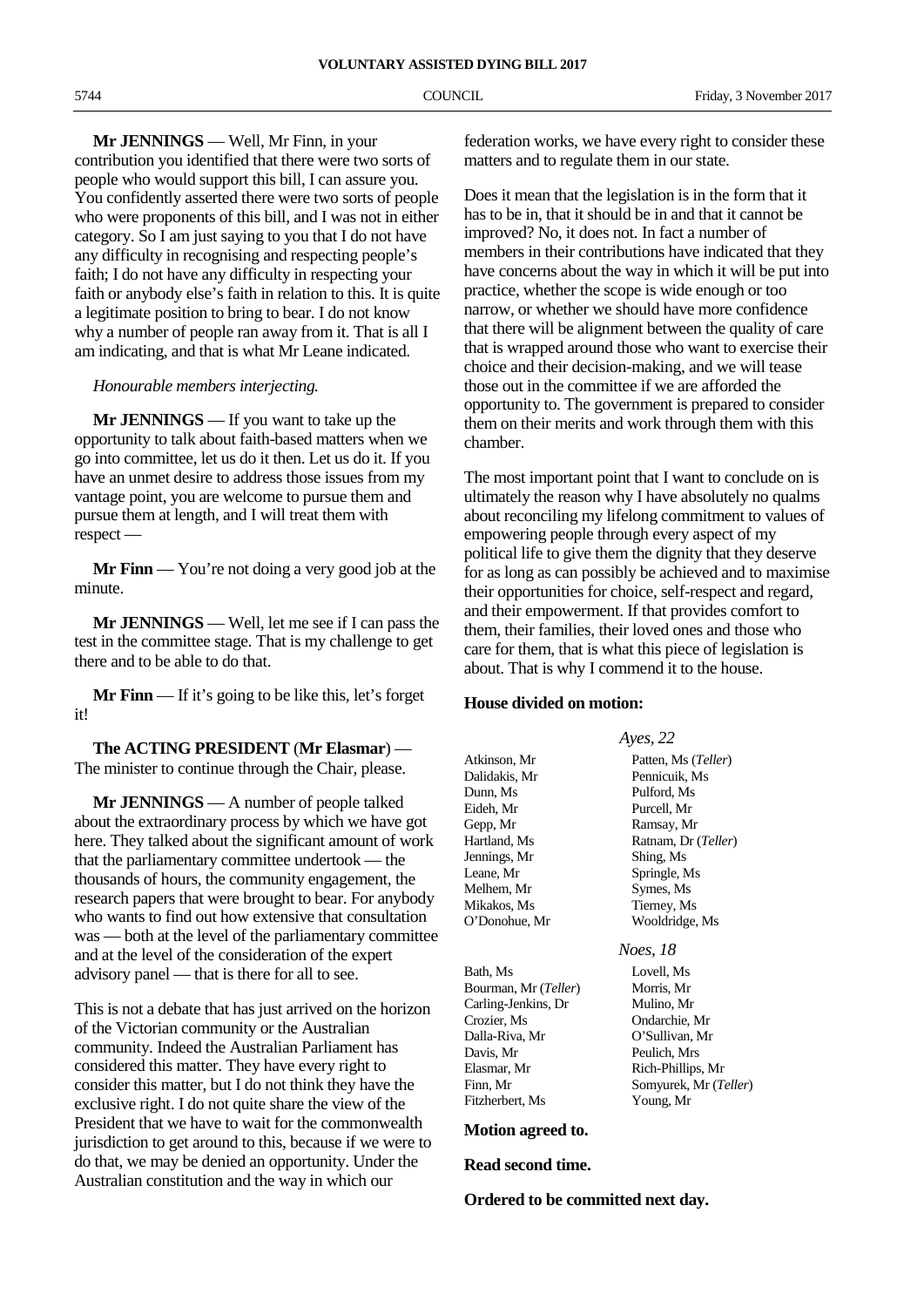### **ADJOURNMENT**

**Ms MIKAKOS** (Minister for Families and Children) — I move:

That the house do now adjourn.

### **Shepparton rail services**

**Ms LOVELL** (Northern Victoria) (16:00) — My adjournment matter is for the Minister for Public Transport, and it relates once again to the deplorable train service currently available to the Shepparton community to and from Melbourne. Minister, in comparison to the return train services to Melbourne available in other regional cities like Bendigo, Ballarat, Geelong and Traralgon, will you acknowledge that the amount of train services from Shepparton to Melbourne is a disgrace and commit to include funding for further upgrades including track, signalling and level crossings in the 2018–19 state budget to enable eight services to run to and from Shepparton each day?

My continued advocacy for more train services between Shepparton and Melbourne is well-known in this place. When it comes to passenger rail, Shepparton and the Goulburn Valley have continued to miss out when compared to other regional cities. Yes, I can pre-empt the minister's reply to this adjournment, talking up all her government has done for the Shepparton community in regard to trains to Melbourne. 'Oh, we've added a coach service here; we've adjusted a departure time there. It's a lot more than you did when you were in government', she will cry. What the minister will not mention is that compared to what this government has provided in train services to other regional centres whilst in government, Shepparton continues to miss out again and again.

Let us look at the number of train services for Shepparton passengers to Melbourne each day in comparison to other regional cities like Bendigo, Ballarat, Geelong and Traralgon. We will start with Geelong, a perennial favourite of this government. Geelong has 53 train services to Melbourne each weekday and 52 returning back to Geelong servicing the good people in the seats of Geelong, Bellarine, Lara, Tarneit, Kororoit, Werribee, St Albans and Footscray, plus another four direct services each way also available. What do these seats have in common, you ask? They are all held by members of the Labor Party, including four ministers. Coincidence? I think not.

Let us look at train services to and from Traralgon, which service constituents in the Labor-held seats of Dandenong, Narre Warren North, Richmond and

Oakleigh. Twenty weekday passenger train services run from Traralgon to Melbourne, with 20 returning back to Traralgon each day. Once again, Shepparton has four. Bendigo also has 20 rail services to Melbourne each weekday, and there are a whopping 25 running to Bendigo each day. I reiterate once again that Shepparton has four services each weekday. Finally the Ballarat line, which runs through six Labor-held seats, has 21 services to Melbourne each weekday and 24 services back to Ballarat.

Jacinta Allan can say what she likes, but the facts prove that the people of Shepparton and the Goulburn Valley are the poor cousins of regional Victoria when it comes to passenger rail services to Melbourne. Minister, in comparison to the return train services to Melbourne available in other regional cities like Bendigo, Ballarat, Geelong and Traralgon, will you acknowledge that the number of train services from Shepparton to Melbourne is a disgrace and commit to include funding for further upgrades including track, signalling and level crossings in the 2018–19 state budget to enable eight services to run to and from Shepparton each day?

### **Prisoner drug and alcohol testing**

**Mr O'DONOHUE** (Eastern Victoria) (16:03) — I raise a matter for the Minister for Corrections, and it relates to my question without notice of 1 November regarding drug and alcohol testing at prisons in 2016 and 2017 and the minister's response that I received yesterday. The action I seek from the minister is that she reconcile the difference between the data in the document that I have in my hand and the answer she provided to me by way of response to the question without notice. In her response to the question without notice she says:

In relation to drug tests, the member is wrong in his claim that there has been a decrease in the number of drug and alcohol tests conducted in 2016–17.

But this document that I have, which I understand is the minister's own document, actually shows that there was a decrease in 2016–17, and I would, President, through you, move that this document be incorporated or tabled, because it actually goes to the essence of the question at hand.

**The PRESIDENT** — Well, it would need leave.

**Mr O'DONOHUE** — I seek leave for this document to be made available, President, because it actually goes to the heart of the issue that I have that I am seeking to have resolved — to reconcile this statement from the minister that there has been no decrease in alcohol and drug tests, whereas this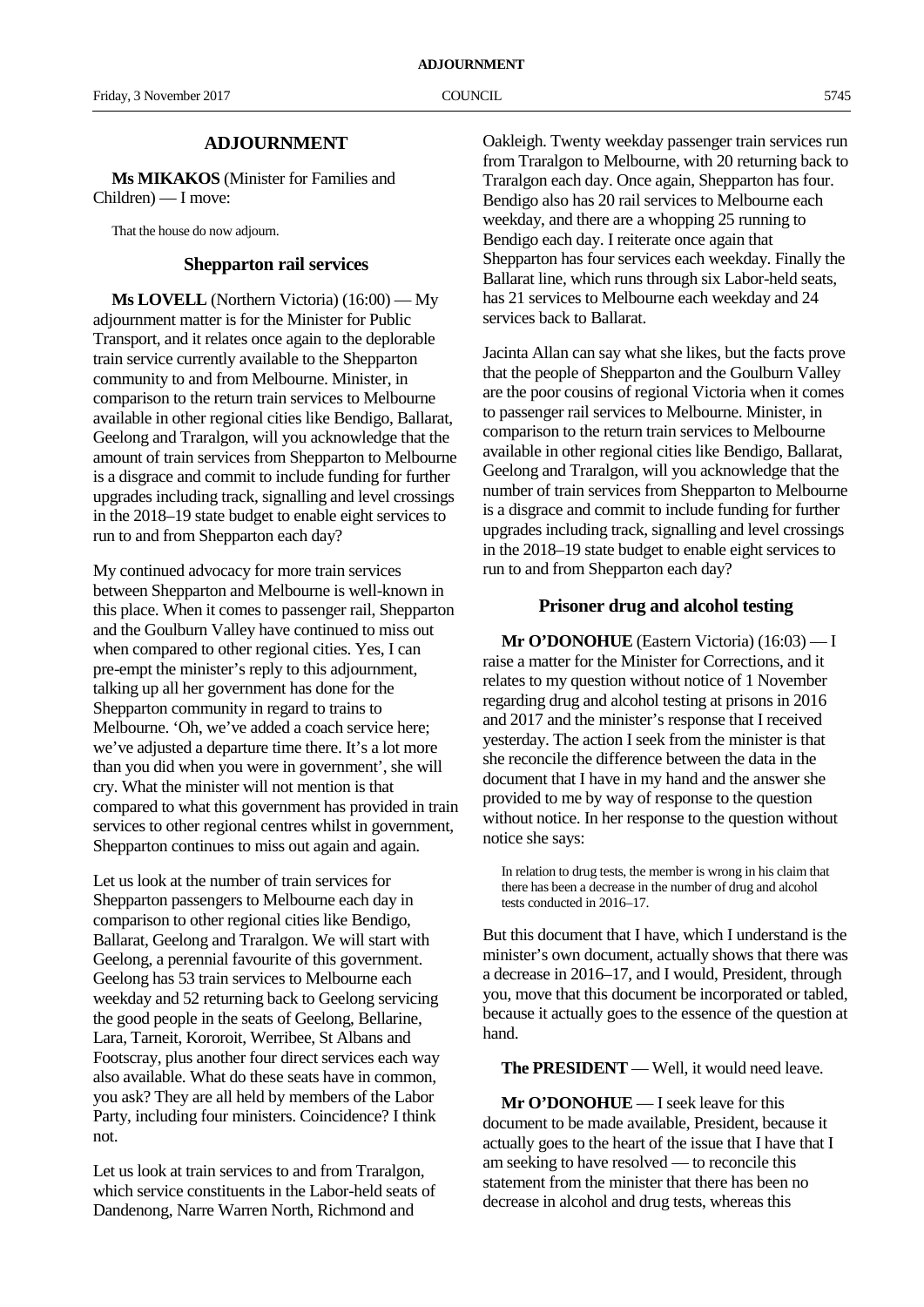document clearly demonstrates there has been a decrease.

**An honourable member** — This is very unusual.

**The PRESIDENT** — It is unusual. Can I have a look at the document? In the meantime, I call Ms Bath.

### **Koo Wee Rup Secondary College**

**Ms BATH** (Eastern Victoria) (16:05) — My adjournment matter this evening is for the Minister for Education, the Honourable James Merlino, in the other place. The action I seek from the minister is for him to visit Koo Wee Rup Secondary College and witness the eroded asbestos tile cladding, which is posing a danger to students, teachers and the school community, and to understand firsthand the need to implement stage 2 of the school's building program.

Drawing in students from around 20 different primary schools, Koo Wee Rup Secondary College is a years 7 to 12 co-ed school with present enrolments of 965 students on the one campus. It was established before 1960, and the college's enrolments have been growing steadily over the years. With growth attributed in part to the increased population in that belt area, with good housing estates in and around Koo Wee Rup, planning projections anticipate that enrolments will increase to 1100 and beyond in 2018.

In 2014 the college benefitted from stage 1 renovations, which comprised new buildings to accommodate years 7 and 8 and another fantastic new building to accommodate the senior years 10, 11 and 12. I have been there with the principal, Felix Patton, and had a good look through it, and it is certainly on the way to being a great school. By way of meeting the growth of student enrolments and enhancing learning outcomes, students need to be able to have this stage 2 building plan implemented.

Recently emergency works were carried out at the college to rectify some of the existing issues which, it should be noted, were reported to WorkSafe because of their dangerous nature. While there is a temporary survival plan for the college, the asbestos cladding continues to be a concern.

Making representations on behalf of the college I wrote to the minister in July seeking a government commitment to stage 2. The minister said on 18 August that Ishould be assured as follows:

We have a school that is undergoing considerable growth in student enrolments, yet measures to ensure their buildings are fit for purpose are brushed aside with bandaid repairs. Minister, I ask you to contact the principal of Koo Wee Rup Secondary College and make arrangements to visit the school to gain an understanding of why the stage 2 master plan is so very much needed in that area.

### **South Yarra Primary School**

**Mr DAVIS** (Southern Metropolitan) (16:08) — My matter on the adjournment tonight is for the attention of the Minister for Education. It concerns again South Yarra Primary School. I am in receipt of a letter written at 2.11 p.m. today from Emily Keon-Cohen, a significant activist on the school council and parents group at South Yarra Primary School. This is an ongoing issue, with the growth of the population in the area and the huge increase in the number of students at the primary school.

All I can say is that the letters she attaches from the Victorian School Building Authority are disappointing at a minimum. The correspondence from Chris Keating, the chief executive officer of the school building authority, basically slaps the school community down and says, 'Bad luck. You will get no more assistance'. I note that this is at a time when the government is throwing largesse at Northcote left, right and centre with new school buildings. It seems that areas like South Yarra are being left —

### *Honourable members interjecting.*

**Mr DAVIS** — Forgotten, exactly. This is outrageous given the growth in population. The most recent figures that I have heard go from 302 students last year to 380 this year, and an additional 94 are enrolled in the 2018 school year. The school needs additional portable capacity, and it needs it now. They have been told effectively by the school building authority and the state government that they are to suck it up. They are to get rid of their library, to close their drama room and to turn them into an additional three classrooms. I say that that is not a good educational outcome and that it is the government's responsibility to plan for and support the school community. It is quite wrong for the government to arrogantly slap down a school community in this way. I know they are going to keep fighting, and I will certainly be fighting very, very hard with them. I know that Katie Allen, the Liberal candidate for the Assembly seat of Prahran, will also be fighting very hard to see that the school community gets the support it needs.

<sup>…</sup> we will continue to use all available data, including Koo Wee Rup's stage 2 proposal, when guiding allocations in future budgets.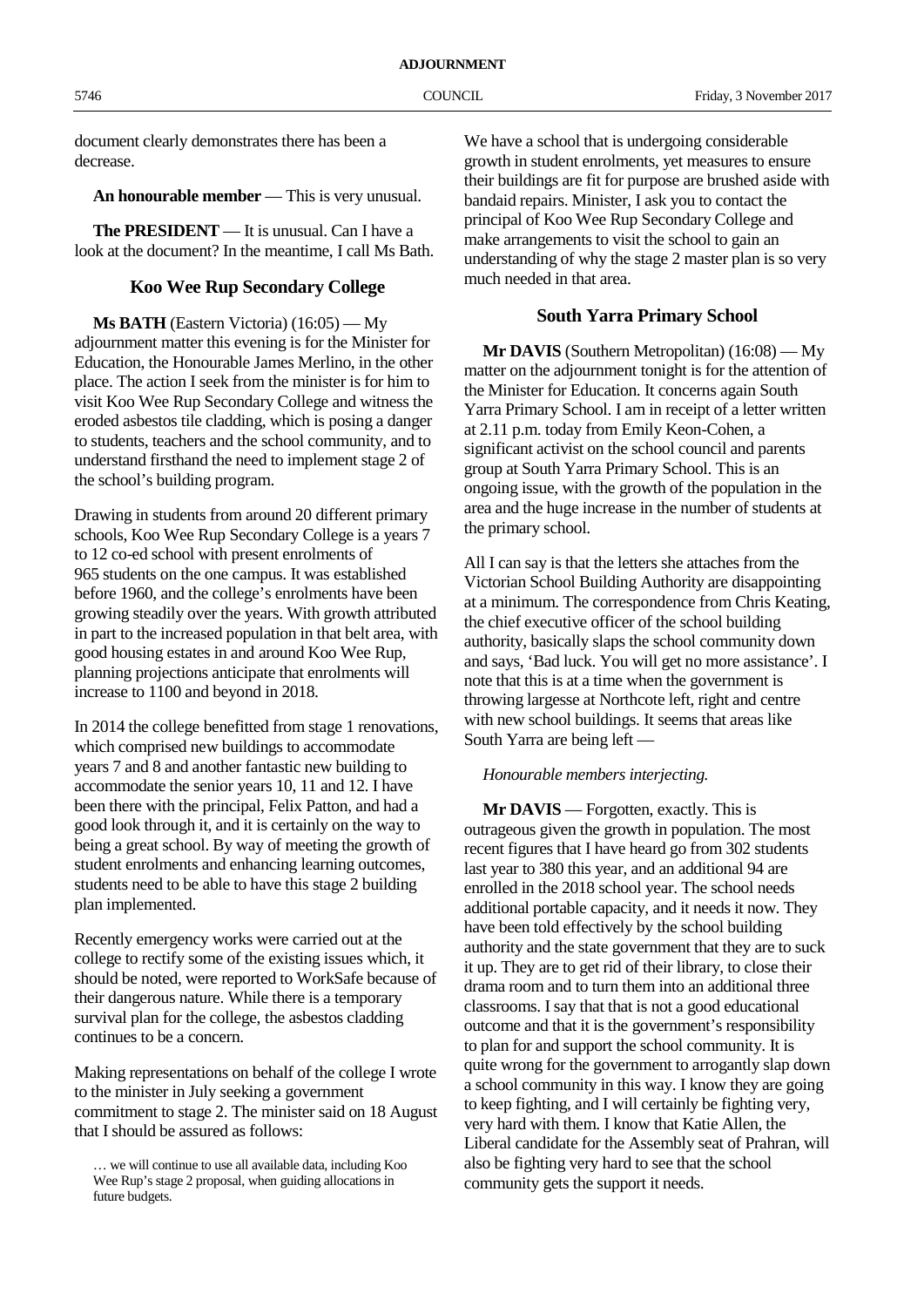The action I am seeking today is that in light of the letter that I received from Emily Keon-Cohen and the school community the minister intervenes and reviews the situation. I have separately called for a proper master planning process to deal with the long-term planning for the school community — the long-term planning for facilities into the future. Separate to that I have also called for urgent action for the school year beginning in 2018, given the crisis that is currently in the offing in terms of capacity. The correspondence I have received today, as I say, reinforces that. I ask the minister to step back, to review the situation and to intervene on behalf of South Yarra Primary School and the students and families in that area.

### **Autism services**

**Mr BOURMAN** (Eastern Victoria) (16:11) — My adjournment matter today is for the Minister for Families and Children. On Wednesday night I got home to find a young man walking around our place. He was shouting and carrying on and acting very strangely. I have had some experience with ruffians, as we know, and my initial thought was that I had some sort of drug-affected youth causing trouble. So I went out to speak to the young man, and after a little talk it became apparent that he was not drug-affected; he was in fact special, and he was lost.

To cut a long story short, I spent the next hour walking the streets trying to get him to lead me to his home. Eventually I got him to let me call the police and I got him home. As I was discussing the fact that Taylor was lost and that they should look after him a bit better, it became apparent that for an adult — he was 18 — there is very little in the way of help for autistic people. This young man could not exist on his own; absolutely not. He was probably too good for institutionalisation, but in no way could he live on his own. I found out that support for people in that position is very, very hard to get, particularly for people in a lower socio-economic climate.

My action for the minister is to investigate how we can help people in the situation where you have a single mother trying to look after a disabled child, who can just function enough to be able to look after themself, but not enough to get into society.

### **Hunting economic impact survey**

**Ms PENNICUIK** (Southern Metropolitan)  $(16:13)$  — My adjournment matter this evening is for the Minister for Agriculture, and it is in regard to the ongoing use of the flawed 2013 survey of hunter expenditure, which was commissioned by the former

Department of Environment and Primary Industries and conducted by consultants RMCG, EconSearch and DBM Consultants.

The report states at page 14 that it is not a cost-benefit analysis and so should not be relied upon to substantiate whether a particular activity — for example, recreational hunting — is to be preferred over other options. As alternative options for generating economic activity, the survey found at pages 61 and 62 that three outdoor activities — camping, fishing and bird and animal watching — were rated equal to or more important than hunting by a majority of respondents. Because this was not a cost-benefit study it did not have to consider the alternative economic benefit from tourism in a gun-free environment without shooting wildlife.

The data was obtained from self-reporting by hunters, who were asked to recall how many trips they had taken in the last 12 months and to detail their expenses, in 30 different categories, from one trip in the last year. They were not even shown the total of the 30 different expense claims to see if the total seemed reasonable. No crosschecking or auditing was performed to assess the reliability of hunter recall; few could retain such detailed financial information in their memories with any accuracy over 12 months. Simple analysis indicates the results are ludicrous — for example, that duck shooters spent \$230 for each duck bagged in 2013 and the average annual expenditure per hunter exceeded \$9000, despite the fact that over a third of hunters are inactive; they do not go hunting in any given year, and the majority of them only go one or two weekends a year.

Apart from firearms and ammunition, key expenditure items were food, alcohol, vehicles and boats. Most of this expenditure would have occurred somewhere else in Victoria whether people were hunting or not. In particular the respondents said that their vehicles and boats were used for other activities all year as well as for hunting, so it is likely that these or similar purchases would have been made anyway. As I found on my visit to the opening weekend in Kerang earlier this year, there were no hunters in the local takeaway shops or at the supermarkets on the Friday evening before the opening of the season — I went around and had a look at all of them.

The minister often refers to the \$431 million economic benefit of hunting coming from this survey that is now four years old and is flawed in its basic methodology. My request is that the minister cease using this old and flawed economic impact study as a basis for the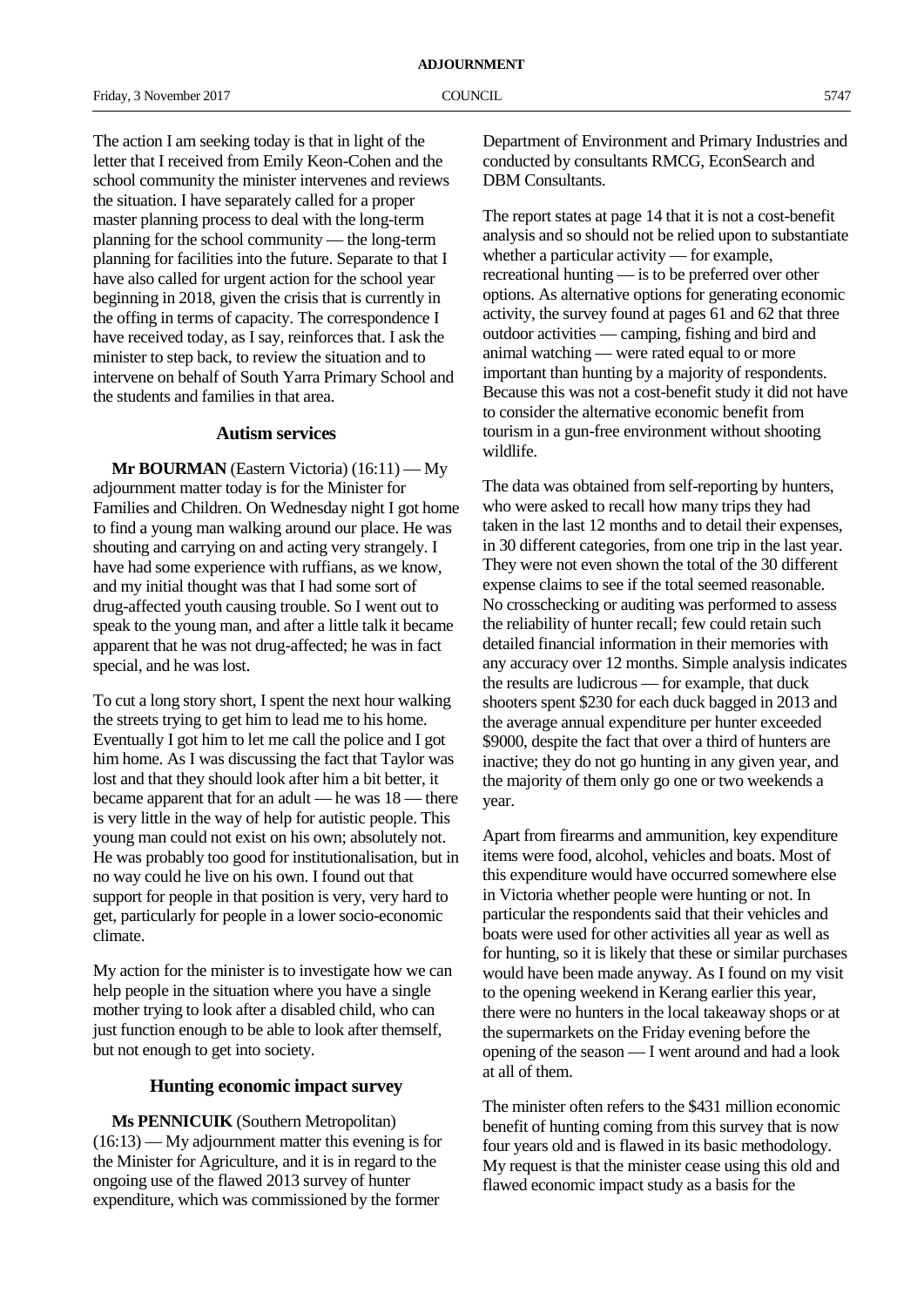economic value of hunting in Victoria, because it is not factually correct.

### **South Melbourne public housing**

**Ms FITZHERBERT** (Southern Metropolitan) (16:16) — My adjournment matter is for the Minister for Housing, Disability and Ageing in the other place. Recently *A Current Affair* revealed some pretty awful living conditions in a public housing estate at 217 Moray Street, South Melbourne. The conditions were shown on camera, and there were very frank comments from people who live in the estate and also from a representative of the Salvation Army.

We were told that a large room within the estate has been sealed for some eight months. Within that there is a large amount of rubbish. We are told that it is rat infested, and one resident said on camera that she is worried that it is a fire risk to her, her children and other residents. She also said she has had a sewage pipe leak into her home, flooding it, and is still waiting for compensation for damage to her furniture.

Brendan Nottle from the Salvation Army described this estate as crumbling and filthy. He said that forcing people to live in conditions like this says, 'You're just a piece of human refuse, so we're going to drop you into appalling conditions'. He also said that there had been repeated complaints about the conditions at the estate but that some residents were in fact frightened to complain. One boarded-up area had rubbish that was extending over a balcony area that appears to be in clear danger of falling off and hurting people.

There were piles of rubbish in the basement and it looked to me like a hoarder lived there, except it is not a residence but appears to be some form of communal space. Inside is a mass of rubbish and filth. Pictures on television showed multiple shopping trolleys, boxes and other rubbish. We also learned that residents do not use the laundry because it too is very dirty — littered with rubbish — and covered with graffiti. One resident said that it is used as a 'shooting gallery'; there were pictures of syringes lying around. The same resident who referred to it as a shooting gallery indicated that on occasion people have been living there, which concerned her, particularly when she walked in on a man getting dressed.

There was a statement from the minister, who referred to not tolerating antisocial behaviour on or around public housing estates because everyone has the right to safe, secure and affordable accommodation, and he referred to total investment in public housing. But it

would appear that these residents have not had the benefit of that.

It appears that after this matter aired on television some action has been taken. I am told that in fact there is some clean-up happening today. I do not understand at all why it has taken *A Current Affair* to trigger some action on these squalid conditions. The action I am seeking is an explanation from the minister about why it took so long to address repeated requests for action at this estate.

### **Ballarat railway station precinct**

**Mr MORRIS** (Western Victoria) (16:19) — My adjournment matter this afternoon is for the attention of the Special Minister of State. It relates to an FOI request that has been in place for a period of time and is yet to be resolved. The action that I seek is that the minister intervene to resolve this long, protracted FOI request, reference number 17-4587, lodged with the department of Economic Development, Jobs, Transport and Resources (DEDJTR).

This FOI request is in relation to the Ballarat railway station precinct, a topic I have raised many times in this chamber. This request was placed on behalf of the Save Our Station group on 8 December 2016, which by my count makes it 270 days overdue. The application was lodged with VicTrack; however, the request was then transferred to DEDJTR, where it would be best placed for resolution. On 31 January 2017 a letter from DEDJTR advising that they now have the request was received; 5 February was the due date for a response by DEDJTR under the Freedom of Information Act 1982.

On 6 February a call was placed by the applicant to establish the status of the inquiry and a message was left requesting a call back. On 7 February a DEDJTR officer advised that a document search was being done and the applicant should call back in a week to check on progress. They also advised on the option of lodging a complaint with the FOI commissioner about time overrun, though there was agreement with the applicant's opinion that this was unlikely to result in a quicker response.

On 14 February a further call was made by the applicant to establish the status of the inquiry and a message was left. On 15 February, another call; 17 February, another call; 6 March, another call; 22 March, another phone call during which there was promised to be a return phone call the following day there was no phone call the following day. On 24 March, another call by the applicant; 29 March, another call from the applicant; 4 May, another call by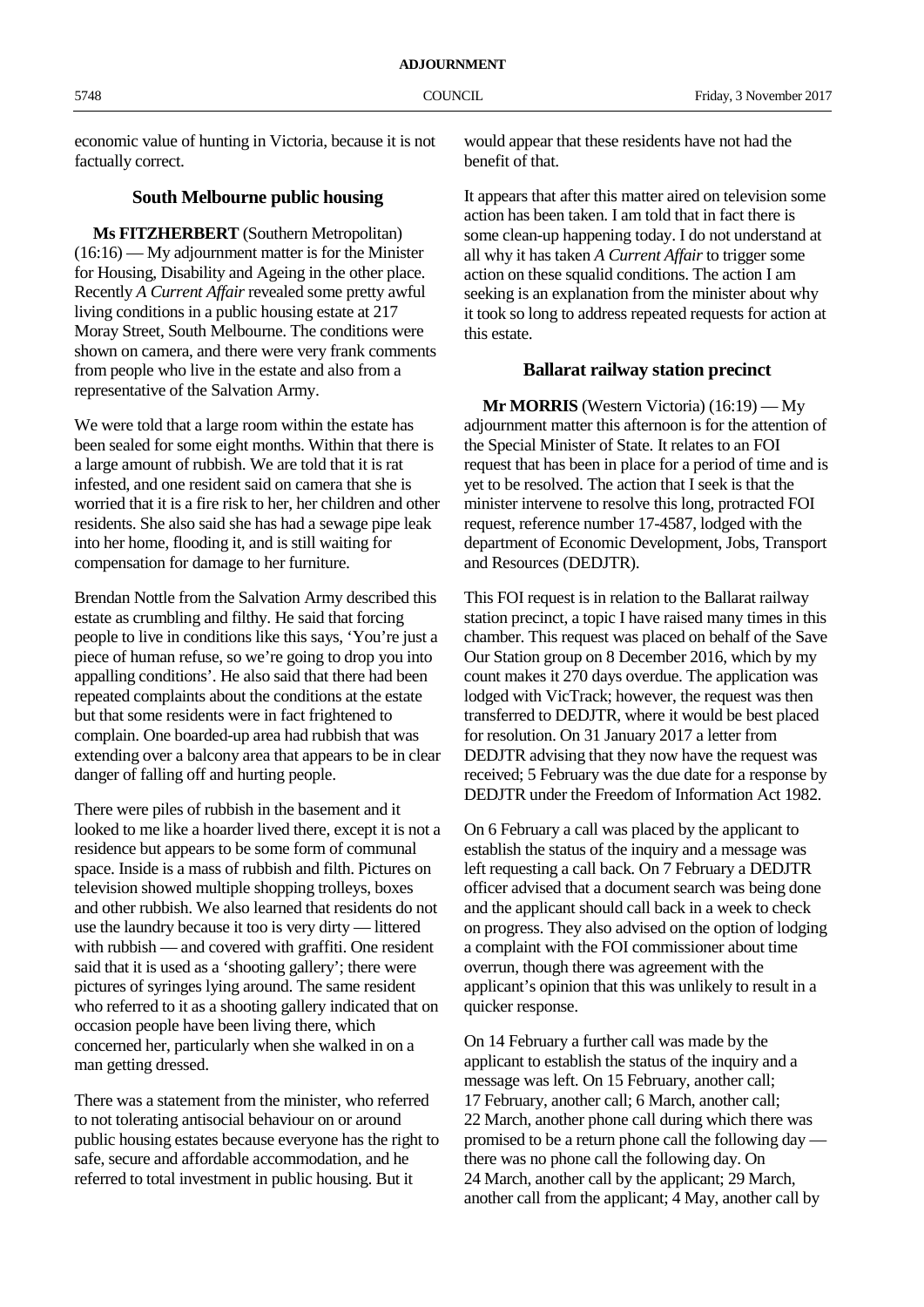the applicant. There were further calls on 7 July, 31 July, 14 August and 15 August and finally an email on 13 October this year.

So the action, as I have detailed, is I would hope the minister would follow this up and that the FOI request could be actioned very quickly.

### **Concord School, Bundoora**

**Mr ONDARCHIE** (Northern Metropolitan) (16:22) — My adjournment matter this afternoon is for the Minister for Education, James Merlino, and it concerns Concord School in Bundoora, in my electorate of Northern Metropolitan Region, and the urgent need for more parking. Concord School is a state government specialist school for students with additional learning needs, and it is located off Grimshaw Street in Bundoora. The school has very little on-site car parking, and despite an expansion of student numbers and some capital investment at the school over recent years there has been very little investment in the provision of additional car parking by the school or the education department. This has pushed additional parking pressure onto local residents in streets such as Gleeson Drive.

I should note that state government schools are exempt from a requirement for planning approvals and therefore they often do not provide on-site car parking, despite the planning scheme requirements. As a result of that, local residents and councils are often required to deal with the overflow car parking issues of schools. It is estimated that the costs for the design and construction works associated with the sealing of the angled parking area on the west side of Gleeson Drive, Bundoora, is in the order of \$70 000. Concord School is a great school, assisting many, many children with additional learning needs and learning difficulties. There are some great kids at that school, and the teachers and the parents do a great job. The action I seek is for the minister to provide the \$70 000 required for the much-needed car parking.

### **Responses**

**Ms MIKAKOS** (Minister for Families and Children) (16:24) — I have received a number of adjournment matters this evening: from Ms Lovell directed to the Minister for Public Transport, from Mr O'Donohue directed to the Minister for Corrections. I am not quite sure, President, if that matter was concluded. It was. I will keep moving on. I have matters from Ms Bath addressed to the Minister for Education; from Mr Davis addressed to the Minister for Education; from Ms Pennicuik addressed to the

Minister for Agriculture; from Ms Fitzherbert addressed to the Minister for Housing, Disability and Ageing; and from Mr Morris addressed to the Special Minister of State.

I do query that one. Mr Morris was seeking for the minister to intervene in an FOI request, which seems to run contrary to the opposition's claims all week. They have been claiming that ministers are purporting to in some way interfere in FOI processes, yet Mr Morris is now seeking for the Special Minister of State to intervene in this one, but I will refer that to the Special Minister of State and see if there is an appropriate response to that matter.

I have a matter from Mr Ondarchie addressed to the Minister for Education. I will refer all those matters for a response.

I also had a matter from Mr Bourman addressed to me that I do believe is more appropriately addressed to the Minister for Housing, Disability and Ageing because, from the very brief references he made to the factual circumstances, he was referring to a young man who is 18 years of age and to assistance required for him given his disability. I can certainly sympathise with the family involved. He did refer to a single mother struggling with a disabled child. He did refer to this young man being someone who is on the autism spectrum and being 18 years of age. I would be very happy to receive further details from Mr Bourman about this matter, but I do think it would probably be more appropriate that he refer that to the Minister for Housing, Disability and Ageing, as it would come within the disability part of his portfolio. I will certainly, given Mr Bourman is not here, follow that up with him directly if he wants to provide further information.

I have received written responses to two adjournment debate matters, and those responses will be circulated as well.

Can I remark in concluding, President, that no matter what happens next, I do think that this has been quite a historic day for the Legislative Council and one that hopefully we will all look back on fondly in years to come.

**The PRESIDENT** — Ms Mikakos, taking your guidance, I would direct that Mr Bourman's matter be sent to Minister Foley. On that basis, the house stands adjourned.

**House adjourned 4.27 p.m. until Tuesday, 14 November.**